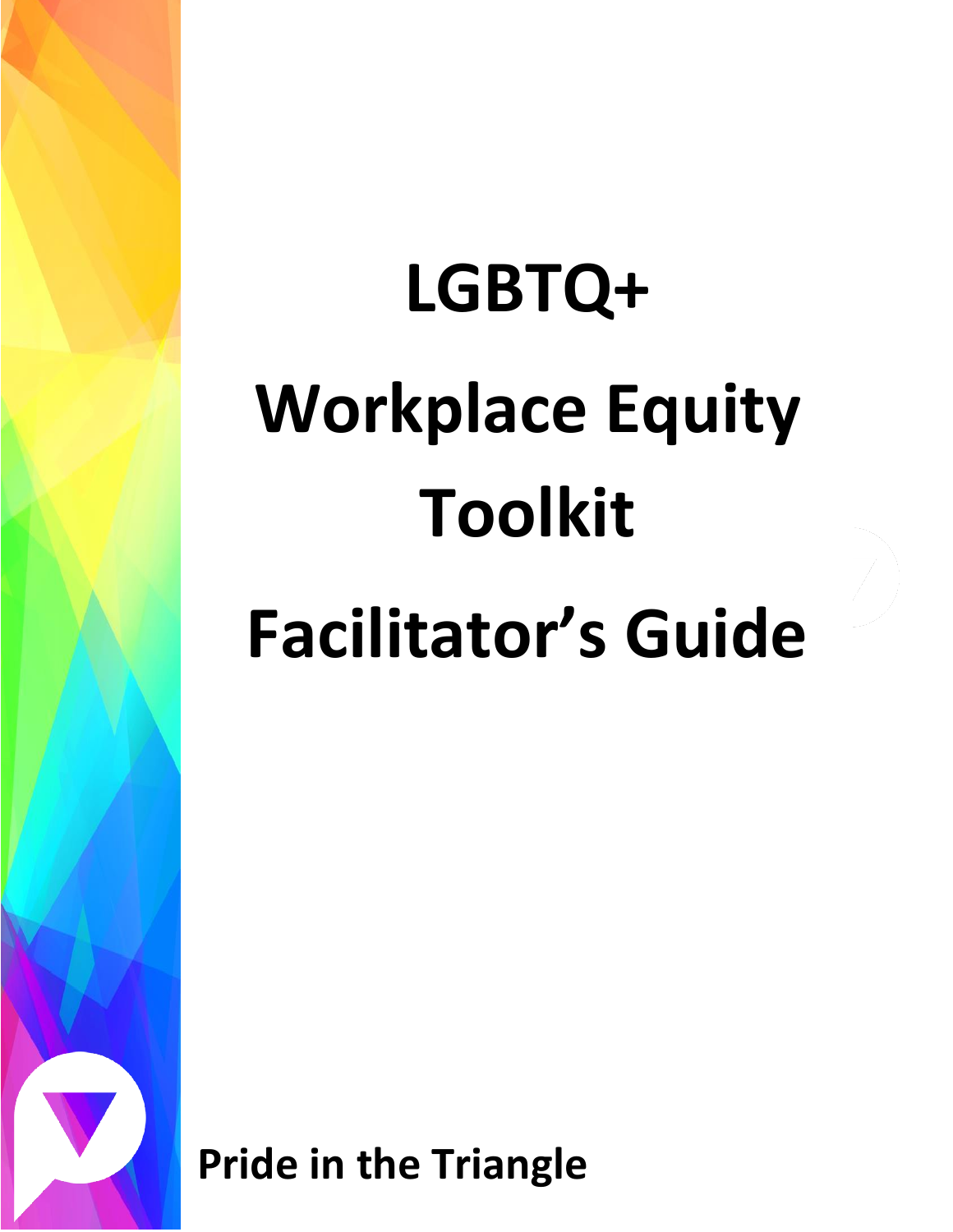# **Pride in the Triangle**

Pride in the Triangle (PITT) is a collaboration of Triangle, NC-area LGBTQ+ employees, consultants, and allies from companies in all sectors. We come together to network, share best practices, and advance LGBTQ+ issues in our companies and across North Carolina. We envision a more inclusive and equitable work environment for LGBTQ+ people and are working collaboratively to make that vision a reality.

Contact us at: [info@prideinthetriangle.com](mailto:info@prideinthetriangle.com) and [https://prideinthetriangle.org/.](https://prideinthetriangle.org/)



This Toolkit was licensed on May 4, 2020 under a [Creative Commons](https://creativecommons.org/) attribution 4.0 international license. Please use freely, cite the source, and refer to adaptation guidance on page 5.

# **This Toolkit was jointly developed by:**



**Katherine L. Turner**

President, Global Citizen, LLC

Adjunct Professor, UNC-Chapel Hill

[https://www.globalcitizenllc.com](https://www.globalcitizenllc.com/)



#### **Stan Kimer**

President, Total Engagement Consulting

VP Learning, National Diversity Council

<https://www.totalengagementconsulting.com/>

**Scott Hirschuber**, Founder, Pride in the Triangle, and **Katie Grimes**, Co-Lead, PITT Workplace Equity, provided important leadership on the Toolkit fundraising and development. We appreciate Katie Grimes, Scott Hirschuber, **Ames Simmons**, and **Raven Sykes** for their review and feedback and valuable input received from our February 2020 training of trainers (TOT) participants.

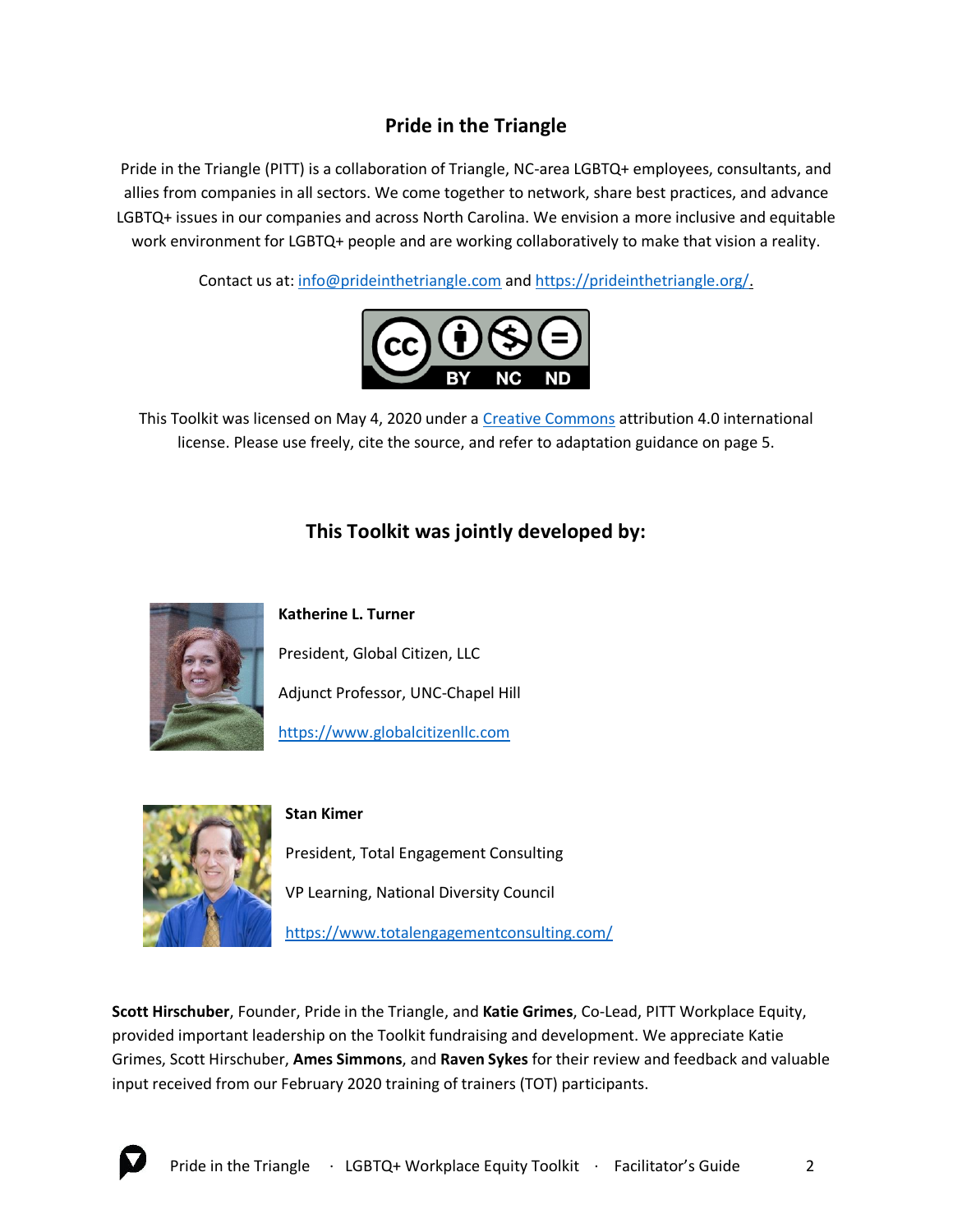**Appreciation to our Toolkit Sponsors**

# **Gold Tier:**





**Silver Tier:**



**BlueCross BlueShield** of North Carolina



The Allman **Bobbie Group** theallmanbobbiegroup.com



**Bronze Tier:**



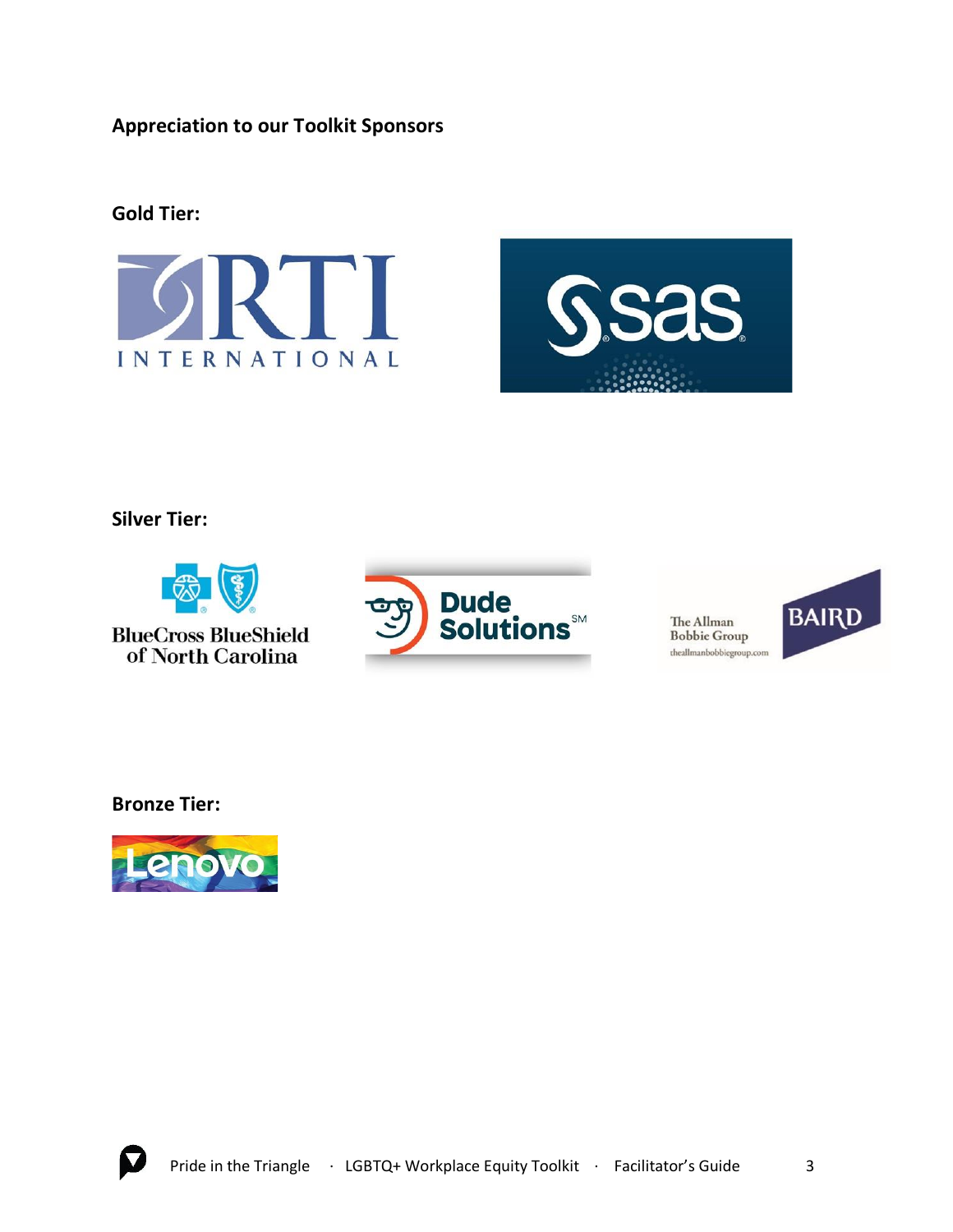# **LGBTQ+ Workplace Equity Toolkit Facilitator's Guide**

This document provides guidance on how to prepare and facilitate training sessions using the LGBTQ+ Workplace Equity Toolkit.

This section explains the Toolkit contents, organization, flow, terminology used throughout the facilitator's guide, and adaptation guidance.

#### **Contents**

The Toolkit is comprised of four files:

- Facilitator's Guide with Appendices (this pdf document)
	- o Appendix A: LGBTQ+ Terminology and Definitions Page 41
	- o Appendix B: Case Studies Possible Responses Page 46
	- o Appendix C: Commitments and Action Steps Worksheet Page 54
- Participant's Guide (pdf document)
- PowerPoint presentation (ppt document; customization required)
- Training and Planning Supporting Documents (Word document to facilitate customization)
	- $\circ$  How to Engage Leadership and Cultivate Support for LGBTQ+ Workplace Equity Training
	- o Sample Email Invitation to LGBTQ+ Workplace Equity Training
	- o Three sample agendas for three different timeframes
	- o LGBTQ+ Workplace Equity Training Evaluation
	- o Participant Certificate of Completion

#### **Organization**

The Toolkit is organized in six sections. There is a color-coded bar at the start of each section that corresponds to the color bar at the top of each slide within that section.

| Red    | Introductions, Set Up, and Rationale for This Training |
|--------|--------------------------------------------------------|
| Orange | <b>Terminology and Concepts</b>                        |
| Yellow | Business Case for LGBTQ+ Workplace Equity              |
| Green  | <b>Unconscious Bias and Solidarity</b>                 |
| Blue   | Case Studies                                           |
| Purple | Next Steps and Conclusion                              |

At the start of each section is a summary table with the following information:

- **Time**: estimated time frame for covering the section
- **Purpose**: a description of what the section aims to accomplish
- **Advance preparation**: work that the facilitator needs to prepare ahead of the training
- **Materials**: items facilitators need to present the section

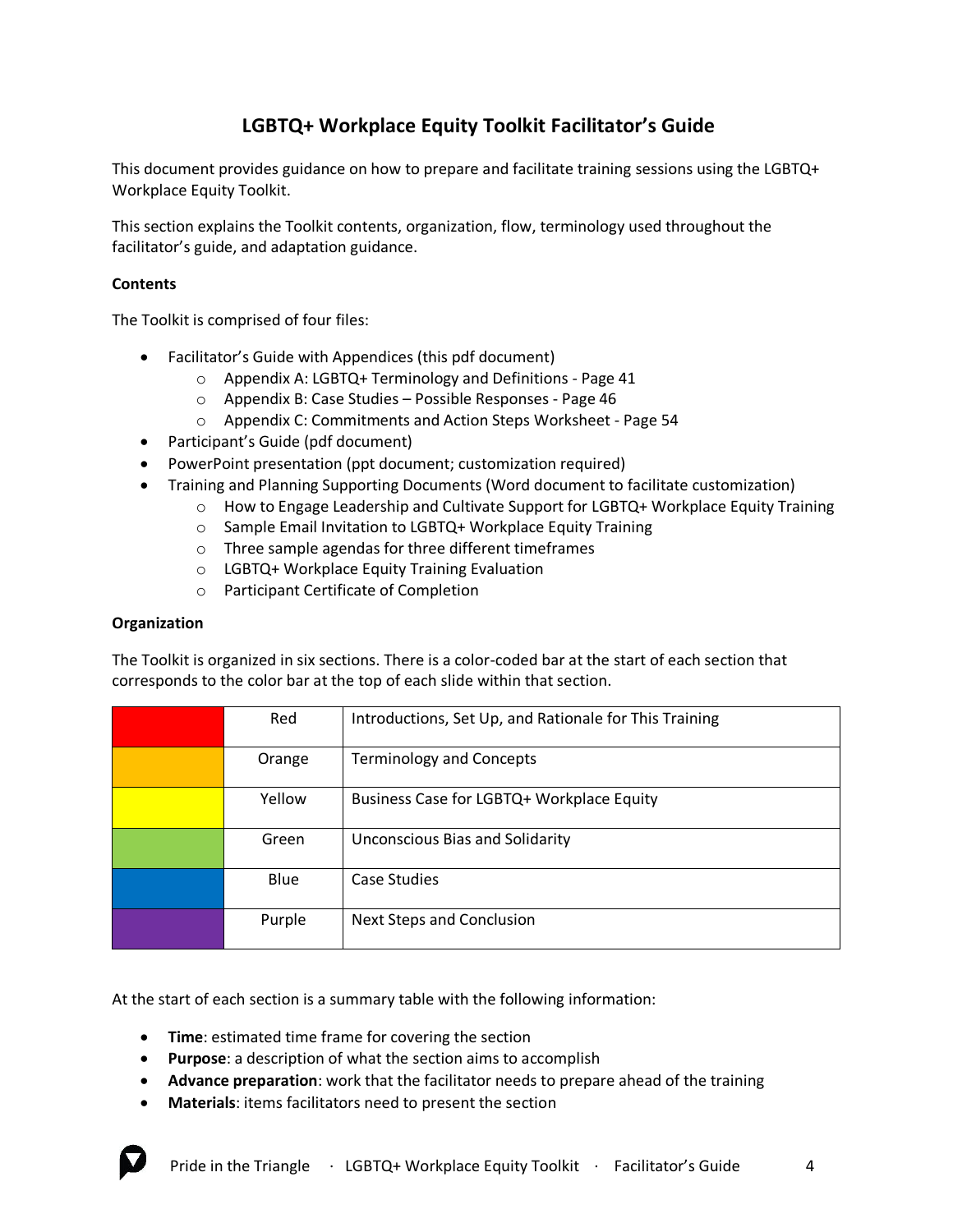• **Facilitator**: a space for facilitators to designate who will lead that portion of the training

Facilitator instructions are organized in the following way:

- **SLIDE: Slide Title**
- *Facilitator Guidance*: provides tips and options for presenting the slide
- *Talking Points*: provides verbatim text that can be said when presenting certain slides. If the slide contains all the necessary text, that is noted in the Facilitator Guidance, and no speaking points are provided
- *Activity Instructions*: provides detailed instructions for group activities and discussions

Facilitators should build in a 10-15 minute break for participants every two hours of instruction.

# **Adaptation Guidance:**



This Toolkit was licensed on May 4, 2020 under a [Creative Commons](https://creativecommons.org/) attribution 4.0 international license. The terms of this license are as follows:

- **Attribution**: You must give appropriate credit, provide a link to the license, and indicate if changes were made. You may do so in any reasonable manner, but not in any way that suggests the licensor endorses you or your use.
- **Non-commercial**: You may not use the material for commercial purposes.
- **No derivatives**: If you remix, transform, or build upon the material, you may not distribute the modified material.

The Facilitator's Guide and Participant's Guide are distributed in pdf format and are not intended to be adapted. The PowerPoint presentation and Training and Planning Supporting Documents are intended to be customized with organization-specific information. Please cite the source.

When customizing / modifying the PowerPoint presentation:

- The Toolkit License and Citation icon must remain as is on the bottom left corner of the cover page.
- Slide 3 (Appreciation to Toolkit Sponsors), Slide 99 (Meet Your Toolkit Authors) and Slide 100 (Toolkit License and Citation) must remain in the slide deck with no edits.

Pride in the Triangle would like to archive and share adaptations and additional materials created by Toolkit users and can make referrals to training design and facilitation consultants, as needed. Please contact [info@prideinthetriangle.org](mailto:info@prideinthetriangle.org) for more information.

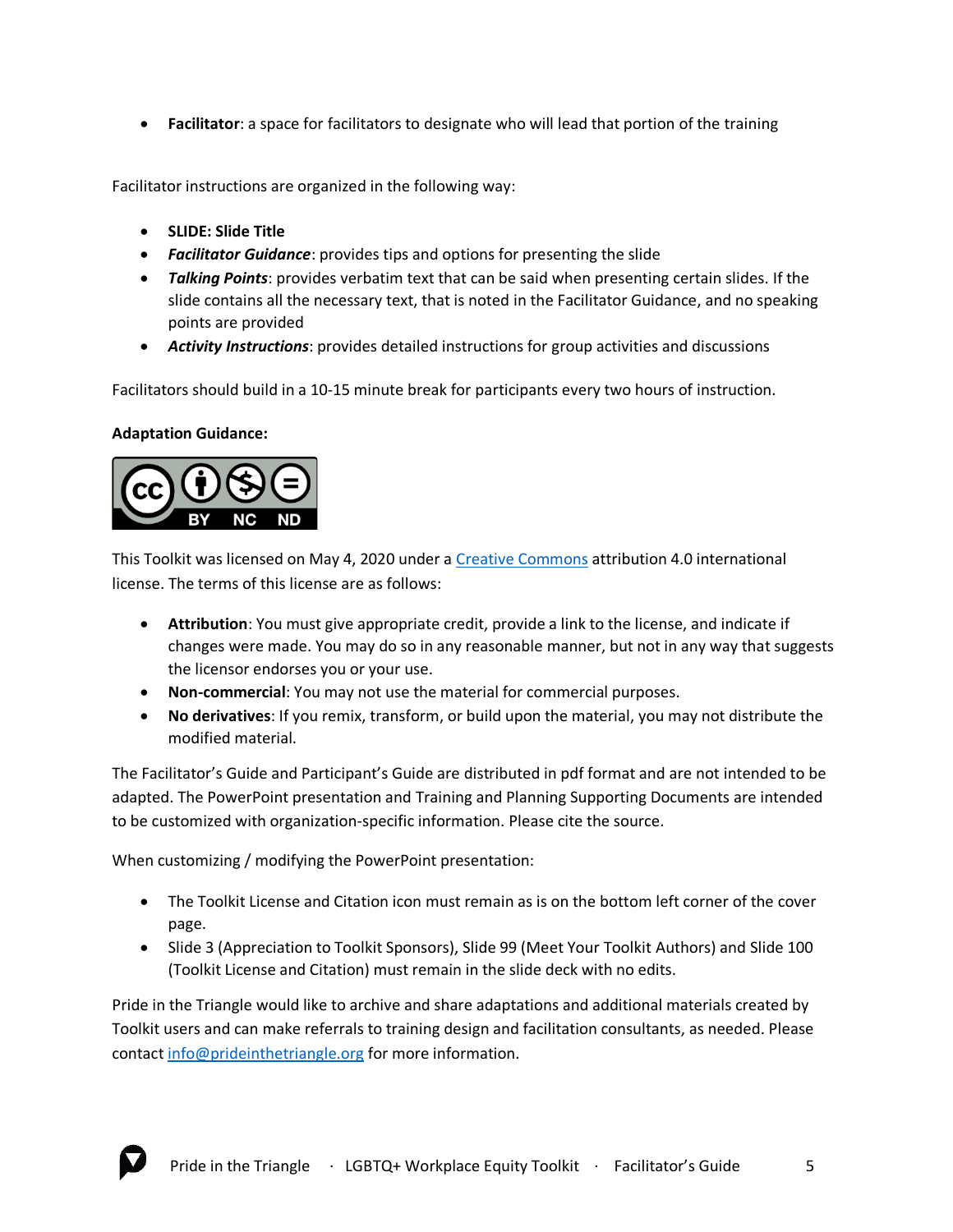# **Introductions, Set Up, and Rationale**

| <b>Time</b>                | 30 minutes                                                                                                                                                                                                                                                                                                                                                                                                                                                                                                                                                                                                                                                                                                                                                                                                                                                                                                                                                                                                                                                                                                                                                                                                                                                                                                                                                                                                                                                                                                                                                                                                                  |
|----------------------------|-----------------------------------------------------------------------------------------------------------------------------------------------------------------------------------------------------------------------------------------------------------------------------------------------------------------------------------------------------------------------------------------------------------------------------------------------------------------------------------------------------------------------------------------------------------------------------------------------------------------------------------------------------------------------------------------------------------------------------------------------------------------------------------------------------------------------------------------------------------------------------------------------------------------------------------------------------------------------------------------------------------------------------------------------------------------------------------------------------------------------------------------------------------------------------------------------------------------------------------------------------------------------------------------------------------------------------------------------------------------------------------------------------------------------------------------------------------------------------------------------------------------------------------------------------------------------------------------------------------------------------|
| <b>Purpose</b>             | The purpose of this section is to:<br>Welcome participants<br>Set up the training<br>Create a conducive learning environment<br>$\bullet$<br>Review the goal, objectives, and agenda<br>$\bullet$<br>Establish group agreements and the parking lot for off-topic issues<br>$\bullet$<br>Introduce the topic, trainers, and participants to each other<br>$\bullet$<br>Begin to create a positive rapport among trainers and participants<br>$\bullet$<br>Share the overall rationale for doing this training<br>٠<br>Explain why it is important to create a workplace environment in which<br>$\bullet$<br>every employee feels a strong sense of belonging.<br>Articulate how inclusion and equity are tied to our organization's vision,<br>mission, and values.                                                                                                                                                                                                                                                                                                                                                                                                                                                                                                                                                                                                                                                                                                                                                                                                                                                        |
| <b>Advance preparation</b> | Place a stack of index cards on every table and prepare a box or basket<br>$\bullet$<br>in which participants can place their anonymous questions<br>Prepare a brief (2-3 minute) mindfulness or centering exercise. You can<br>$\bullet$<br>find many mindfulness exercises online. (Recommended but optional).<br>For the introduction slides, facilitator(s) will insert their photo and<br>description. If your audience includes many people who are less familiar<br>with LGBTQ+ issues, you could opt not to include pronouns and ask them<br>to state one item they want to learn about LGBTQ+ workplace equity.<br>Prepare in advance relevant examples of how LGBTQ+ employees,<br>clients, products, and services are important to your organization. For<br>example, you want LGBTQ+ employees to feel included and valued so<br>they can be productive members of your workforce. You want LGBTQ+<br>clients to feel valued so they will partner with your company and use<br>your services or buy your products.<br>Replace the example company statement slides with your organization's<br>vision, mission, values, goals, career development, diversity, equity, and<br>inclusion statements. Include any statements that refer specifically to<br>LGBTQ+ people and communities. Type in bold font the words and<br>phrases that have a strong tie to diversity, equity, and inclusion, which<br>you will emphasize when you present the slides.<br>Research your company's nondiscrimination policy, and if it includes<br>$\bullet$<br>sexual orientation and gender identity and expression, share it. |
| <b>Materials</b>           | Slides<br>Facilitator's guide<br>Flipchart easel and paper and/or white board<br><b>Markers</b><br>Group agreements written on a flipchart and ready to post on the wall                                                                                                                                                                                                                                                                                                                                                                                                                                                                                                                                                                                                                                                                                                                                                                                                                                                                                                                                                                                                                                                                                                                                                                                                                                                                                                                                                                                                                                                    |

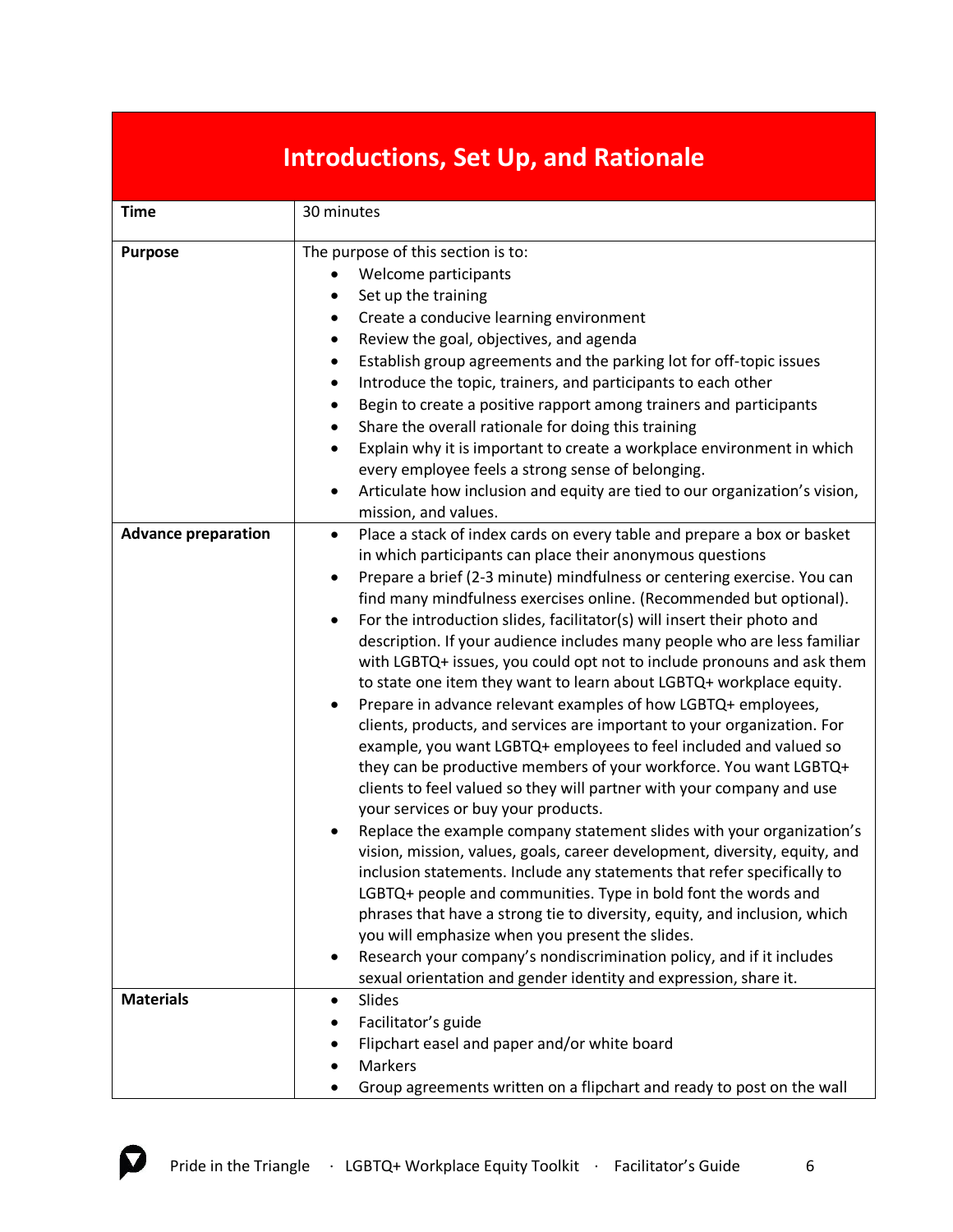|                    | Parking lot written on a flipchart and ready to post on the wall<br>$\bullet$     |
|--------------------|-----------------------------------------------------------------------------------|
|                    | Index cards<br>$\bullet$                                                          |
|                    | Box or basket<br>$\bullet$                                                        |
|                    | Masking tape<br>$\bullet$                                                         |
|                    | Training toys such as stress balls, modeling clay, and pipe cleaners<br>$\bullet$ |
| <b>Facilitator</b> |                                                                                   |
|                    |                                                                                   |

#### **SLIDE: Welcome, Set Up, and Introductions**

• Welcome participants to the training.

#### *Facilitator Guidance (recommended but optional):*

• Lead a mindfulness exercise. When introducing it, you could explain that many institutions, including navy seals, police departments, nonprofit and for-profit companies, offer mindfulness exercises to their employees to help them become more present, focused, and self aware.

#### **SLIDE: Appreciation to Toolkit Sponsors** *(this slide must remain in the slide deck without modification)*

• Recognize the companies that donated funds for the Toolkit development.

#### **SLIDE: Training Goal and Objectives**

#### *Facilitator Guidance:*

- Ask a participant to read the training goal and objectives out loud.
- Solicit and answer any questions about them.

#### **SLIDE: Training Agenda**

#### *Facilitator Guidance:*

- Ask a different participant to read the training agenda out loud.
- Solicit and answer any questions about it.
- Explain that there are index cards on each table on which participants can write anonymous questions and drop them in the box or basket. Facilitators will collect them during breaks and address them during the appropriate place in the agenda.
- Explain that there are training toys such as stress balls, modeling clay, and pipe cleaners for participants to hold and manipulate to relieve stress and facilitate concentration for kinesthetic learners (people who learn better while they are carrying out physical activity).
- Inform participants that, at the end of the training, they will select an accountability partner with whom they will check in after the training to hold each other accountable for following through on their commitments and action steps. You may recommend that they select someone they don't know well from a different department to foster team building and organizational advancement in LGBTQ+ inclusion and equity.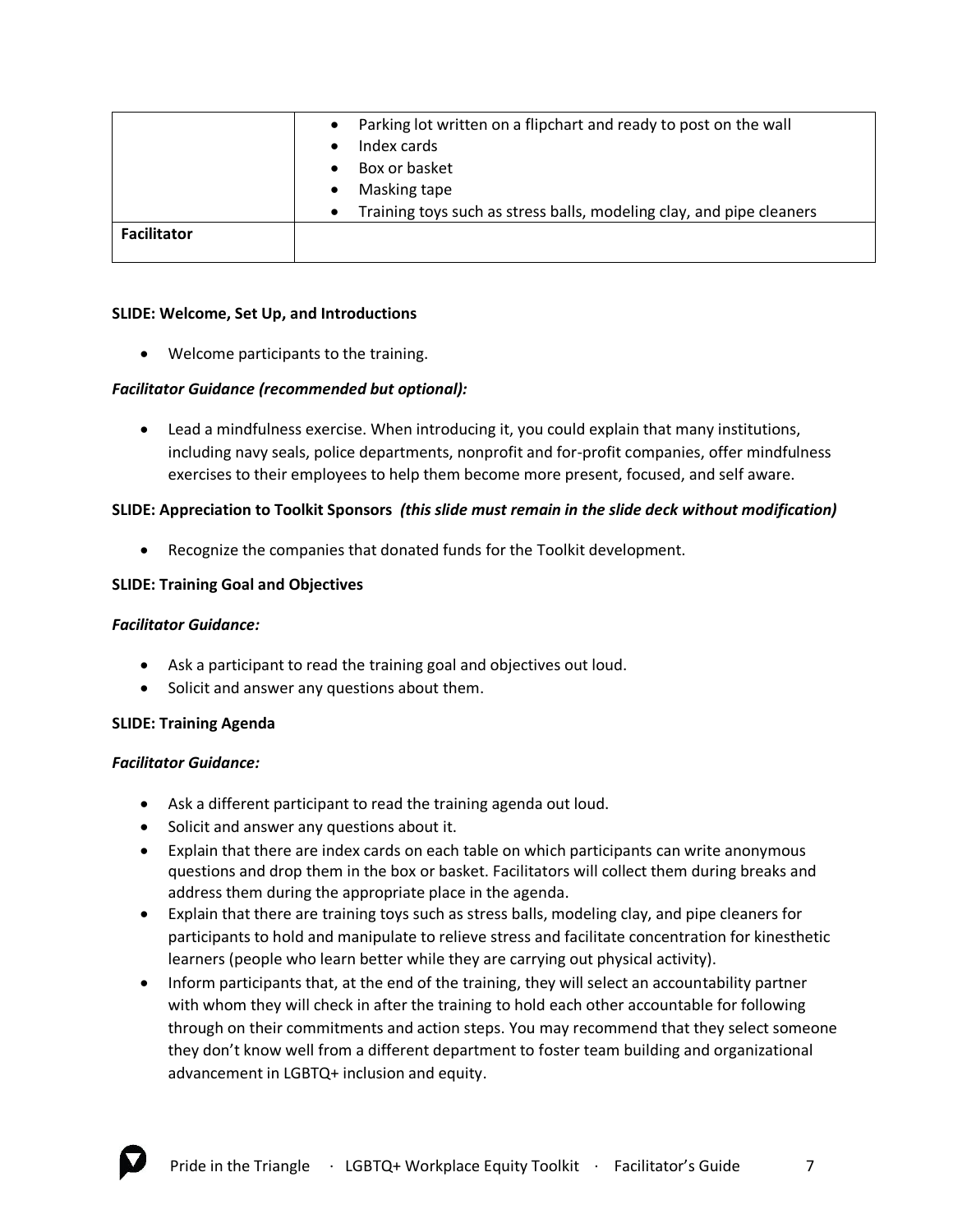#### **SLIDE: Parking Lot**

#### *Facilitator Guidance:*

- Post a flipchart labeled Parking Lot on the wall and explain to participants that you will write down, and you invite them to add, any items that arise that are not on topic but are important enough to be addressed at a later point.
- Ensure that you review the Parking Lot during breaks and at the end of the training to determine if, how, and when you will address each point listed with participants.

# **SLIDE: Group Agreements**

# *Facilitator Guidance:*

- Explain that whenever we're engaging in a training or group process that may engender strong feelings and disagreement, it's important to put group agreements in place that help create a safe and productive experience for everyone.
- Invite participants to read the group agreements silently to themselves.
- Ask if there are any group agreements they would like you to explain or highlight.
- Ask participants to hold themselves accountable to these group agreements and bring them to the group's attention if they believe they are straying from them.

# **SLIDE: Introductions: Your Facilitators**

#### *Facilitator Guidance:*

- Facilitators need to paste their photos and descriptions into the introduction slides in advance.
- Facilitators introduce themselves to participants.

#### **SLIDE: Introductions: Your Turn**

#### *Facilitator Guidance:*

- Ask participants to introduce themselves with the following information:
	- o Name
	- o Current pronouns: they/their, she/her, he/his, etc. (optional)
	- $\circ$  Title(s) and company affiliation(s)
	- o Familiarity with LGBTQ+ communities
	- $\circ$  Passion or question related to LGBTQ+ equity (in one sentence remain strict about this to effectively manage time)
- For an audience that includes many people who are less familiar and comfortable with LGBTQ+ communities, you could opt not to include pronouns and ask them to state one item they want to learn about LGBTQ+ workplace equity. May then need to modify the last bullet on this slide.
- Participant introductions may be in pairs, small groups, or the large group depending on the number of participants and time allotted for this section. © 2020 Global Citizen, LLC for use by Pride in the Triangle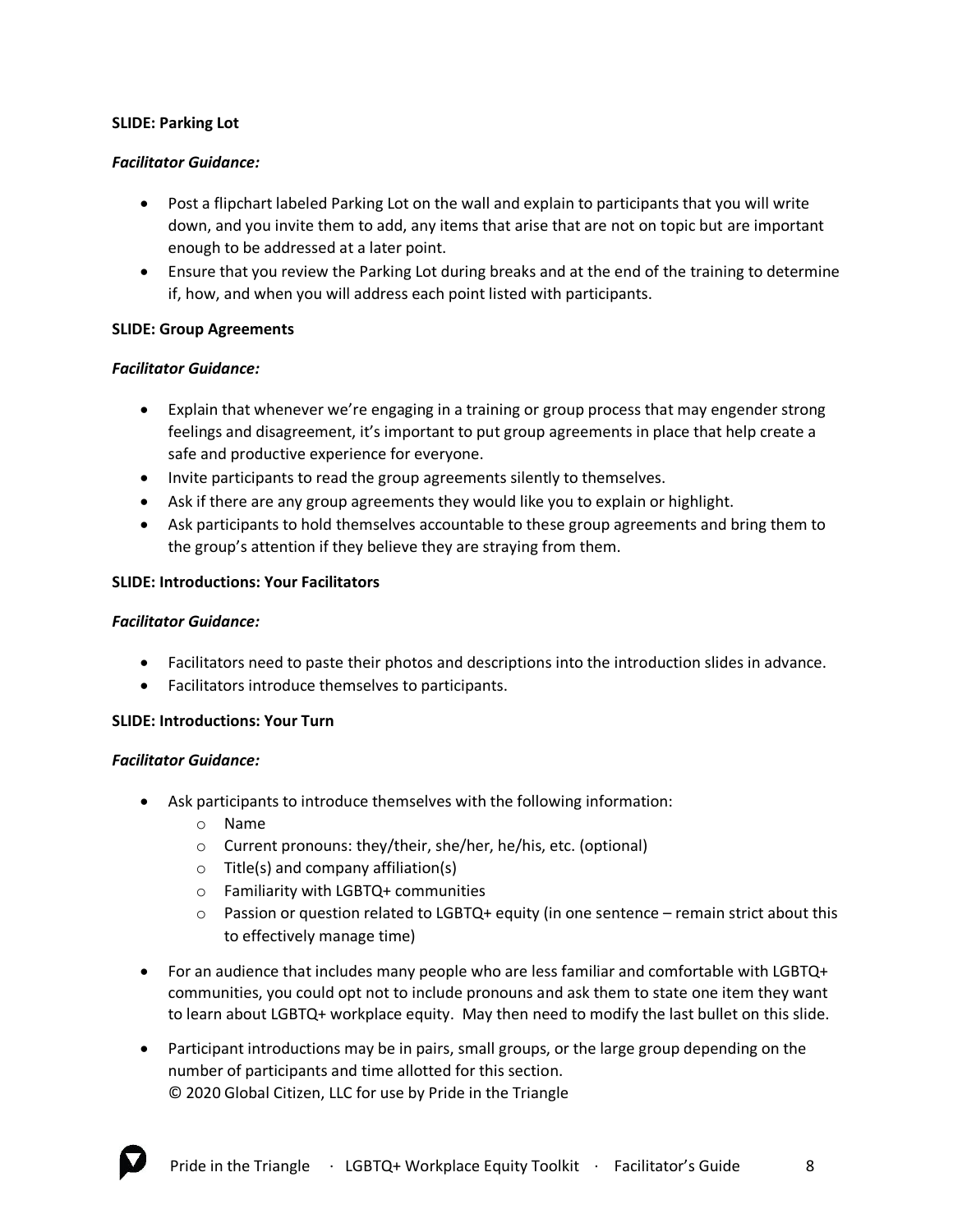#### **SLIDE: LGBTQ+ History Trivia Mixer**

#### *Activity Instructions:*

- This is an introductory icebreaker to introduce the topic and begin to create rapport among participants.
- Ask participants to pair up with someone they don't know well, discuss the statements listed on the slide, and determine the correct responses to fill in the blanks.
- Possible variation: If you have time, you can ask one question at a time and ask participants to pair up with a new person each time. This can help create stronger rapport in the group from the onset.

# **SLIDE: LGBTQ+ History Trivia: Correct Responses**

# *Activity Instructions:*

- Provide the correct responses and explanations below.
- Acknowledge the participants with the highest number of correct responses. Reassure participants that some people may not know the correct responses because this information is not part of the dominant culture and therefore is not shared widely in schools or the media.
- Explain that we did this activity partially for fun and partially to raise our awareness that we have more information to learn about LGBTQ+ people and communities.
	- o The June 1969 **Stonewall** riots catalyzed the U.S. LGBTQ+ civil rights movement and are the impetus for annual pride celebrations.
		- **•** The Stonewall riots were a series of spontaneous, violent demonstrations by members of the LGBTQ+ community against a police raid that began in the early morning hours of June 28, 1969, at the Stonewall Inn in the Greenwich Village neighborhood of Manhattan, New York City. These riots were a catalyst for the United States LGBTQ+ rights movement. (Wikipedia)
	- o The **pink triangle**, originally intended as a badge of shame, was reclaimed by the LGBTQ+ community as a positive symbol of self identity, rights, and pride.
		- **•** The pink triangle was originally intended as a [badge of shame](https://en.wikipedia.org/wiki/Badge_of_shame) in Nazi Germany concentration camps to label prisoners who were identified by the authorities as [homosexual](https://en.wikipedia.org/wiki/Homosexuality) or bisexual men and [transgender women.](https://en.wikipedia.org/wiki/Transgender_women) In the 1970s, the pink triangle was reclaimed as a symbol of protest against [homophobia](https://en.wikipedia.org/wiki/Homophobia) and has since been adopted by the larger LGBTQ+ community as a popular symbol of self identity, rights, and [pride.](https://en.wikipedia.org/wiki/Gay_pride)
	- o The first country to legalize same-sex marriage was: **Denmark**.
		- The Danish were the first to grant same-sex unions almost the exact same rights as marriages, with its Registered Partnerships Act of 1989. With a landmark Supreme Court decision on June 26, 2015, the United States became the 17th country to legalize same-sex marriage.
	- o The first openly-LGBTQ+ candidate to be elected in the U.S. was: **Kathy Kozachenko**.
		- On April 2, 1974, Kathy Kozachenko, a [Human Rights Party](https://en.wikipedia.org/wiki/Human_Rights_Party_(United_States)) candidate, bested a Democrat to become the first openly-LGBTQ+ person to win elected office in the United States (and perhaps worldwide as well) when she won her seat on the Ann Arbor, Michigan City Council.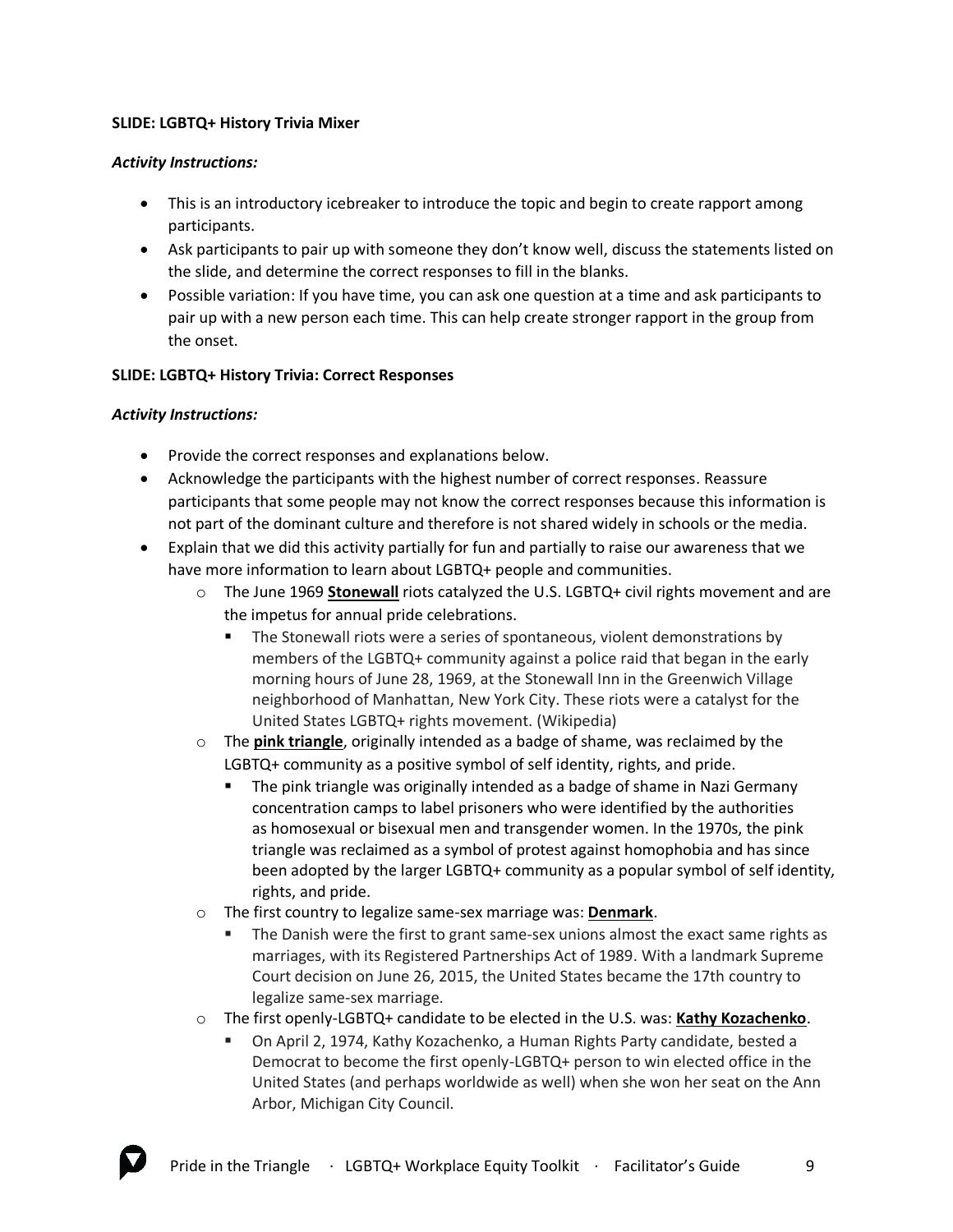- Harvey Milk was an American politician and [the first openly gay elected official](https://en.wikipedia.org/wiki/List_of_the_first_LGBT_holders_of_political_offices_in_the_United_States) in the history of [California,](https://en.wikipedia.org/wiki/California) where he was elected to the [San Francisco Board of](https://en.wikipedia.org/wiki/San_Francisco_Board_of_Supervisors)  [Supervisors](https://en.wikipedia.org/wiki/San_Francisco_Board_of_Supervisors) in 1977.
- Discuss the common misperception that Harvey Milk was the first openly-gay person elected to office and how sexism has resulted in the public overlooking Kathy Kozachenko's place in history.
- $\circ$  Inspired by Harvey Milk, Gilbert Baker designed and stitched together this symbol of pride and hope for the LGBTQ+ community in 1978: **rainbow flag**.

© 2020 Global Citizen, LLC for use by Pride in the Triangle

# **SLIDE: Heart – Mind – Action**

*Facilitator Guidance:* For this slide, you will click through the three points, one at a time, after the slide summary. You will want to prepare in advance and provide relevant examples of how LGBTQ+ employees, clients, products, and services are important to your organization.

*Talking Points:* In any equity, diversity, and inclusion training like this one (and we will soon provide definitions of these terms), we address three components.

- First, we are appealing to our hearts. Each of us should be able to understand the importance of equity, diversity, and inclusion because of our own desire to work in an environment where we feel valued and respected and able to contribute fully. I hope we can agree on the importance of fair play and equitable treatment for all.
- Second, we are appealing to our minds and logic. This includes understanding the clear and compelling business case for LGBTQ+ workplace equity and how it is critical to the success of our organization and achievement of our goals.
- *Facilitator Guidance:* Provide relevant examples of how LGBTQ+ employees, clients, products, and services are important to your organization. Here are some examples:
	- $\circ$  Share an example of a service or product you sell that may appeal to a large number of LGBTQ+ consumers.
	- $\circ$  A government agency or nonprofit organization can share the need to serve all residents or clients with equal excellent support.
	- $\circ$  Share the example of how LGBTQ+ people and their allies may make major purchasing decisions based on a company's support of LGBTQ+ equality.
- Third, this training should result in action. Our hope is that each person in this training will commit to taking specific steps to support LGBTQ+ equity in our workplace. Knowledge and commitment and knowledge combined with deliberate action will lead to the best results in our jobs and for our organization.
- Ultimately, we know it's important to you to be excellent at your jobs, and this training is designed to create a workplace environment that supports creativity, collaboration, innovation, and excellence.

#### **SLIDE: Naïve Offending**

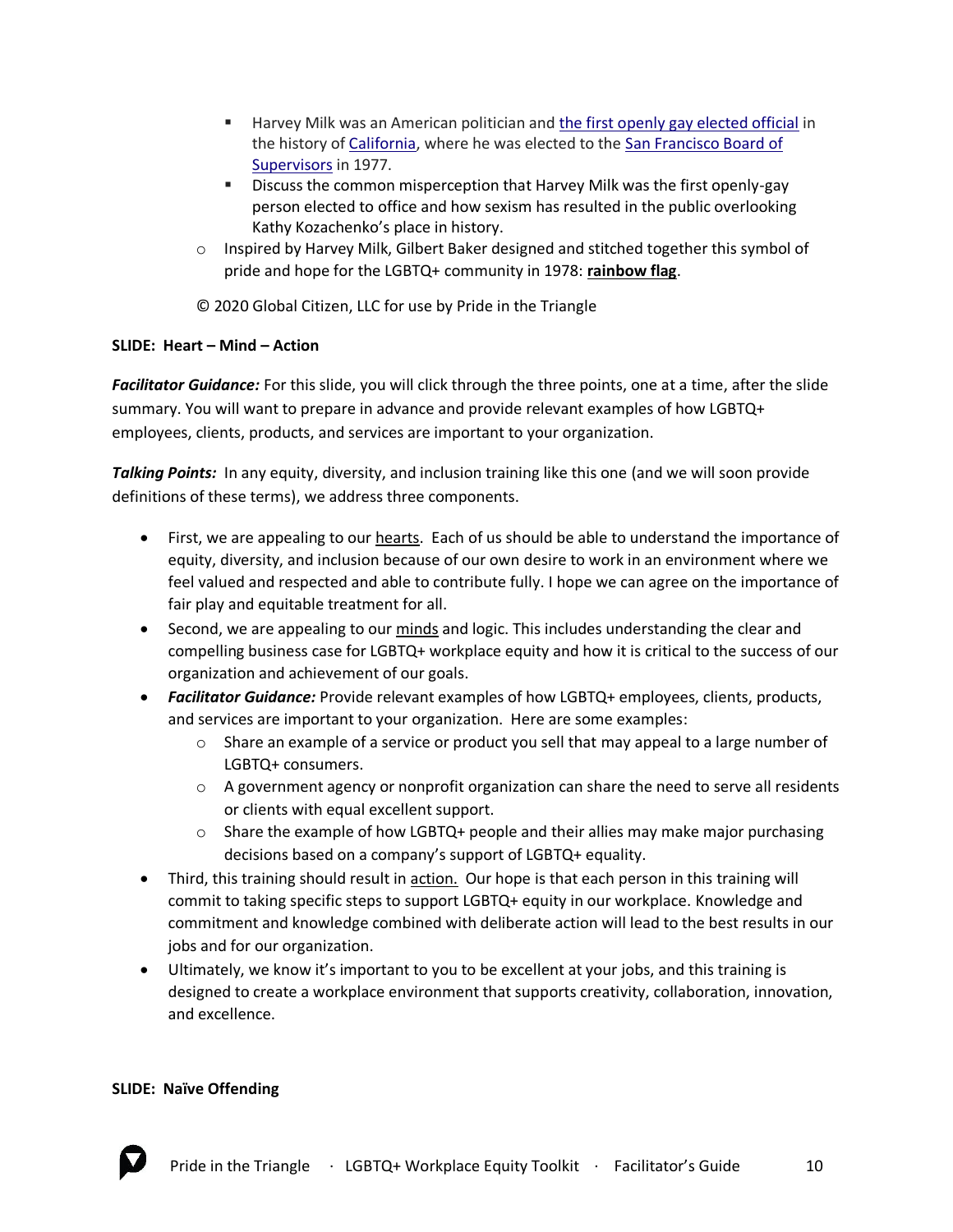*Talking Points:* Another construct for our discussion is the concept of being a naïve offender. Naïve offenders can include all of us, at any particular point in time.

- Naïve offenders include all of us, who may unintentionally make an error in some aspect of diversity and inclusion. People may have good intentions but say or do something offensive to their colleagues. Frequently, these missteps come from a lack of knowledge. As we discussed with our group agreements, people can have good intentions, but their words and actions can still have a harmful impact on the recipient.
- Most of us, even if we are fully supportive of all diversity, equity, and inclusion ideals, can still be naïve offenders at times, especially in areas with which we are less familiar.

*Facilitator Guidance:* You may want to share a brief example of when you were a naïve offender. For example, when a male coworker mentioned his spouse, you may have made a comment that showed that you assumed he was referring to a woman because you did not know he was gay.

# **SLIDE: Tying to Organizational Vision, Mission, and Values**

# **SLIDE: Careers at Dude Solutions**

**SLIDE: Diversity, Inclusion, and Belonging at Citrix**

**SLIDE: Town of Chapel Hill, North Carolina**

**SLIDE: Town of Chapel Hill – Respect**

#### **SLIDE: Support for Gender Identity - RTI**

#### *Facilitator Guidance:*

• You will replace the example company statement slides with your organization's vision, mission, values, goals, career development, diversity, equity, and inclusion statements. Include any statements that refer specifically to LGBTQ+ people and communities. Type in bold font, or highlight in yellow, the words and phrases that have a strong tie to diversity, equity, and inclusion, and as you present them, clearly make the connections.

# **SLIDE: Summary and Next Section: Terminology and Concepts**

#### *Facilitator Guidance*:

- Ask participants to summarize the key points covered in this section. Fill in any missing points.
- Let them know that the next section will explore equity, diversity, inclusion, and LGBTQ+-related terminology and concepts in greater depth.

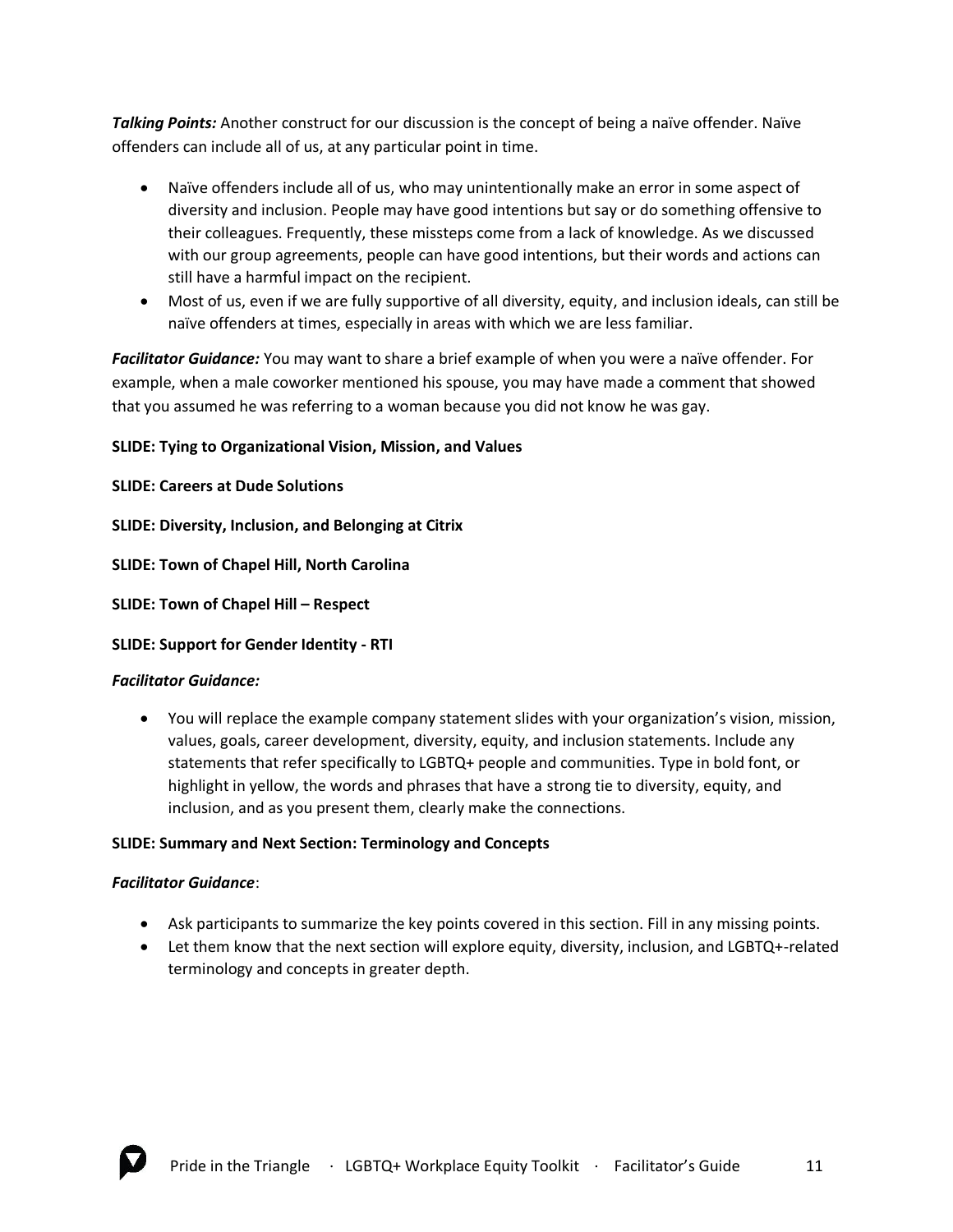# **Terminology and Concepts**

| <b>Time</b>                | 40-50 minutes                                                                                                                              |
|----------------------------|--------------------------------------------------------------------------------------------------------------------------------------------|
| <b>Purpose</b>             | The purpose of this section is to create a shared understanding of equity,<br>diversity, inclusion, and LGBTQ+-related terms and concepts. |
|                            |                                                                                                                                            |
| <b>Advance preparation</b> | LGBTQ+ Terminology: Find Your Match Activity terms and definitions                                                                         |
|                            | Cut each word and each definition in Appendix A of this Facilitator's<br>$\bullet$                                                         |
|                            | Guide separately into paper strips. Keep one copy for your reference. Do                                                                   |
|                            | not include outdated and potentially offensive terms (in red font).                                                                        |
| <b>Materials</b>           | Slides                                                                                                                                     |
|                            | Facilitator's guide                                                                                                                        |
|                            | LGBTQ+ Terminology and Definitions (Appendix A)                                                                                            |
|                            | Sticky notes                                                                                                                               |
| <b>Facilitator</b>         |                                                                                                                                            |

#### **SLIDE: Terminology and Concepts**

#### **SLIDE: Purpose**

• Explain the purpose of this section by reading the slide.

#### **SLIDE: Diversity**

• Explain the definitions of diversity and a diverse workplace that we will use for this training.

#### **SLIDE: Identity Markers and Characteristics**

• Describe the identity markers and characteristics listed on the slide.

#### **SLIDE: Inclusion**

• Explain the definition of inclusion that we will use for this training.

#### **SLIDE: Equity**

- Explain the definitions of equity and equality that we will use for this training.
	- o Give participants time to read the definitions.
	- $\circ$  With equality, everyone gets the same treatment and opportunities. With equity, we take into consideration that some people have faced barriers based on race, ethnicity, gender, and other identities, and we make accommodations to account for them so that everyone has equitable opportunities for advancement.
	- $\circ$  For example, to address the racial leadership gap, an organization might offer employees of color professional development and mentoring opportunities with senior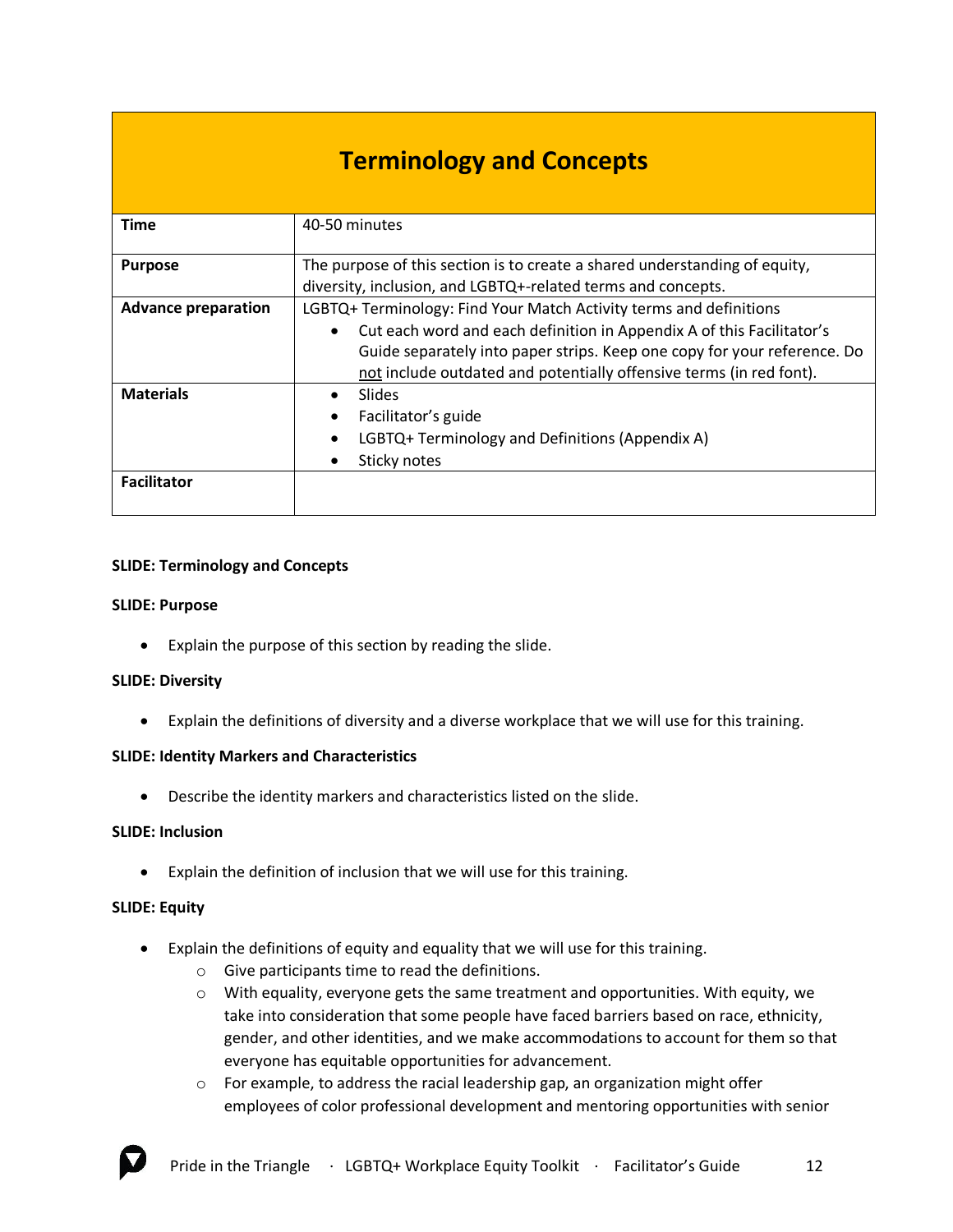leaders of color. They may do the same for women to create gender equity in upper leadership.

# **SLIDE: Moving to Belonging**

*Facilitator Guidance:* This slide progresses through three clicks.

# *Talking Points:*

- The first rationale for LGBTQ+ workplace inclusion is the importance of each person in the workplace feeling that they fully belong.
- The first step is diversity. While difference is a fact of life, diversity may or may not be reflected across our organization in different positions and at different leadership levels.
- The second step is moving to inclusion. In addition to there being diverse people, everyone is at the table, and each person is recognized as being an invaluable member of the team. In reality, people may be present, but they may not be fully respected, valued, or listened to.
- The third and most important step is to foster belonging. It is one thing to be sitting at the table, but another to be feeling that you truly belong on the team.

# **SLIDE: The Importance of Belonging**

*Facilitator Guidance:* This slide has a second click after the initial information.

# *Talking Points:*

- Many of us may be familiar with Maslow's hierarchy of needs.
- For many of us in this training, our basic physical need for food, water, and shelter are likely met. (This may not be true for everyone).
- Many people in the LGBTQ+ community are living in poverty, and many queer and transgender people of color face harassment and danger in their daily lives, in large part due to discrimination based on sexual orientation, gender identity and expression, and race and ethnicity.
- After physical and safety needs, the next most important need in the hierarchy is belonging and love, such as having intimate relationships and friends. Given the number of waking hours we spend at work, it is crucial for our well being to feel a sense of belonging at work.
- Unfortunately, it is often difficult for people whose identities do not conform with the dominant culture, including LGBTQ+ people, to feel as if they completely belong in their workplace.

*Facilitator Guidance:* Click and then review the bullets that appear on the right.

- There is a very real human need for and power in fostering a sense of belonging at work.
- Our fast-changing, diverse, global economy and workforce make the business case for belonging even more critical.
- There are many practical actions we can take to increase employees' sense of belonging in the workplace.

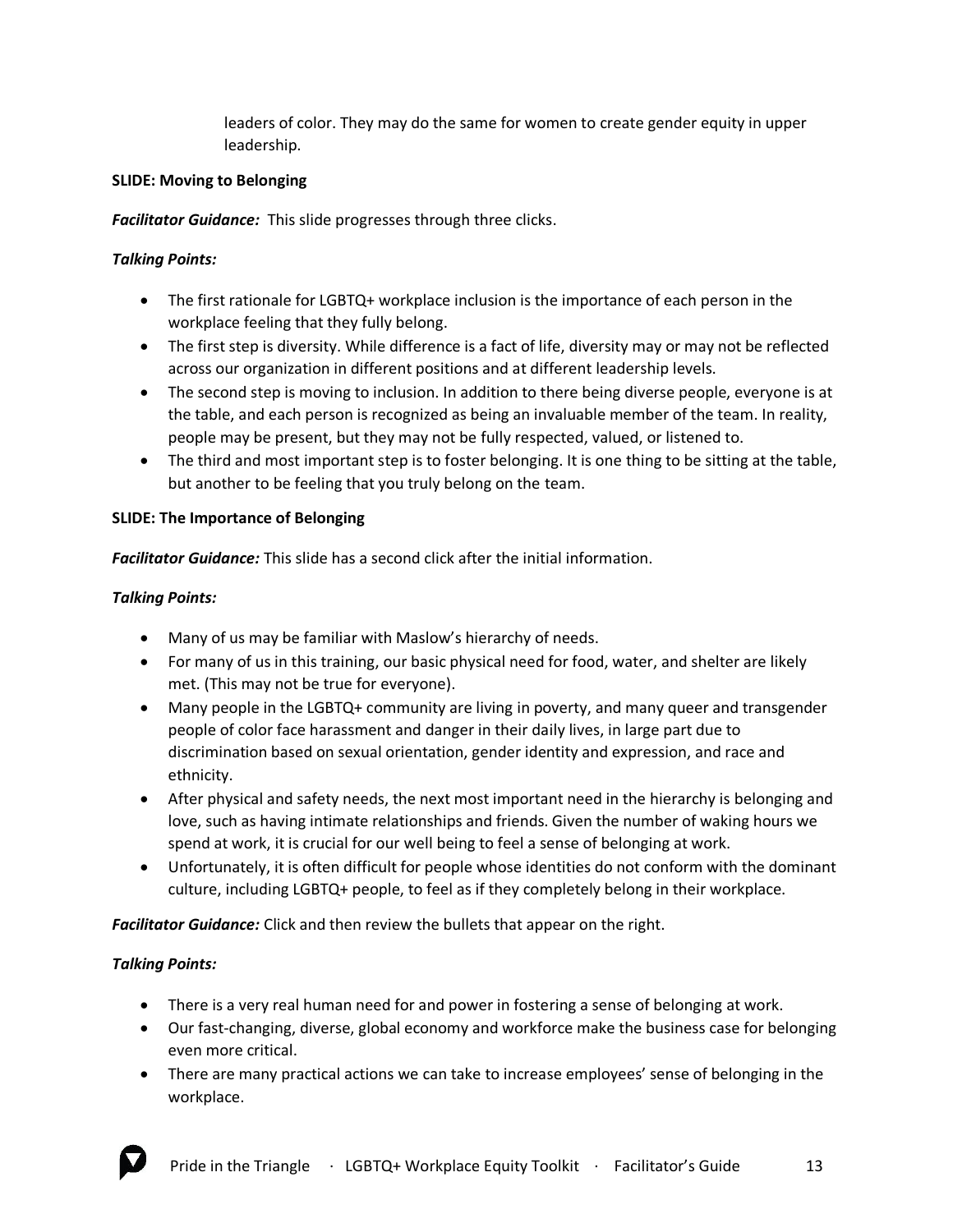• When a feeling of belonging is absent, people resort to covering, which is when members of the non-dominant culture hide, downplay, or change their identities or aspects of their identities in an attempt to appear to fit in better with the dominant culture.

*Facilitator Guidance:* If time allows, you can present and discuss the various ways people may cover.

*Talking Point:* The various ways people cover may include:

- Appearance: intentionally changing self expression, such as dressing in a more traditionally masculine or feminine way.
- Affiliation: avoiding behaviors associated with their identity groups in an attempt to avoid stereotypes.
- Advocacy: being less likely to speak out about topics central to their identities, such as not talking about their support for the LGBTQ+ community.
- Association: intentionally avoiding socializing with other in-group members.

# *Activity Instructions* (optional):

• Divide participants into small groups to discuss or ask a few people in the room to share a particular time when they felt a strong sense of belonging at work and how that impacted their satisfaction and performance in the workplace.

#### **SLIDE: Everyone Needs to Belong**

#### *Talking Points:*

- Every single person is unique and part of the diversity mix.
- It's important to frame diversity and inclusion discussions as "all of us" versus "us versus them."
- This diversity wheel shows the many different diversity markers we have across four different dimensions:

*Facilitator Guidance:* Indicate some of the characteristics as you name each dimension.

- $\circ$  Primary: those attributes with which we are born; immutable characteristics
- $\circ$  Secondary: those attributes due to how and where we were raised and life choices we made, such as: our education, getting married and having children, joining the military
- $\circ$  Organizational: diversity based on where we are and longevity in our work organization
- $\circ$  Cultural: includes items such as our communication style, view of authority, and ways of thinking and processing information that often come into play at work
- Let's pause and think about the various ways we are diverse from our coworkers and the unique insight that gives us are work.
- This training focuses on certain aspects of diversity namely, our sexual orientation and gender identity and expression, as well as being an ally to LGBTQ+ people.

#### **SLIDE: LGBTQ+ Terminology**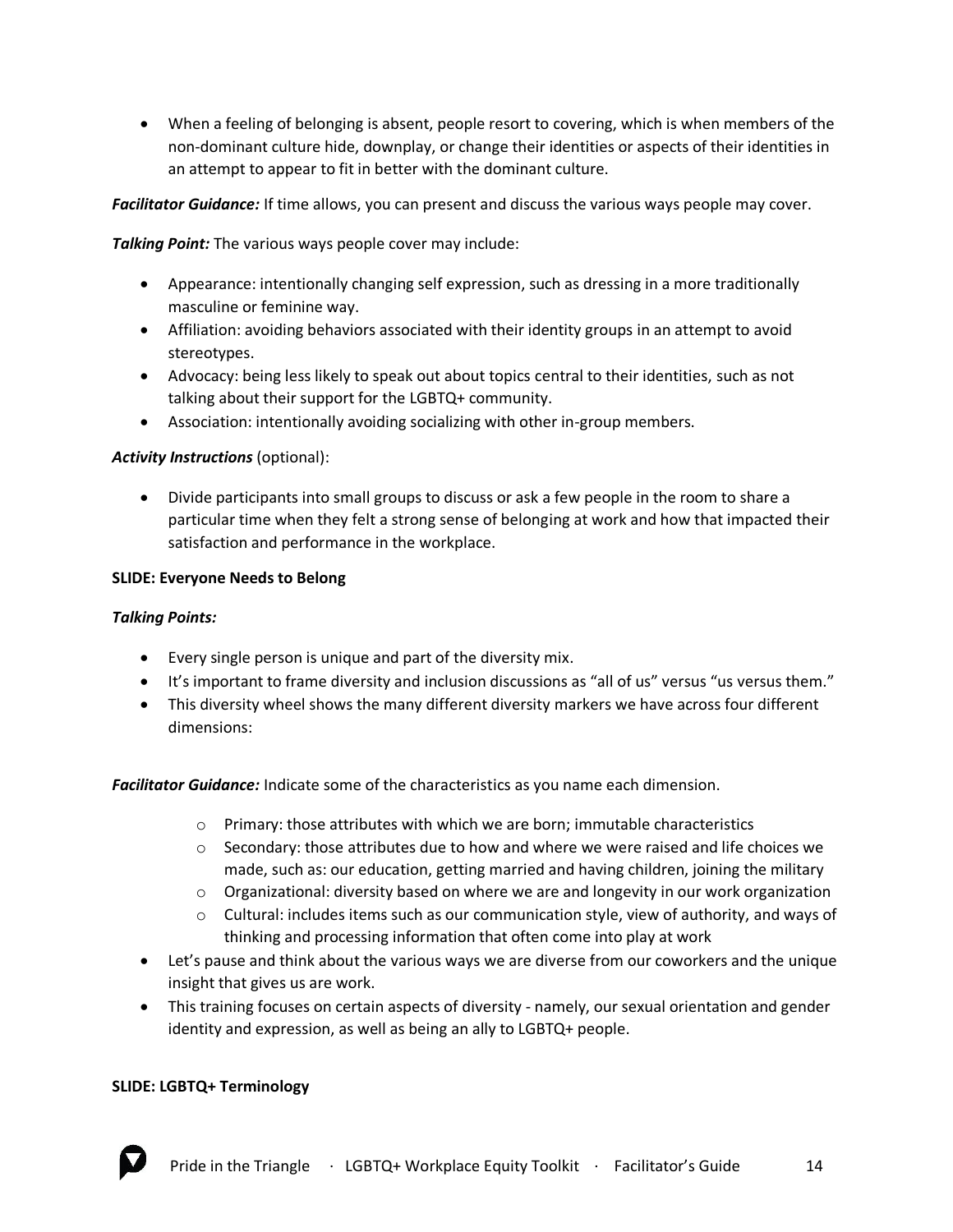*Find Your Match Activity Instructions (10-20 minutes)***:** Depending on the amount of time you have, you can conduct this as the activity outlined below or have participants silently read the terms on the slide and write down and submit to the facilitator the terms they want defined.

- Distribute an even number of term and definition paper strips to participants.
- Instruct participants to find their match (the person with the matching term for their definition or definition for their term) and discuss the term and definition. Ask them to submit a sticky note to the facilitator with any term they would like to discuss and clarify in the large group.
- Collect the sticky notes and review those terms and their definitions in the large group.
- Ask participants to identify any other LGBTQ+ terms they would like to define and discuss.
- Add terms and definitions that participants bring up that aren't included in the list.

# **SLIDE: Proper Versus Outdated and Offensive Terms**

# *Talking Points*

- Language continues to evolve at a very fast pace. People adopt new words and concepts, and certain terms that may have been acceptable in the past have become outdated and even potentially offensive.
- This slide shows LGBTQ+ terms that are proper versus those that are outdated and potentially offensive.
- Language is a key place where naïve offenses may occur. For example, many well meaning people may use the term "sexual preference" in reference to lesbian, gay, and bisexual people's sexual orientation. However, that terms can be very hurtful because it connotes that one's sexual orientation (the correct term) is a choice they made and not an inherent characteristic.
- Explain that certain terms may be triggering to some LGBTQ+ people because they evoke painful or traumatic incidents from their past.

#### **SLIDE: Gender and Sexuality**

- **Gender identity** refers to the gender that a person feels they are in their core. This is unique to each person may or may not correspond with their sex assigned at birth or social conventions.
- **Gender expression** is how a person demonstrates their gender through the ways they act, dress, behave, and interact.
- **Biological sex** refers to the objectively measurable organs, hormones, and chromosomes.
- **Sexual orientation** refers to the inherent, immutable, enduring emotional, romantic and/or sexual attraction to other people that may include heterosexual/straight, gay, lesbian, bisexual, asexual, etc.
- All of these are not binary but rather exist along a continuum.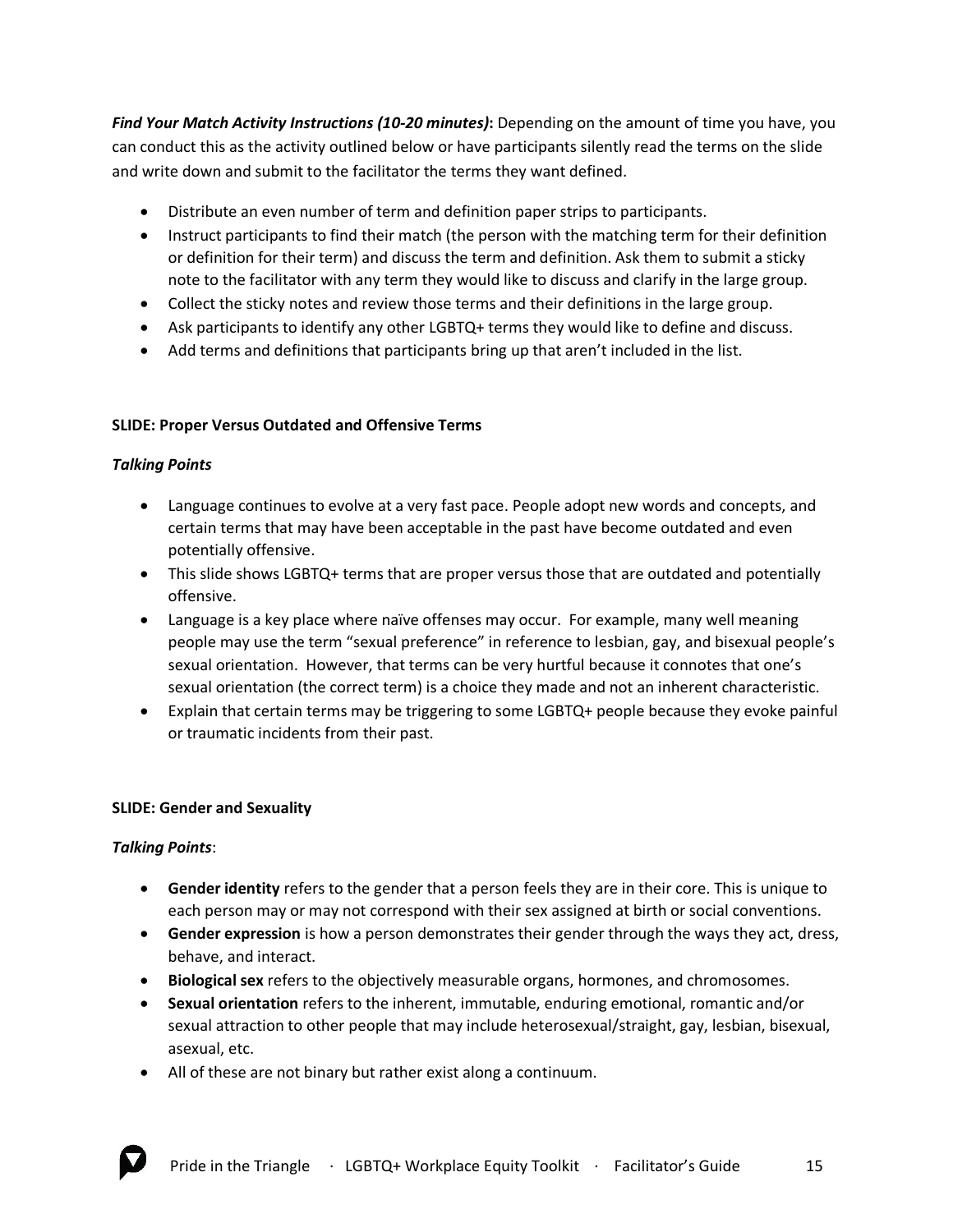- It is vital to ask people how they identify, avoid making assumptions, and accept their stated identities.
- Many different images have been created to represent gender and sexuality, including TSER's [gender unicorn](http://transstudent.org/what-we-do/graphics/gender-unicorn/) and gender dragon. You can use the one that you believe will be most useful to your audience and setting.

#### **SLIDE: Transgender and Gender Nonbinary**

# *Facilitator Guidance*:

- Explain each of the following terms and ask participants to give an example of a celebrity or other well-known trans woman and trans man.
	- o **Transgender** is an umbrella term for people whose gender identities, expressions, and/or behaviors are different from those typically associated with people with their assigned sex at birth.
		- There are multiple, acceptable terms for transgender. People may also use the terms gender fluid, gender nonconforming, gender nonbinary, and two spirit (a Native American term).
	- o A **trans woman** is someone assigned male at birth who knows herself to be female.
		- Celebrity trans women include Laverne Cox, Caitlyn Jenner, and Janet Mock.
	- o A **trans man** is someone assigned female at birth who knows himself to be male.
		- A celebrity trans man is Chas Bono.
	- o **Gender transition/transitioning** refers to the process through which a person modifies their physical characteristics and/or legal status and manner of gender expression to be consistent with their (internal) gender identity.
	- o **Cisgender** refers to a person whose gender identity is in alignment with their sex assigned at birth; a person who is not transgender.
- Answer any questions participants have about transgender terms and people.

# **SLIDE: Pronouns**

- Third-person pronouns in English identify a person or something they possess: She/her/hers, they/their/theirs, he, him/his, etc.
- People often make assumptions about a person's gender based on their name, voice, and/or appearance, and their assumptions are not always correct.
- The act of making an assumption, even if it is correct, sends the potentially harmful message that people have to look a certain way to demonstrate their gender.
- Transgender, gender non-conforming, and nonbinary people use pronouns other than those they were assigned at birth.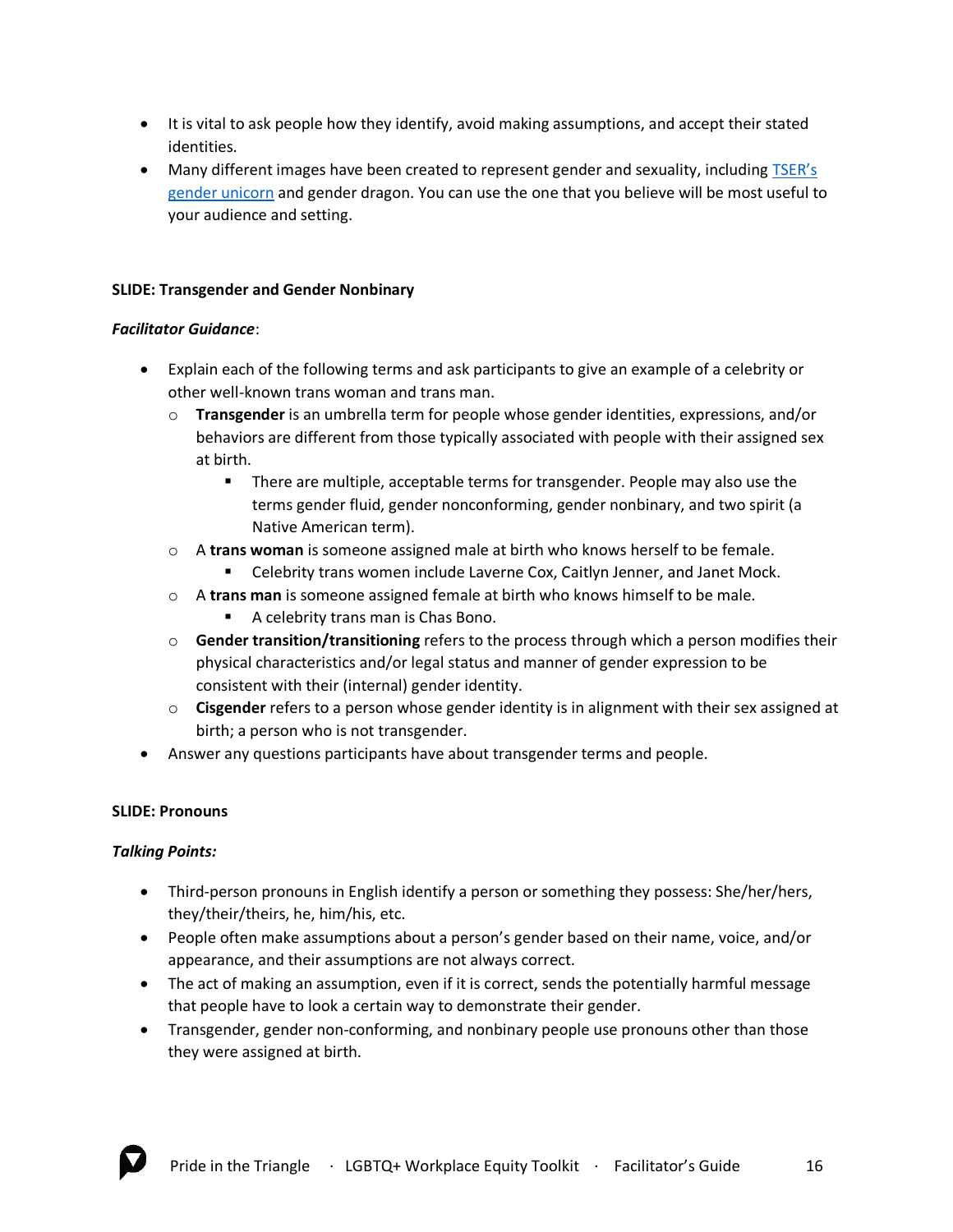- Being "misgendered" is disturbing, exhausting, and can even cause intense feelings of dysphoria (a feeling that one's gender identity has been ignored or invalidated and a corresponding discomfort in one's body and mind)
- Using people's correct pronouns is an important and easy way to show respect and caring for each other.
- It's a good idea to model providing your pronouns during introductions. For example, "My name is \_\_\_\_, and my pronouns are \_\_\_\_." If people do not want to offer their pronouns, their wishes should be respected.

<https://studentaffairs.duke.edu/csgd/training-resources/gender-pronouns>

- Pronouns, like gender, can be fluid and change over time.
- Many workplaces encourage employees to include their pronouns in their signatures, on their name badges, and in their staff directories and are replacing gendered pronouns with genderneutral language in job descriptions to avoid gender bias.
- For those who maintain that using singular "they" is incorrect grammar, singular "they" was Merriam Webster dictionary's word of the year for 2019. It is a matter of respect.

# **SLIDE: "But I don't tell people I'm straight"**

# *Talking Points:*

- Some people may question why sexual orientation and gender identity and expression should even be discussed in the workplace. A few of us may have heard the refrain, "I don't go around telling people I'm straight, so why do you need to tell me that you are LGBTQ+?"
- When we think about our daily conversations with coworkers, however, being LGBTQ+ would naturally come up…
	- o When people share what they did over the weekend
	- o When people discuss their vacation plans
	- o When coworkers are discussing employee benefits
	- $\circ$  When people display photos of spouses, children, and other family members in their work spaces
- This is partly what we mean when we talk about creating a welcoming environment where people are free to be their authentic selves and don't feel that they have to cover.

# **SLIDE: Story Sharing Activity (10 minutes)**

# *Activity Instructions:*

- Ask people to pair up with one other person they don't know well to share stories. (If there are an odd number of participants, one group can be with three people or a facilitator can pair up with a participant).
	- $\circ$  Ask participants to think of something they did with one other person last weekend. That person can be a spouse or partner, child, or good friend.
	- $\circ$  Instruct participants to take turns sharing a story for two minutes with the other person. When they each tell their story, without saying the name of the person, they need to switch the person's pronouns. For example, if the person is a woman, they need to use the pronouns they/them/their or he/him/his.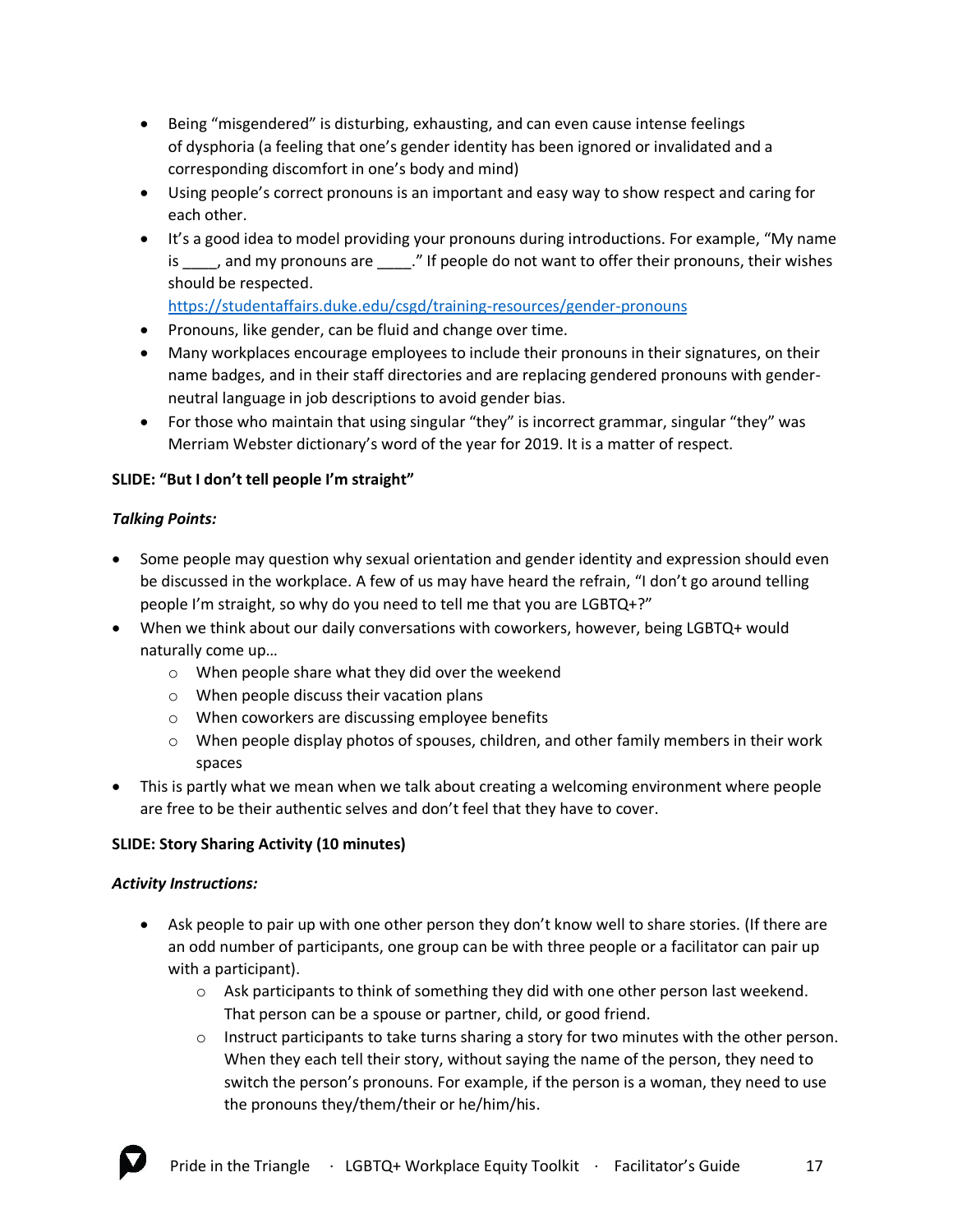- $\circ$  After two minutes, they will switch, and the other person will tell their story following the same instructions.
- In the large group, ask a few participants to share their experience. Responses may include:
	- o It felt odd.
	- o It was difficult.
	- o I had to concentrate while I talking so I wouldn't say the wrong gender.
	- o I felt dishonest, like I was hiding something.
	- o It felt fine.
- Close the activity by explaining that if people do not feel safe and accepted at work, they may do something like this to cover having a same-gender partner. They may even avoid social contact with coworkers, such as eating lunch alone. This can cause coworkers to feel suspicious and wonder if the person is trustworthy or is trying to hide something. All of these responses can impact people's satisfaction and performance at work.

#### **SLIDE**: **LGBTQ+ People are Diverse**

#### *Talking Points:*

- Mainstream media outlets often do not portray LGBTQ+ people in all of their diversity. Sometimes LGBTQ+ people are depicted as mainly white, male, wealthy, from the United States or Western Europe, and working in certain professions such as fashion, design, and acting. However, despite media optics that would have us think otherwise, LGBTQ+ people are incredibly diverse.
- LGBTQ+ people exist across all other identity groups and personality types.
- Some organizations advocate for more accurate representation of LGBTQ+ people in the media because it's important for all people to understand how diverse LGBTQ+ people really are and see themselves portrayed in popular media.

#### **SLIDE: Intersectionality**

#### *Facilitator Guidance*:

• Introduce intersectionality by naming your primary identities. For example, "I'm a Black, lesbian, Spanish-speaking woman and mother."

- Intersectionality is a framework for conceptualizing a person, group of people, or social issue that takes into account people's complex, overlapping identities and relative power, privilege, and marginalization to gain a more nuanced understanding of their lived experiences and needs.
- Kimberlé Williams Crenshaw, a civil rights advocate and legal and critical race theory scholar, first coined the concept to describe overlapping or intersecting social identities and related systems of [oppression,](https://en.wikipedia.org/wiki/Oppression) [domination,](https://en.wikipedia.org/wiki/Dominance_hierarchy) or [discrimination.](https://en.wikipedia.org/wiki/Discrimination) It is a critical approach to equity, diversity, and inclusion.

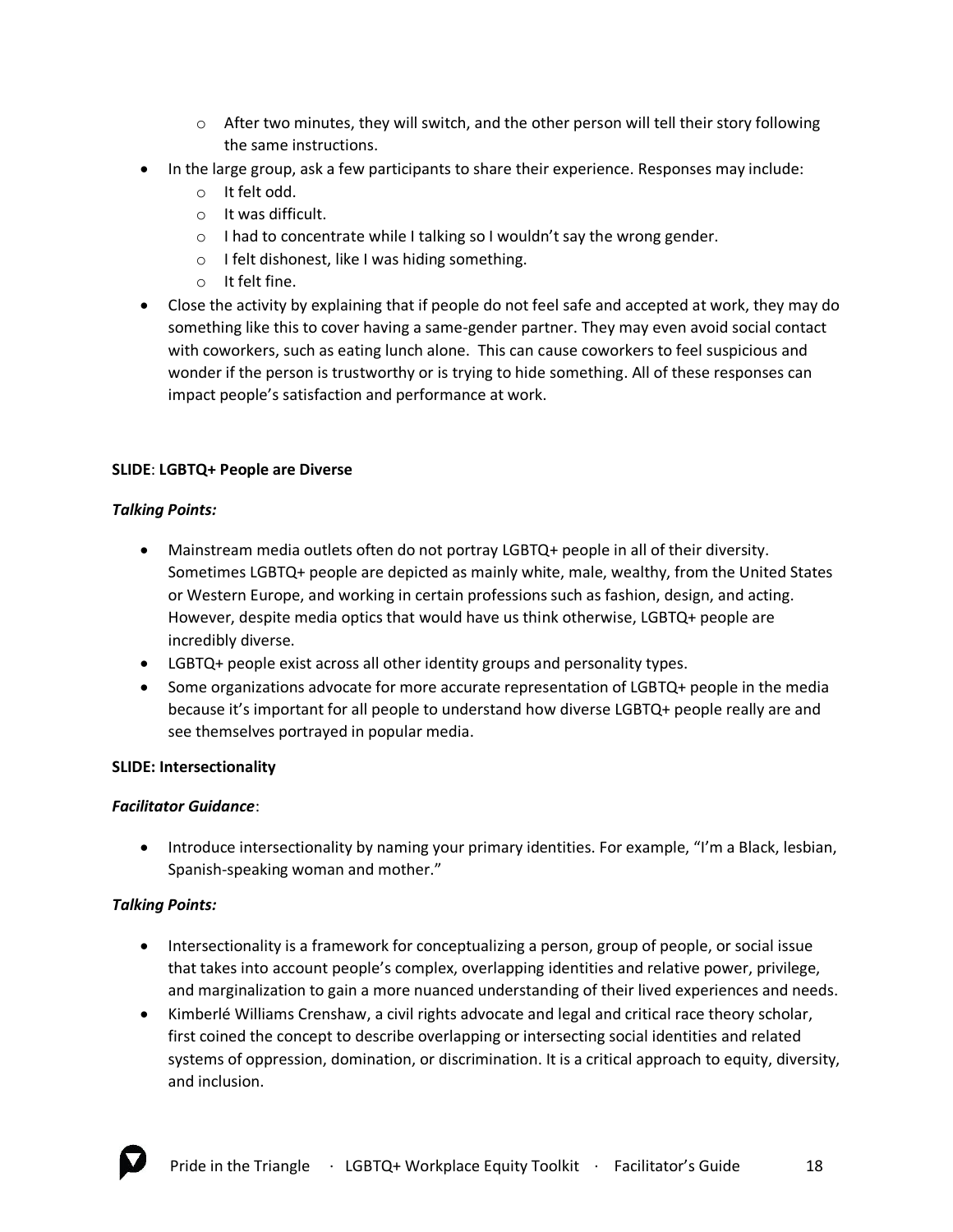• Workplace policies and practices need to take into account employees' intersecting identities and avoid trying to categorize people into distinct groups based on only one of their identities. For example, a Black, lesbian mother with a disability may feel on guard against racism, sexism, and ableism in her workplace, and all of those systems of discrimination could be acting in concert for her. She may need support from several employee resource groups for Black, women, LGBTQ+, parents, and employees with disabilities.

# **SLIDE: Ally**

#### *Talking Points:*

- An ally is a person with relative privilege and power who builds trusting relationships and acts in solidarity and with accountability to people and/or groups with marginalized identities without detracting from their power and voices.
- Explain that the photo shows members of PFLAG, the United States' first and largest organization uniting parents, families, and allies with LGBTQ+ people, at an LGBTQ+ Pride Parade.

#### **SLIDE: Summary and Next Section: Business Case**

- Ask participants to summarize the section contents and their key takeaway points.
- Transition to the next training section.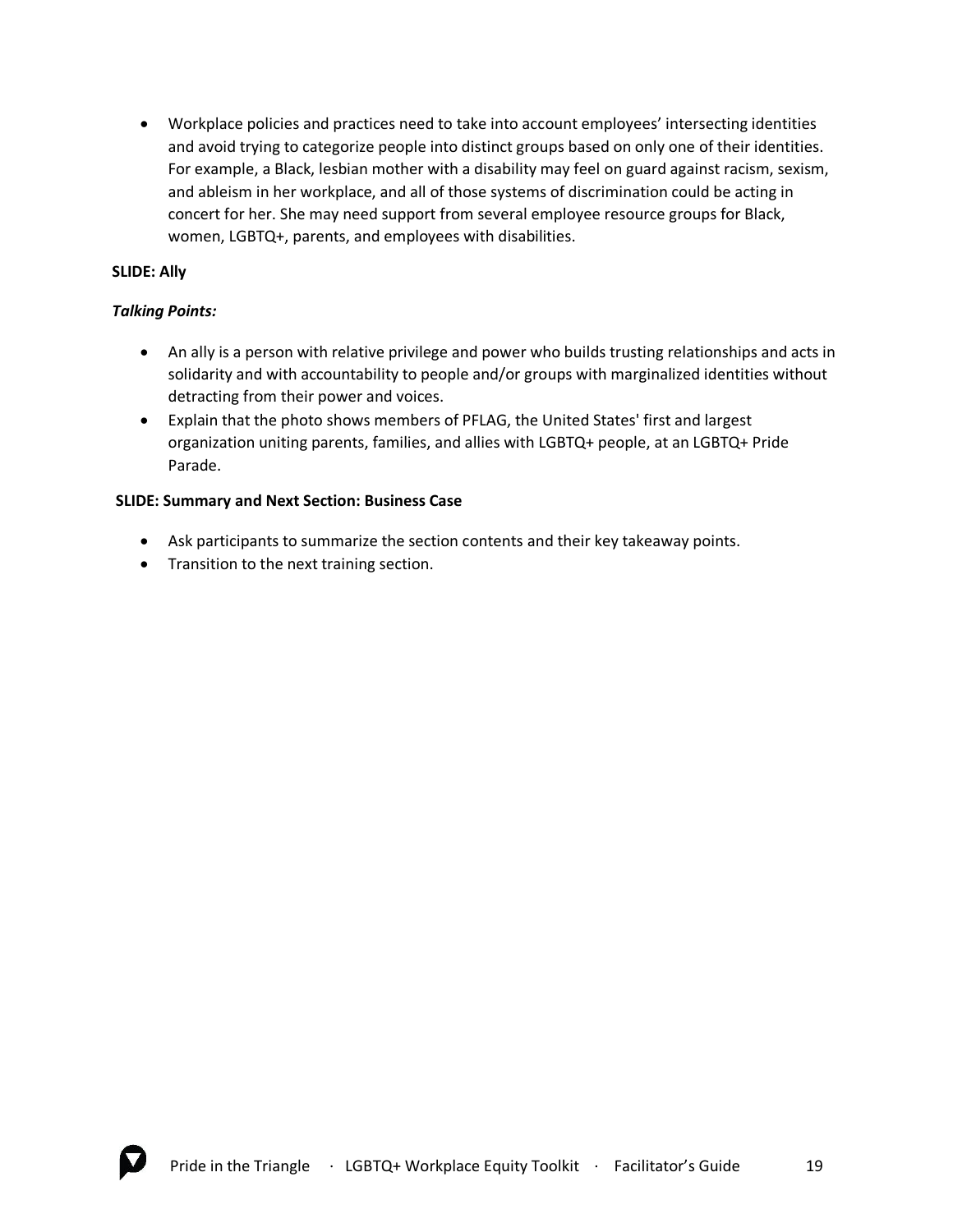# **Business Case**

| <b>Time</b>                                    | 20-30 minutes                                                                                                                                                                                                                                                                                                                                                                                                                                                                                                                                                                                                                                                                                                                                                                                                                                                                                                                                                                                                                                                                                                                                                                                                                                                                                                                                                                                                          |
|------------------------------------------------|------------------------------------------------------------------------------------------------------------------------------------------------------------------------------------------------------------------------------------------------------------------------------------------------------------------------------------------------------------------------------------------------------------------------------------------------------------------------------------------------------------------------------------------------------------------------------------------------------------------------------------------------------------------------------------------------------------------------------------------------------------------------------------------------------------------------------------------------------------------------------------------------------------------------------------------------------------------------------------------------------------------------------------------------------------------------------------------------------------------------------------------------------------------------------------------------------------------------------------------------------------------------------------------------------------------------------------------------------------------------------------------------------------------------|
| <b>Purpose</b>                                 | The purpose of this section is to:<br>Provide the reason for this particular focus on the LGBTQ+<br>communities.<br>Understand the clear and compelling business case for LGBTQ+<br>$\bullet$<br>inclusion and equity in the workplace and learn how to articulate it<br>to others.                                                                                                                                                                                                                                                                                                                                                                                                                                                                                                                                                                                                                                                                                                                                                                                                                                                                                                                                                                                                                                                                                                                                    |
| <b>Advance preparation</b><br><b>Materials</b> | If your organization is international, research whether your policies<br>$\bullet$<br>are global or country specific and whether they are congruent with<br>national law.<br>Determine the approach you want to the business case section - Two<br>$\bullet$<br>options:<br>If there is limited time, you can present just the one summary<br>$\circ$<br>slide and present some of the points on the subsequent<br>slides. You can chose to include or omit the financial<br>business case slide.<br>Alternatively, you can present the entire module with a slide<br>$\circ$<br>for each of the main business case arguments. Each of the<br>detailed slides includes an interesting fact that you may want<br>to highlight.<br>The fourth point, Marketing / Sales / Customer Service, has two slides<br>to choose from, one if you are a for-profit company and another if<br>you are a nonprofit or governmental agency.<br>There are two slides with a financial / numeric business case, one if<br>$\bullet$<br>you are a for-profit company and another if you are a nonprofit or<br>governmental agency. You may want to replace the number and do<br>the math for your own organization, or feel free to use the slide as is<br>as an illustrative example.<br>For some of the slides, within the speaking notes, there are<br>interesting facts you may want to share with the slide.<br>Slides<br>$\bullet$ |
| <b>Facilitator</b>                             | Facilitator's guide                                                                                                                                                                                                                                                                                                                                                                                                                                                                                                                                                                                                                                                                                                                                                                                                                                                                                                                                                                                                                                                                                                                                                                                                                                                                                                                                                                                                    |
|                                                |                                                                                                                                                                                                                                                                                                                                                                                                                                                                                                                                                                                                                                                                                                                                                                                                                                                                                                                                                                                                                                                                                                                                                                                                                                                                                                                                                                                                                        |

#### **SLIDE: Purpose**

*Facilitator Guidance*: When you present the cover slide, introduce this section on the rationale and business case for supporting LGBTQ+ workplace equity.

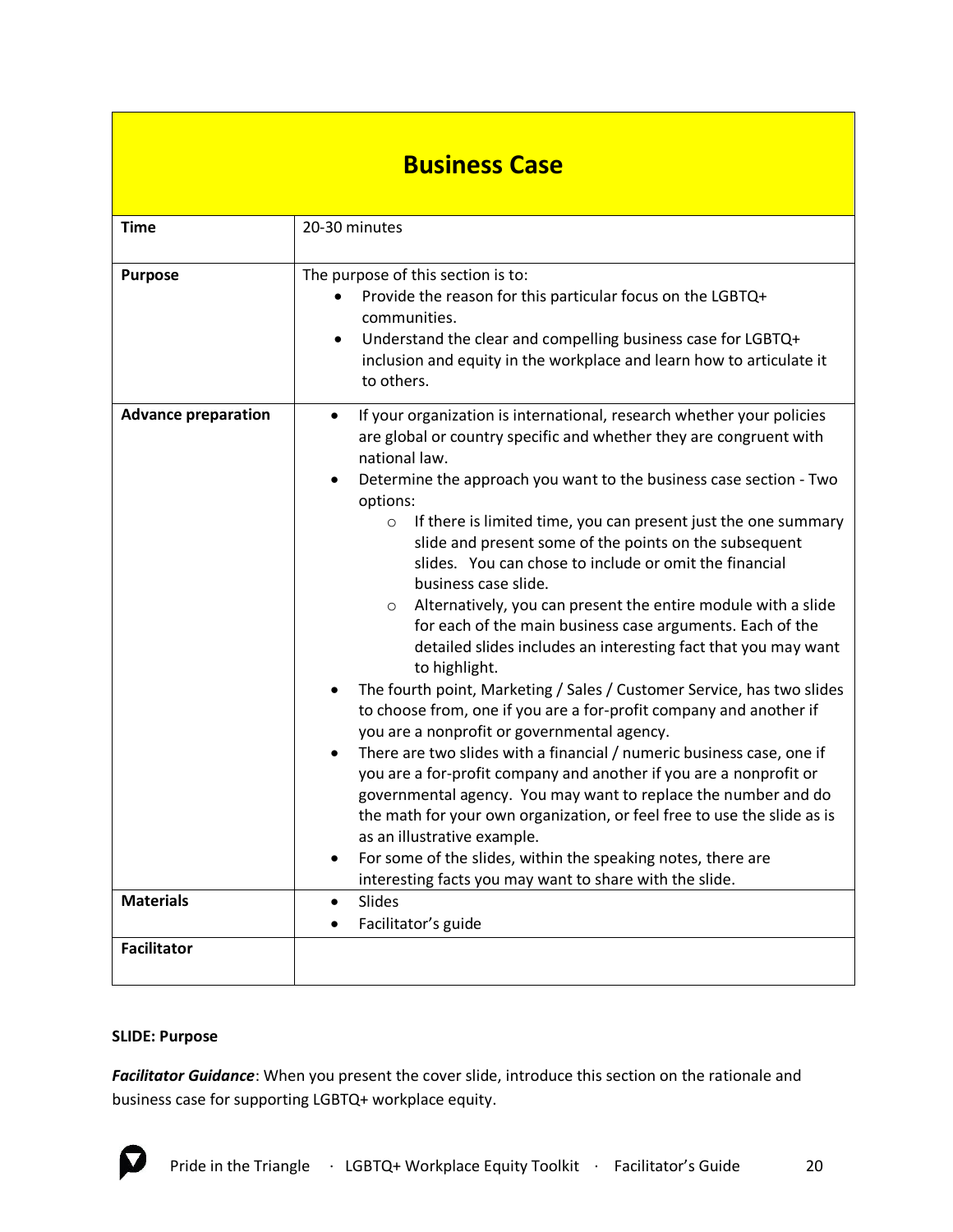# *Talking Points:*

- There is a strong rationale for focusing on LGBTQ+ diversity, equity and inclusion today. We will go over some of the challenges that LGBTQ+ people face in the workplace
- There is a clear and compelling business case for full inclusion of and equity for LGBTQ+ people in all aspects of any organization's business.
- LGBTQ+ inclusion and equity are the right things to do from a human rights standpoint, and they are also good for business.
- The purpose of this section is:
	- $\circ$  To understand why there is a particular focus on LGBTQ+ people in the workplace.
	- $\circ$  To understand the compelling business case for LGBTQ+ inclusion and equity in the workplace.
	- o To be able to articulate the business case to others.

# **SLIDE: LGBTQ+ People Can be Fired for "No Cause"**

*Facilitator Guidance*: You will need to research your company's nondiscrimination policies and statements to see if they include sexual orientation and/or gender identity and expression and share them with the group. Also, you will need to research if your policies are global or country specific, and if they may even be incongruent with national law.

#### *Talking Points:*

- There truly is a rationale why we are having this particular focus today on LGBTQ+ employees.
- The reason many people may not feel free to be out at work is because they could be fired simply for being LGBTQ+.
- There is currently no U.S. federal legislation that provides job protections for LGBTQ+ people as there are for sex, race, religion, etc. In many countries, LGBTQ+ people are not protected from employment discrimination.
- A majority of states (including North Carolina) in the Unites States do not provide LGBTQ+ employee protections. The states in orange and red on this map currently provide no protections based on sexual orientation or gender identity.
- Fortunately, a vast number of companies include nondiscrimination statements around sexual orientation and gender identity, but still there are no legal governmental protections.

#### **SLIDE: Global View of LGBTQ+ Equality (optional)**

*Facilitator Guidance*: If you have global operations outside the US or conduct business outside the US, you may want to include this slide.

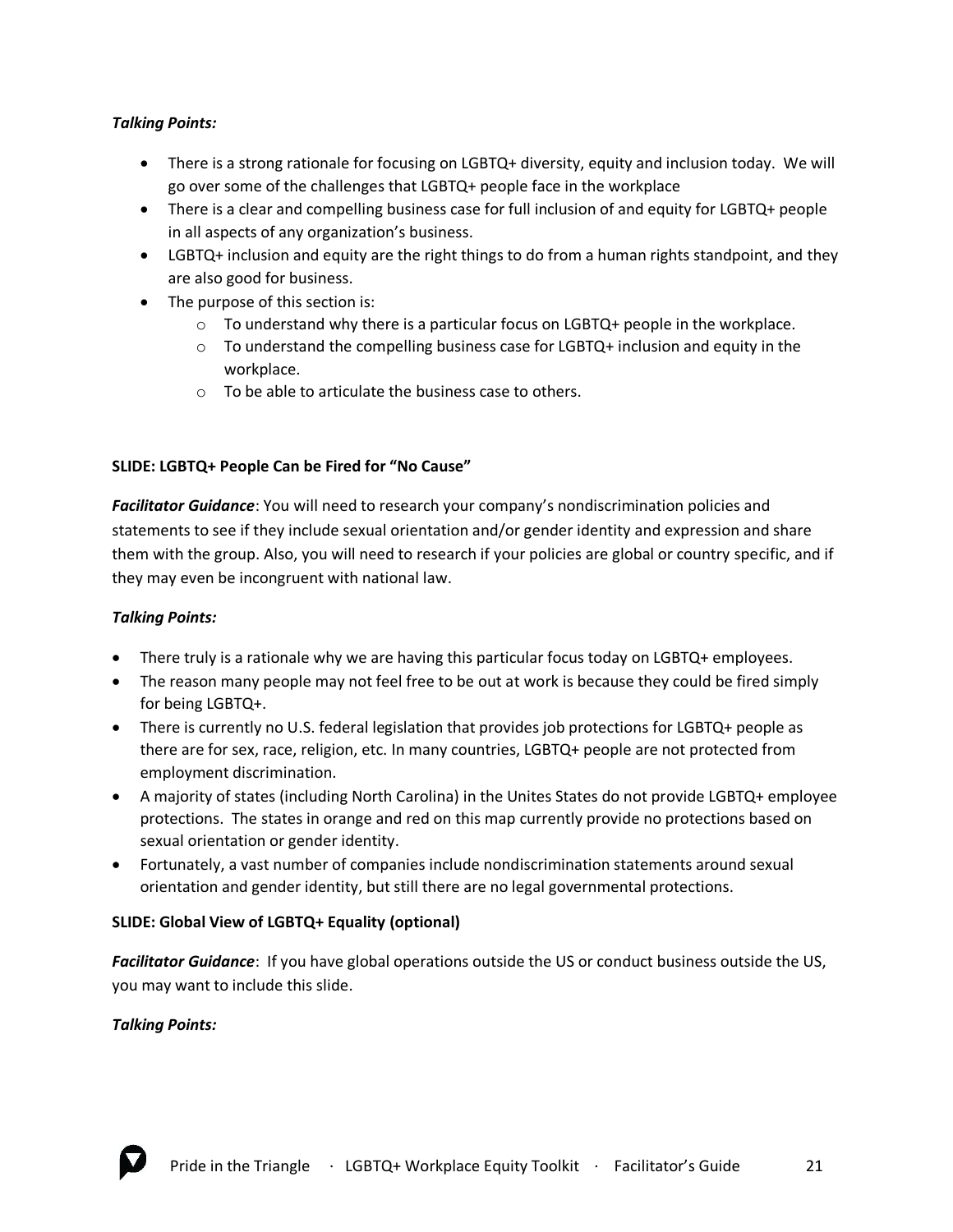- There is wide variation across the world in terms of how accepting a country's laws and general culture are for LGBTQ+ people. There are many countries where being LGBTQ+ is largely accepted and other countries where being LGBTQ+ is highly stigmatized and even criminalized.
- Being aware of these differences can make you more sensitive when dealing with colleagues, customers, and suppliers in different countries.

# **SLIDE: Challenges in the Workplace**

# *Talking Points:*

• LGBTQ people often face challenges in the workplace that can negatively impact their productivity and well-being.

# *Facilitator Guidance*:

- Read through the bullets on the slide.
- Optionally, you may want to ask participants if they have experienced any of these challenges due to their identities.

# **SLIDE: Business Case for LGBTQ+ Workplace Equity**

*Facilitator Guidance*: For a very quick summary, you can present this as the only slide and the financial business case slide and cover the talking points. Alternatively, you can present the slides that explain each of the five points in detail. In that case, you simply read through the bullets on the slide and then state that you will go through each in detail.

#### *Talking Points:*

- LGBTQ+ equity in organizations matters strategically for five reasons.
- (If you are going to present all of the slides): I will quickly introduce the five reasons and then go into each one in greater depth.

#### **Talking Points:** (if you are going to present only this slide for this section)

- Recruiting: We want to recruit the very best person for each position, which means casting the widest possible net for talent, and that includes LGBTQ+ people.
- Retention and performance: It's important to recruit the best candidates, but once they are at the organization, there is the question of whether they will want to stay and contribute their best. If they do not feel welcomed and valued, that influences their satisfaction and quality of work, which in turn affects their decision to stay or leave.
- Diversity of ideas and talent: When people from diverse backgrounds and life experiences bring their full selves to work, they are able to contribute more substantively and creatively.
- Marketing / sales / customer service: (choose one or two of the applicable points below)
	- $\circ$  For profit: We want to maximize our revenues, which means fair treatment of LGBTQ+ consumers

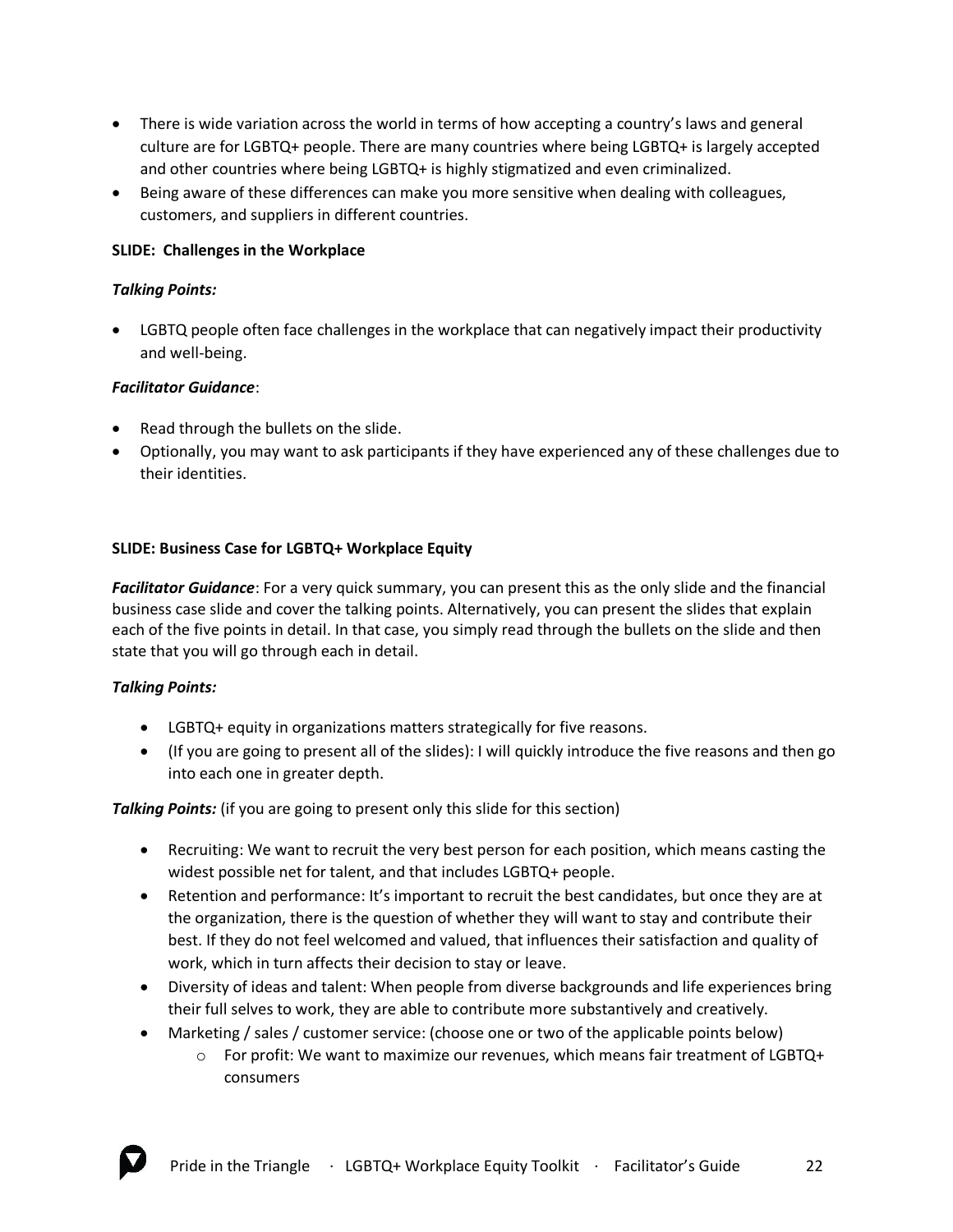- $\circ$  Business to business: Even though we do not sell to end users, key decision makers we sell to may be LGBTQ+ or allies who consider our LGBTQ+ inclusion and equity as factors in their procurement decisions
- $\circ$  Nonprofit / government: Every resident or client we serve deserves fair and equitable treatment and service
- Social responsibility and community reputation: LGBTQ+ communities may scrutinize our record on LGBTQ+ inclusion and equity and make their purchasing decisions accordingly. Community impressions can also impact marketing and recruiting of employees.

# **SLIDE: Business Case: Recruiting**

*Facilitator Guidance:* You may want to research where your company stands on these points in advance.

# *Talking Points:*

- A company embracing LGBTQ+ equity in a proactive way is critical to recruiting the best employees because we want to cast the widest possible net for talent.
- Prospective employees carefully examine the types of policies, practices, and benefits a company has and how they treat their LGBTQ+ employees as a litmus test for how inclusive the company really is. This includes benefits that apply equally to same-gender and other-gender spouses and partners, parental and family leave policies, adoption, and gender transition health benefits.
- FACT: 93% of Fortune 500 companies include sexual orientation and 85% include gender identity in their equal opportunity policies. 61% offer domestic partner benefits and 62% offer some form of transgender and transition health benefits. (HRC State of the Workplace, 2019).

#### **SLIDE: Business Case: Retention and Performance**

#### **Talking Points:**

- The number one reason why people leave a job is negative relationships, and the two most important relationships are with their direct supervisor and coworkers. Managers and coworkers not fully respecting an employee may cause them to resign. Recruiting and onboarding their replacements are costly.
- Too often, LGBTQ+ employees do not feel included and respected among their coworkers.
- Valued and respected employees who feel like they belong will contribute their best.
- FACT: LGBTQ+ people who feel that they totally belong and can be out at work are 20-30% more productive than their closeted counterparts. (Citytowninfo.com survey, 2014)

# **SLIDE: Business Case: Diversity of Ideas and Talent**

#### *Facilitator Guidance*:

- Cover the bullet points and make the overall point that all people, including LGBTQ+ people, bringing their full creativity to the table can deliver better business results.
- Ask participants for an example or offer your own of when an LGBTQ+ employee was able to introduce a product or service enhancement to better serve the LGBTQ+ marketplace and how

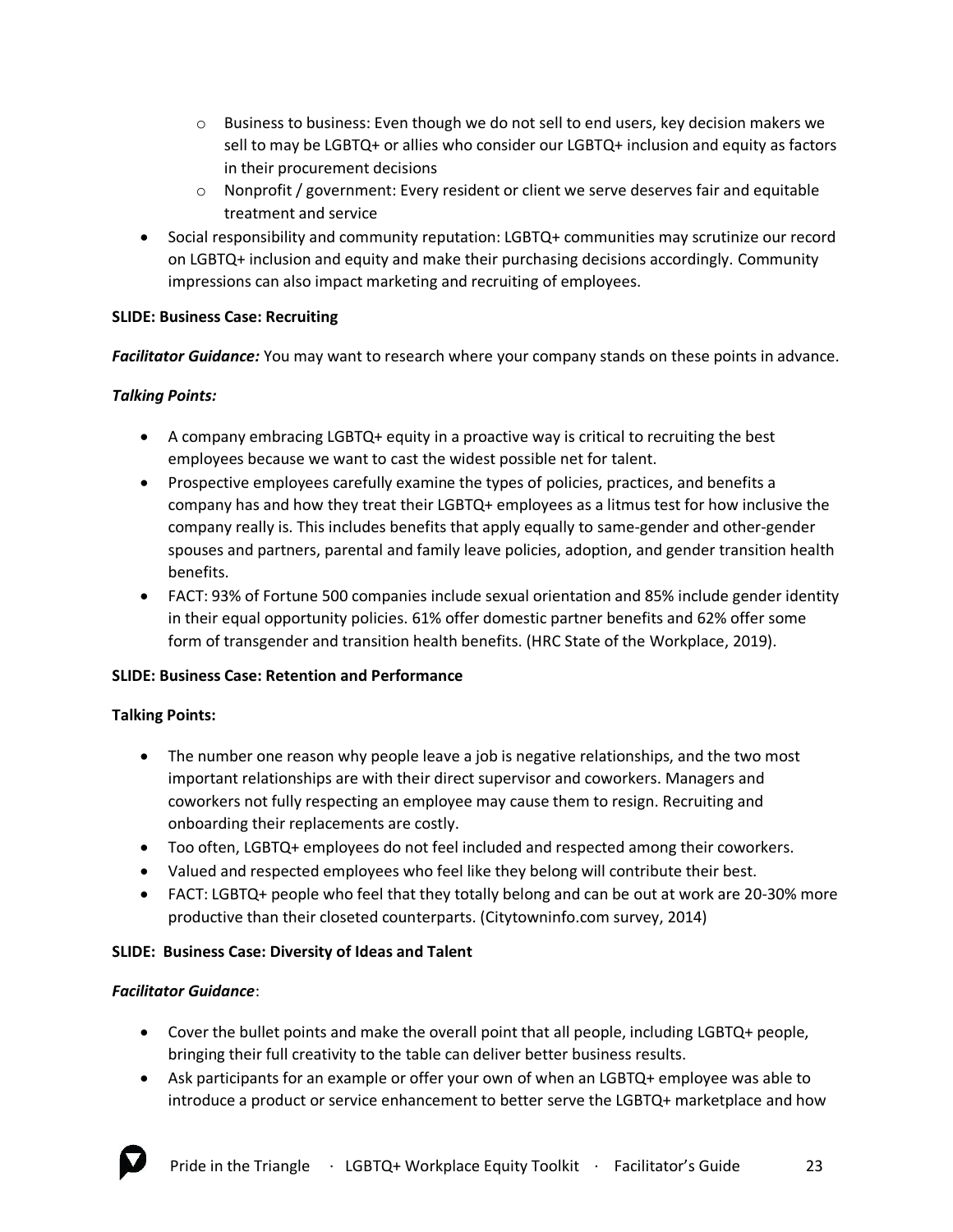that benefitted their company. You may need to share some examples (non-LGBTQ+ and LGBTQ). Examples:

- $\circ$  Ford Motor Company including female engineers with children on the team designing a minivan so they bring their life experience of hauling their children around into the design.
- o Using LGBTQ people to help determine if the structure of a particular offering will meet the needs of same-gender couple. Example – financial services.
- $\circ$  Intake forms at services organization to include gender-inclusive, transgender and gender non-binary language.

# *Talking Points:*

• FACT: 90% of companies on the HRC Corporate Equality Index have LGTBQ+ employee resource groups and/or LGBTQ+ representation on their diversity council. They often look to these individuals and groups for input on products and services for LGBTQ+ communities. (2019 HRC CEI report)

**SLIDES: Business Case: Marketing / Sales / Customer Service** (one for for-profit companies and one for nonprofit and governmental agencies).

#### **For-Profit Companies**

*Facilitator Guidance*: If you are a business-to-business (B2B) company - that is, doing business with other businesses instead or of in addition to end consumers, do emphasize the point in the yellow box that not only do you need to keep end consumers in mind, but also LGBTQ+ and allied decision makers in other companies you do business with.

# *Talking Points*:

- LGBTQ+ consumers do check out companies and vendors when making buying decisions, such as consulting the Human Rights Campaign's annual Buy for Equality guide to see how LGBTQ+ inclusive companies are. Some studies show that LGBTQ+ consumers are the most brand loyal and brand punishing of the various diversity constituencies.
- LGBTQ+ consumers like to see themselves portrayed in advertising.
- LGBTQ+ couples that do not have children (although increasing numbers of same-gender couples are raising children) often have higher discretionary income. They want to see them and their families portrayed by companies with which they do business.
- For companies that do business with the United States' federal government, and many do, former President Barak Obama updated Executive Orders 11478 and 11246 to state that any company that want to do business with the Federal Government must include protections based on sexual orientation and gender identity and expression in their non-discrimination policies. It is questionable how much President Trump's administration will enforce this executive order, but it is still currently on the books.

#### **Nonprofits and Governmental Agencies**

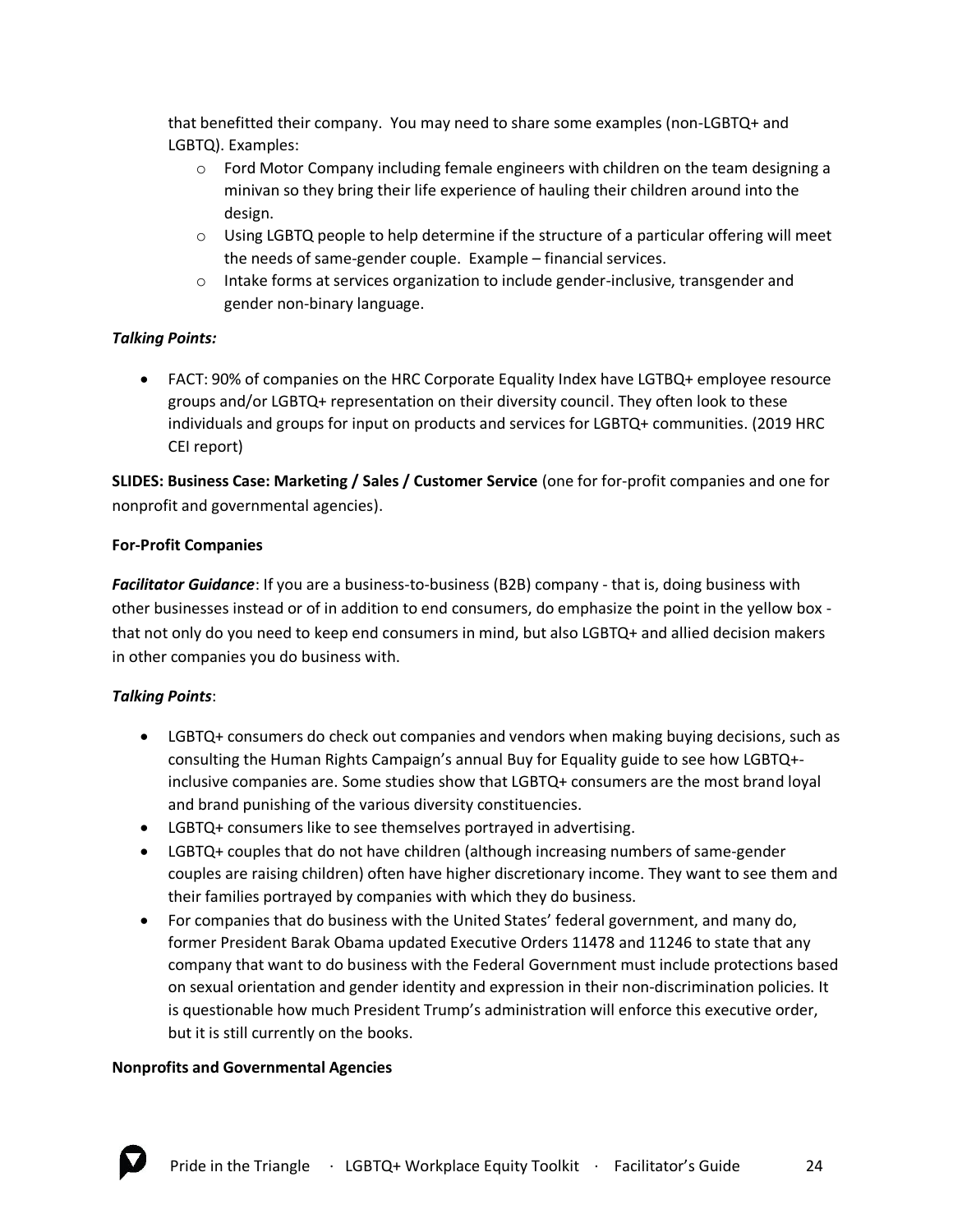*Facilitator Guidance*: You can simply cover the bullet points. The key point is the importance of serving everyone you are mandated to serve with equity and respect.

# **SLIDE: Business Case: Community Reputation**

*Facilitator Guidance*: You can simply cover the bullet points. The main point is that especially in the United States, consumers and decision makers really examine how supportive of their various communities an enterprise is.

*Talking Point:* 84% of respondents to the HRC Corporate Equality Index survey have some form of engagement with LGBTQ+ communities (HRC CEI report 2019).

*Facilitator Guidance*: You may want to research how your organization has engaged with LGBTQ+ communities or supported local or national LGBTQ+ organizations. Examples can include:

- Sponsoring national or global LGBTQ+ organizations like the Human Rights Campaign, PFLAG, GLSEN, etc.
- Including LGBTQ owned businesses in your supplier diversity program and being a sponsor of the National LGBT Chamber of Commerce
- Supporting your local LGBTQ community center and having a table at your local LGBTQ Pride event.

**SLIDES: Financial Business Case:** (one for for-profit companies and one for nonprofit and governmental agencies).

*Facilitator Guidance*: For either slide, you may want to replace the numbers with those from your own organization, or you can state that this is an illustrative example

#### **For-Profit Companies**

#### *Talking Points:*

- Not only is the business case to fully support LGBTQ+ equity in the workplace qualitative, we can also show a quantitative financial "dollars and cents" business case.
- For example, if we assume that 6% of our employees are LGBTQ+ and because they feel they fully belong and are more productive, we can calculate a productivity savings.
- In addition, we can lower the rate of LGBTQ+ employees leaving our organization by just 5%, we can show the financial savings in recruiting and onboarding costs.
- And if we can increase our market share of LGBTQ+ consumers and decision makers because of supportive LGBTQ+ workplace policies, we can show a revenue increase in addition to the previous cost savings.
- Do remember that in addition to these financial benefits, having a strong LGBTQ+ workplace equity program will deliver additional tangible benefits like overall higher employee morale, recruiting benefits and general community good will.

#### **Nonprofit and Governmental Organizations**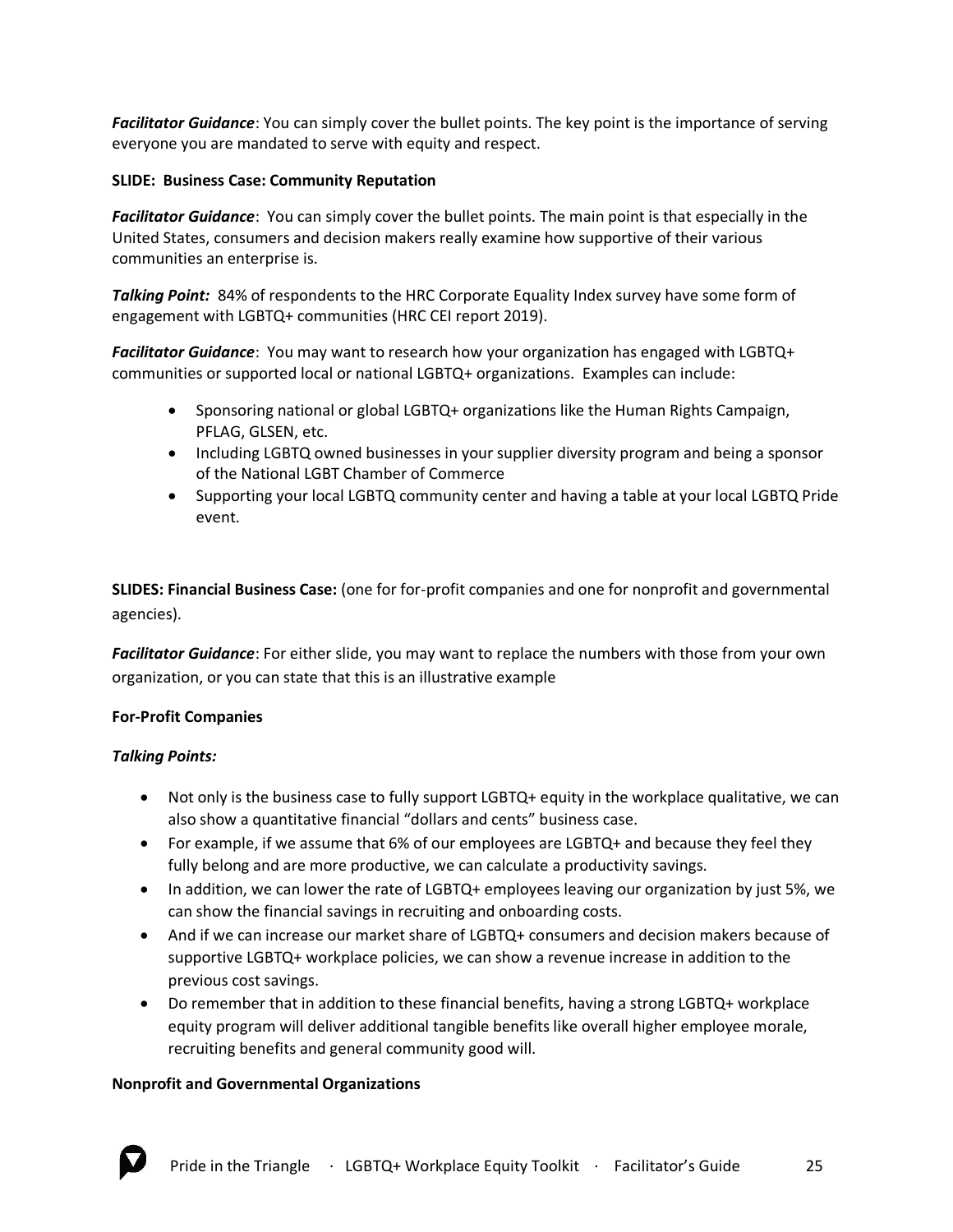#### *Talking Points:*

- Not only is the business case to fully support LGBTQ+ equity in the workplace qualitative, we can also show a quantitative financial "dollars and cents" business case.
- For example, if we assume that 6% of our employees are LGBTQ+ and because they feel they fully belong and are more productive, we can calculate a productivity savings.
- In addition, we can lower the rate of LGBTQ+ employees leaving our organization by just 5%, we can show the financial savings in recruiting and onboarding costs.
- Do remember that in addition to these financial benefits, having a strong LGBTQ+ workplace equity program will deliver additional benefits like overall higher employee morale, recruiting benefits and general community good will.

#### **SLIDE: Summary and Next Section: Unconscious Bias and**

# *Facilitator Guidance:*

- Ask participants to summarize the key points from the section.
- Inform them that in the next section, we will explore how our LGBTQ+ coworkers want to be treated, how to interact respectfully with our LGBTQ+ colleagues, how unconscious bias and stereotyping can impact how colleagues may feel about and interact with LGBTQ+ colleagues, and we'll address solidarity, or how best to support LGBTQ+ coworkers and communities.

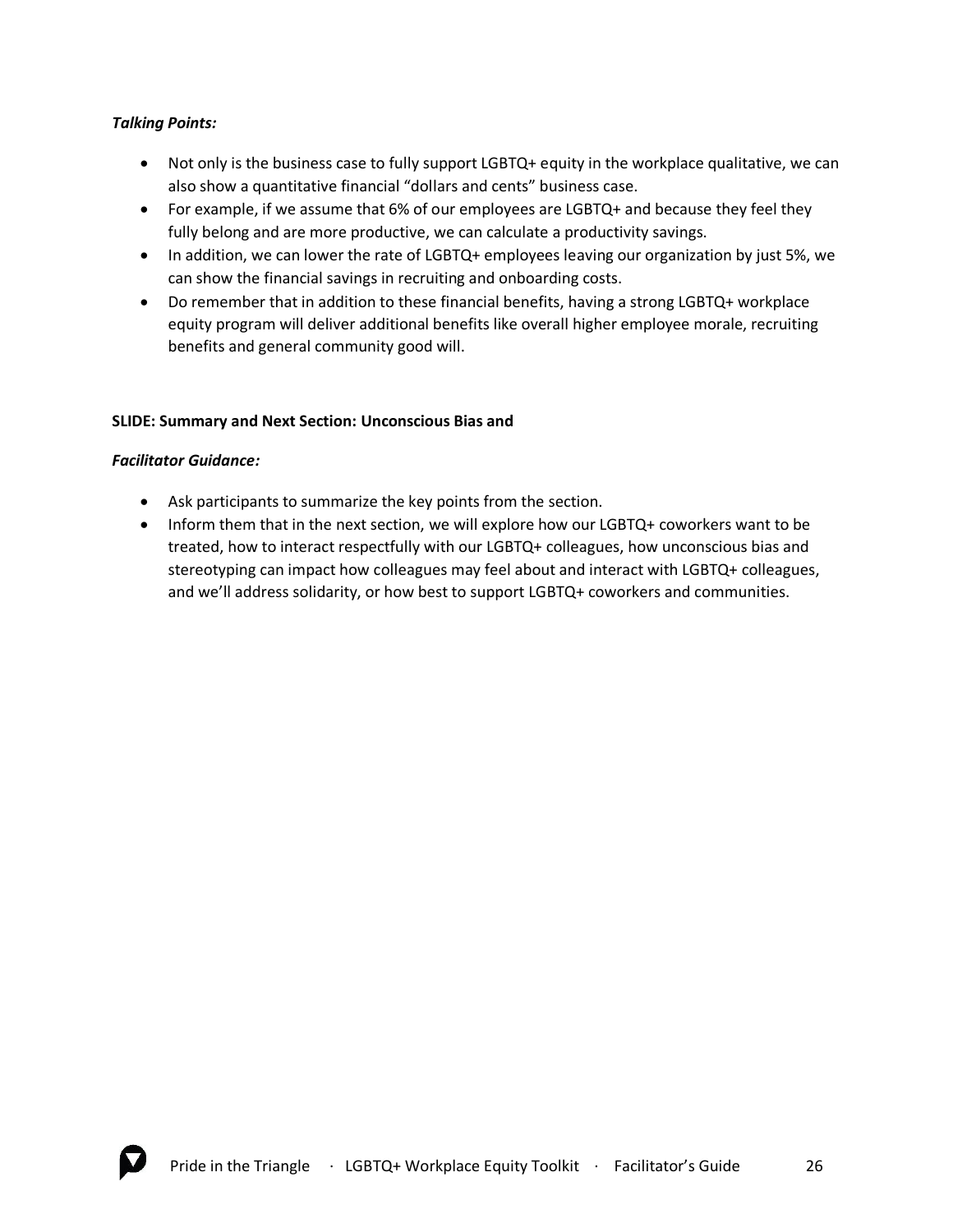# **Unconscious Bias and Solidarity**

| <b>Time</b>                            | 30-50 minutes                                                                                                                                                                                                                                                                                                                                                       |
|----------------------------------------|---------------------------------------------------------------------------------------------------------------------------------------------------------------------------------------------------------------------------------------------------------------------------------------------------------------------------------------------------------------------|
| <b>Purpose</b>                         | The purpose of this section is to learn:<br>How people may be excluding or not supporting LGBTQ+ coworkers due<br>to unconscious bias.<br>To build and demonstrate strong solidarity with LGBTQ+ employees and<br>communities and engage as effective allies.                                                                                                       |
| <b>Advance preparation</b>             | Plan in advance how you may want to engage participants:<br>On one slide there is an optional discussion that people can have in<br>groups of two or three.<br>After the bystander intervention slide, depending on time, there is an<br>opportunity to divide participants into groups of three for observing and<br>practicing challenging discussions scenarios. |
| <b>Materials</b><br><b>Facilitator</b> | Slides<br>Facilitator's guide<br>For some of the detailed slides with action, the information is also<br>contained within the participant's guide. You can refer participants to<br>their guides, which also includes the four challenging discussion<br>scenarios.                                                                                                 |
|                                        |                                                                                                                                                                                                                                                                                                                                                                     |

#### **SLIDE: Unconscious Bias and Solidarity**

#### *Talking Points:*

- Solidarity is expressing support for a group of people. The word is used most often to describe a sense of unity with people who have been deprived of their rights in some way.
- In this section, we are going to discuss what unconscious bias is, and how unconscious bias and stereotyping can be barriers to full inclusion of LGBTQ+ people.
- The purpose of this is not to shame and blame people who may be unintentionally slighting LGBTQ+ people, but to make them aware of their unconscious biases and stereotypes so they can take corrective action.
- We will then cover how to be a strong ally to LGBQ+ people and offer tips for respectful engagement.

#### **SLIDE: Unconscious Bias and Stereotyping**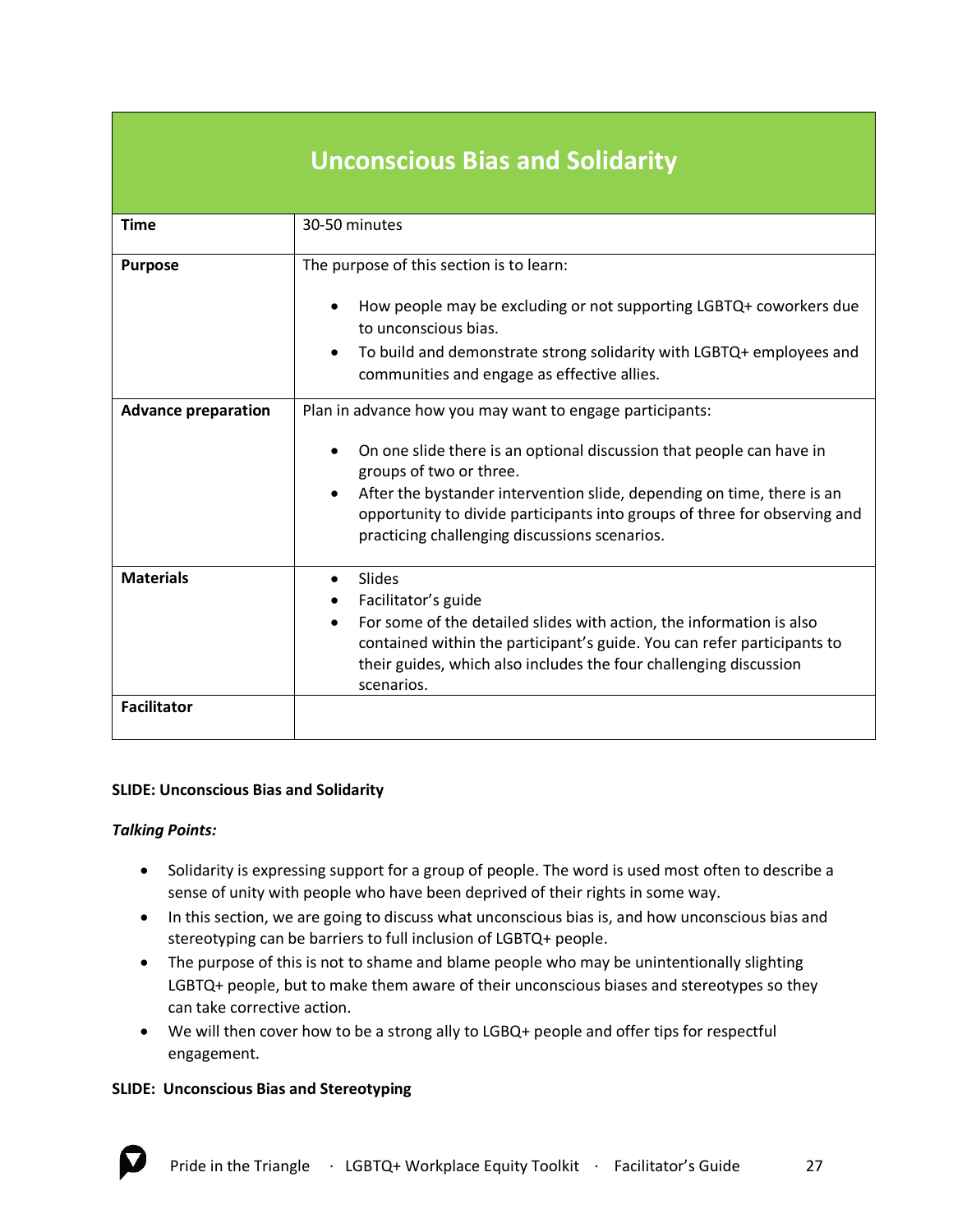*Facilitator Guidance:* You can read the introductory statement and then simply read the two definitions of these words on the slide. Then start the conversation and share a few examples. Do try to make one or two LGBTQ specific.

*Talking Points:* After sharing the introductory definitions: (choose a few or add one of your own)

- I would like share a few stories or examples and think about your reactions. Think about how unconscious bias and stereotyping may even be present in your own thoughts.
	- $\circ$  A female coworker is sharing about being on her honeymoon with her spouse. What picture of this couple comes into your mind?
	- $\circ$  You're waiting for your top CEO candidate to walk in the interview room. From their resume, you expect they will be smart, articulate, experienced, etc. What gender, age, etc do you have in mind?
	- o A surgeon and a nurse have a consultation with a patient. They provide helpful information and a thorough consultation. The patient leaves satisfied. How do you picture the surgeon and the nurse?
	- $\circ$  You're in the mall, and you notice a group of teenagers that are yelling and being rowdy. You feel concerned about what they may be up to. So you call the police. Would your reaction be different if they were white teens or teens of color?
- And discussing stereotyping. Very often we use stereotypes to describe people in a humorous way, but it can actually result in saying and doing and saying things that are disrespectful and even harmful.

#### **SLIDE: What is Unconscious Bias?**

*Facilitator Guidance:* Cover most of the points on this slide and you can expand on the bullet points using the talking points below. Also if time allows and there is interest in the unconscious bias discussion, you can also share the three additional facts at the end of the talking points.

- The vast body of research on unconscious bias, also known as **implicit or hidden bias,** shows that:
- Many of our behaviors are rooted in **the unconscious mind.** We may not even be aware of some of our deep-rooted values and beliefs and how they shape our worldview and influence our behaviors and decision-making
- Unconscious biases form the basis of a great deal of **our behavior patterns about diversity**. These biases, which encompass both favorable and unfavorable assessments, arise without our awareness and have enormous impact on fairness and inclusiveness
- Unconscious biases are **pervasive.** We are susceptible to and have unconscious biases, which we develop throughout our life beginning at a very early age. These biases cause us to have feelings and attitudes about other people based on characteristics such as race, ethnicity, age and appearance
- Unconscious biases have **real-world impact** on our behavior.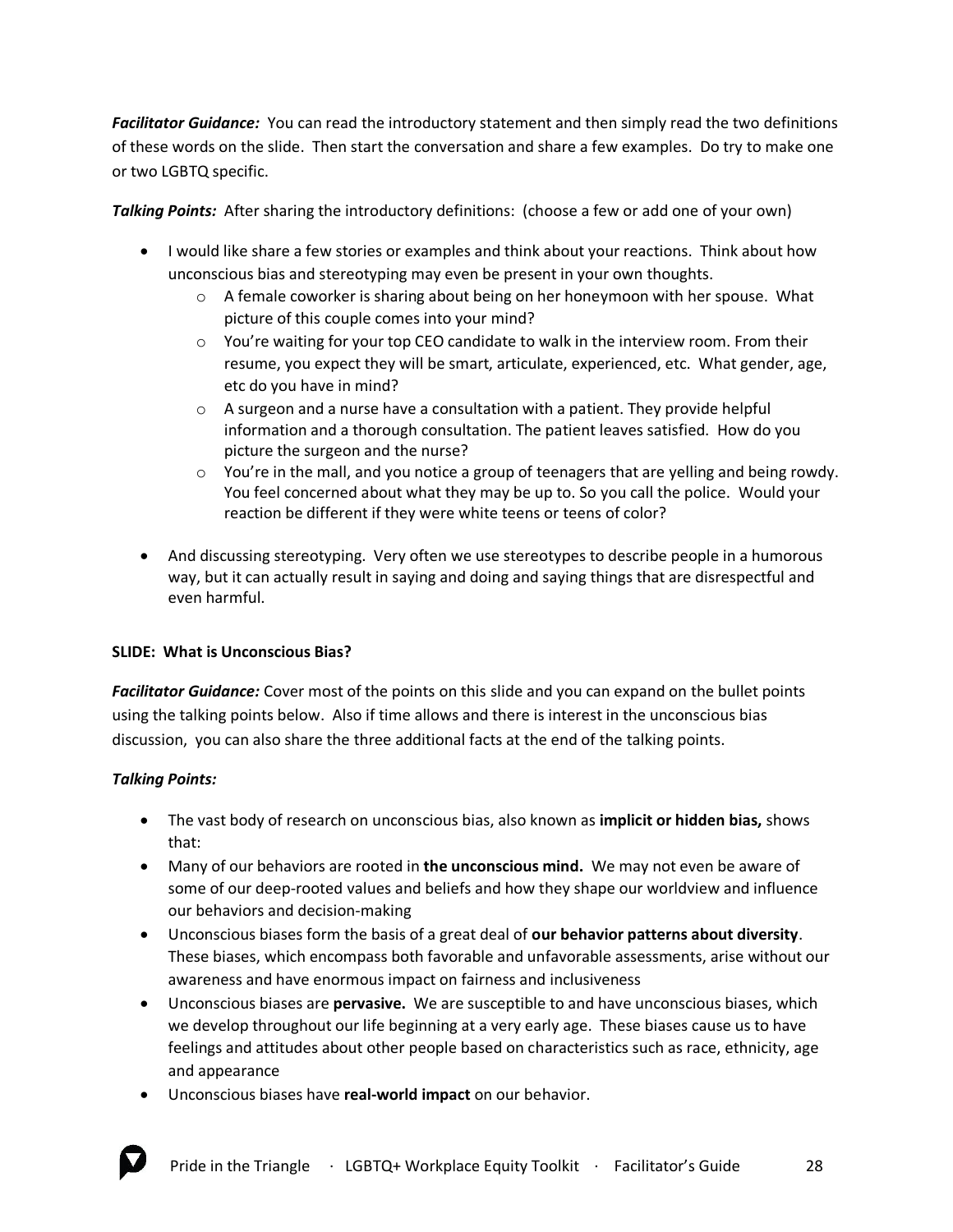• This last point is very interesting ... that unconscious bias can sometimes lead us to say or do things that do not align with what we consciously believe. This makes it all the more important to understand and mitigate unconscious bias.

# *Additional Optional Talking Points:*

- Here are three more facts about unconscious bias*. (from "The Neuroscience of the Brain on Bias" – Presentation by Lisa Blackwood MS, MA, LPC-S and Sherri Woodworth MA LPC-S)*
- Fact 1 Earlier, we emphasized that unconscious bias is simply a natural brain function and is needed to manage with all the information our brains receive at once. The human brain takes in roughly 11 million pieces of information at one time, and can only functionally deal with about 40 – so we use mental shortcuts to navigate our world. This is not about "shaming and blaming, but it is important to realize that taking these mental short cuts can lead to errors in judgement if we do not take all the facts into account.
- Fact 2 The challenge is that even with knowing unconscious bias exists in us, we may not be able to help ourselves. We need training in this area.
- And Fact 3 Simply opening up the dialogue and encouraging conversations will significantly help others cultivate a more vibrant and inclusive environment. Hopefully we are doing this today around the LGBTQ+ communities.

#### **SLIDE: Ways Unconscious Bias Is Manifested**

# *Facilitator Guidance*:

- You can present the points on this slide using the definitions below in the talking point, which are also in the participant guide.
- If time is limited, you can mention one or two and then skip to the last one. It's important to present microaggressions, often also called microinequities.
- If times allows, after presenting this slide, ask participants to discuss in pairs and then give one example for each type of bias how it can manifest itself against LGBTQ+ people in the workplace.
- It is important to keep the discussion more focused on how the unconscious biases particularly impact LGBTQ+ people, though you may also bring up one of two examples impact gender, race or age.

- As we review some of the ways unconscious bias is manifested, think about when you have perpetrated or been the recipient of any of these manifestations within the work environment.
- You can present the points on this slide using the definitions which are also in the participant guide:
	- o **Affinity bias:** Tendency to warm up to and prefer interaction with people like us.
	- o **Halo effect:** Tendency to think everything about a person is good because we like them, and **Pitchfork effect:** Tendency to think everything about a person is bad because we dislike them.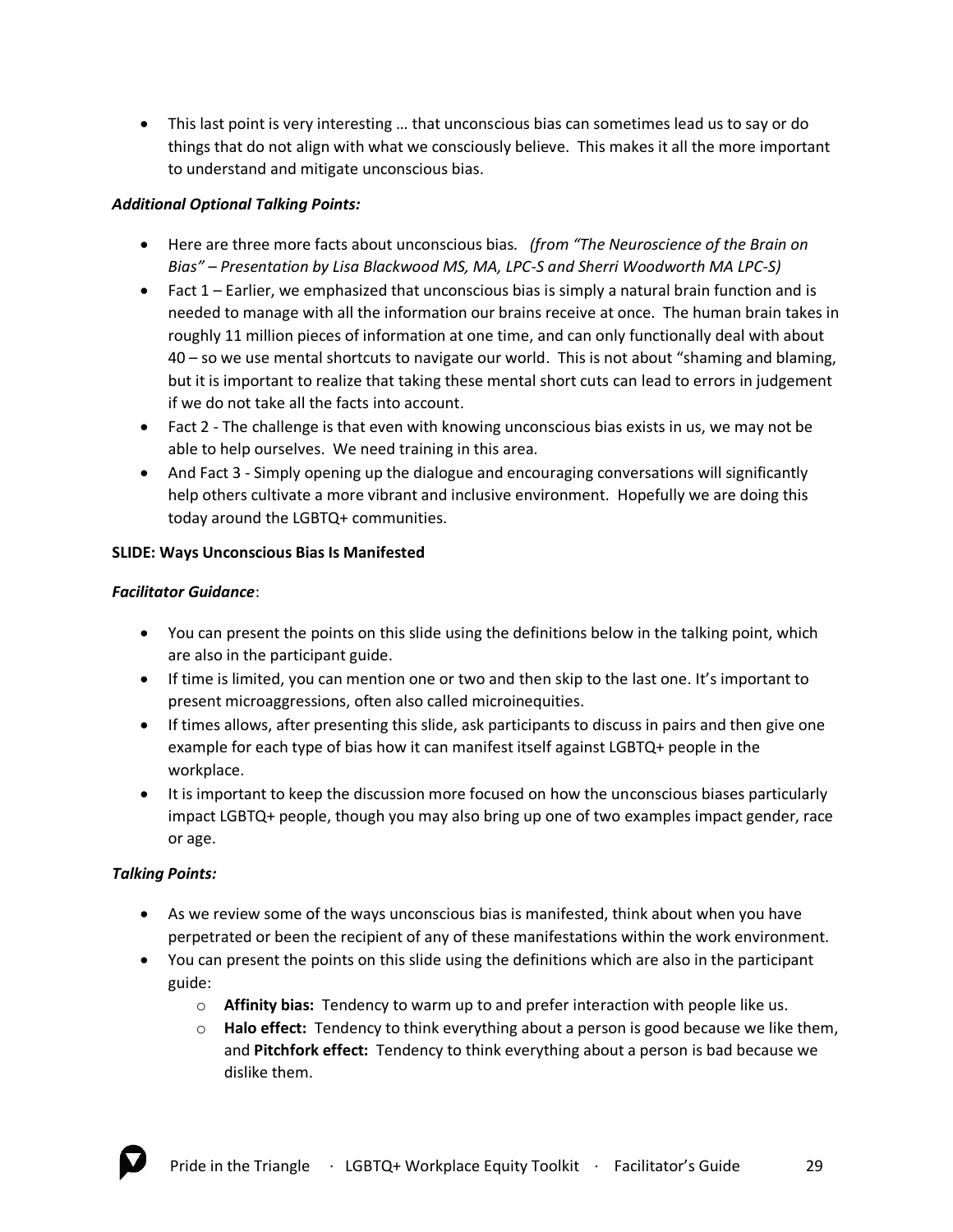- o **Confirmation bias:** Tendency for people to seek information that confirms preexisting assumptions and beliefs.
- o **Performance attribution:** When one group is given more credit or judged more harshly than another for the same behavior or performance.
- o **Group think:** When people try too hard to fit into a particular group by mimicking people in that group or holding back their thoughts and opinions. This may cause them to cover up parts of their identities … organizations then lose out on creativity and innovation.
- o **Microaggressions (also called microinequities)** Brief, commonplace verbal, behavioral and/or environmental slights, indignities, and insults, whether unintentional or intentional, that communicate negative perceptions about someone based solely on their socially-marginalized group membership.
- Per this last bullet, next we are going to show some examples of microaggressions that are most often exhibited with LGBTQ+ people.

# **SLIDE: Examples of LGBTQ+ Microaggressions**

*Facilitator Guidance:* Present these examples and then ask the audience for additional ones they've experienced or witnessed.

#### **SLIDE: Deeper Look at Stereotyping**

*Facilitator Guidance:* Present the points on the slide.

# **SLIDE: Stereotypes and Misperceptions of LGBTQ+ People**

#### *Facilitator Guidance:*

• Show this slide and explain that now we will have a discussion about common stereotypes about LGBTQ+ people.

#### **SLIDE: Myths and Misperceptions**

#### *Facilitator Guidance*:

- Depending upon their level of familiarity, you may be able to engage participants in discussing stereotypes, myths, and misperceptions about LGBTQ+ people that they have experienced, witnessed, or even perpetrated before you show them the stereotypes listed on the slide.
- Below are questions you may want to pose to participants.

- Which of these stereotypes and misperceptions have you heard the most frequently?
- How are stereotypes harmful to LGBTQ+ people? How are they harmful to the work environment?
- It is important to avoid these stereotypes and recognize that each LGBTQ+ person is unique and you will only understand who they are by getting to know each person as an individual.

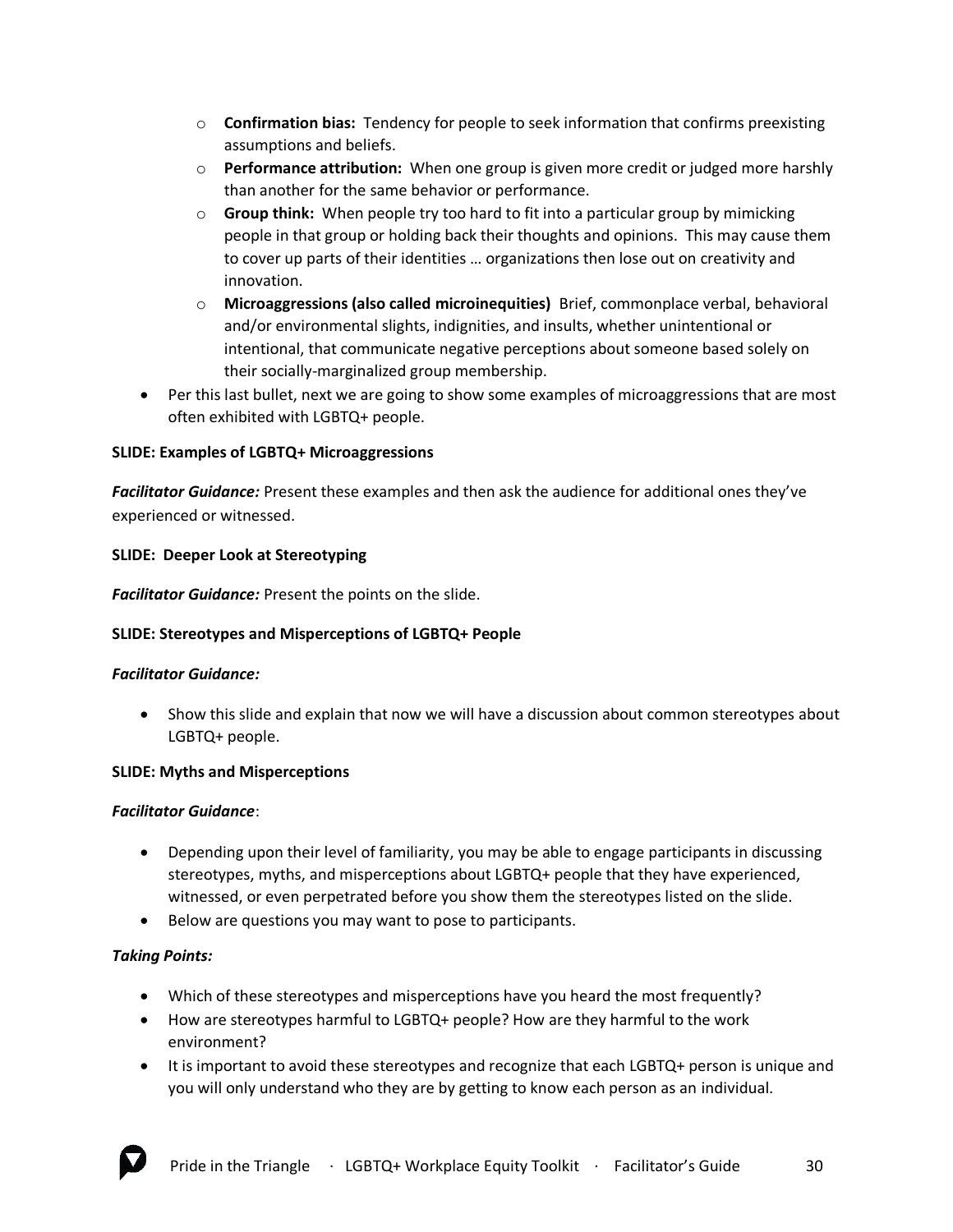# **SLIDE: Levels of Support and Allyship**

#### *Facilitator Guidance*:

- This slide helps participants understand the levels of support and allyship for LGBTQ+ coworkers.
- Review the levels of support and allyship from being hostile, to neutral, to tolerant, to affirming, and finally, to advocating. Explain that the strongest level of allyship, an advocate, takes action and organizes others to make life better for those they support.
	- $\circ$  Hostile: being belligerent to LGBTQ+ people, often this behavior may be disruptive in the workplace and lead to disciplinary action against the perpetrator.
	- o Neutral: not having even given this topic any thought.
	- o Tolerant: overall accepting and understanding of LGBTQ+ colleagues
	- o Affirming: generally positive with LGBTQ+ colleagues in the workplace
	- $\circ$  Advocate: takes actions and organizes others to make life better for LGBTQ+ people
- Ask participants to assess where they are currently and provide examples of what they can do now to demonstrate support for LGBTQ+ coworkers at their current level.
- Everyone may not necessarily become an advocate, but most workplaces have expectations and policies about how employees should treat each other. At a minimum, coworkers should demonstrate respect / be tolerant.+
- Ask participants to consider, "What steps might you take to move to the next level?"

*Activity Instructions (optional)*: Have participants form pairs or groups of three and share what level of ally they are currently and what they can commit to do to move up a level. If they are already an advocate, have them consider how they can strengthen their advocacy.

#### **SLIDE: Solidarity: Being an Ally**

- Let's review the definition of ally that we shared earlier in the terminology section of today's session: "An ally is a person with relative privilege and power who builds trusting relationships and acts in solidarity and with accountability with people and/or groups with marginalized identities without detracting from their power and voices." (Global Citizen, LLC for use by Pride in the Triangle)
- Now we will examine the actions we can take as an ally.
- Solidarity is demonstrating support for a group of people. The word is used most often to describe a sense of unity with people who have been deprived of their rights in some way.
- An ally is someone who is on your side. The word ally comes from the Latin word "alligare," meaning "to bind to."
- An ally does not have to be an expert on the people they are allied with, nor have all the answers. What is most important is that the ally is supportive, empathetic, committed, humble, and willing to learn and take action.

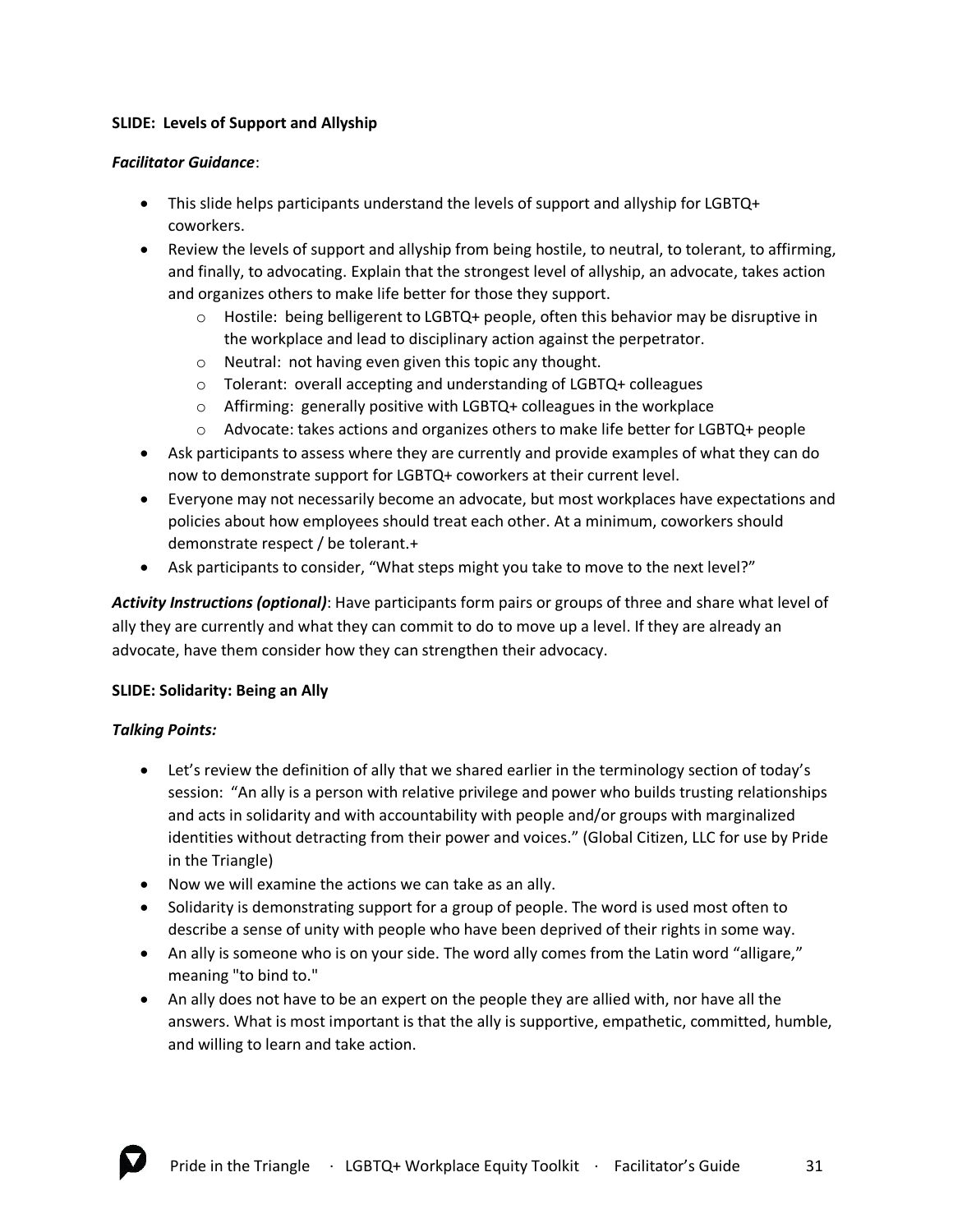# **SLIDE: Taking Action as an Ally**

*Facilitator Guidance*: This slide is shown with two clicks. The first click shows most of the information.

# *Talking Points:*

- When it comes to being an ally, workplace leaders need to set the example. Hopefully each of you views yourself as a leader and is committed to serving as a positive example of allyship.
- The next two boxes give examples of actions leaders can take in the workplace.
- LGBTQ+ people are truly appreciative of our allies. They are a vital part of LGBTQ+ inclusion and equity efforts.
- Here are some examples of what an ally can do (Facilitator feel free to add your own personal examples)
	- o March with you LGBTQ+ friends in a local Pride rally or parade
	- $\circ$  Invite same gender couples to social functions along with your opposite-gender couple friends
	- $\circ$  Use gender neutral language (like spouse instead of husband / wide) in discussions
	- $\circ$  Share with coworkers in a positive way about an interesting movie or television show you saw with LGBTQ+ characters.

#### **SLIDE: Do a Self-Check**

*Facilitator Guidance*: For this slide, you may want to read through the nine points, or highlight two or three that are particularly meaningful to you and expand on them. You can also tell participants that these nine self-check items are in their participant's guide.

#### *Talking Points:*

- Here are nine questions you can ask yourself to see how strong your awareness and support are for LGBTQ+ communities.
- They are adapted from the Gay, Lesbian, Straight Education Network (GLSEN) that provides a lot of useful educational materials, especially for students, teachers, and administrators.

#### **SLIDE: Be an Ally in Action**

*Facilitator Guidance*: You can simply go through these points of how to be an ally in action. You can remind participants that these are included in the participant's guide and that these actions can also help them get to a higher level of allyship.

# **SLIDE: Having Challenging Conversations**

- Sometimes being an ally will necessitate having some challenging conversations with others who may not be supportive of LGBTQ+ communities. This can range from people:
	- $\circ$  Who may be naïve offenders and make missteps due to lack of knowledge
	- o Who may be exhibiting unconscious bias and stereotyping

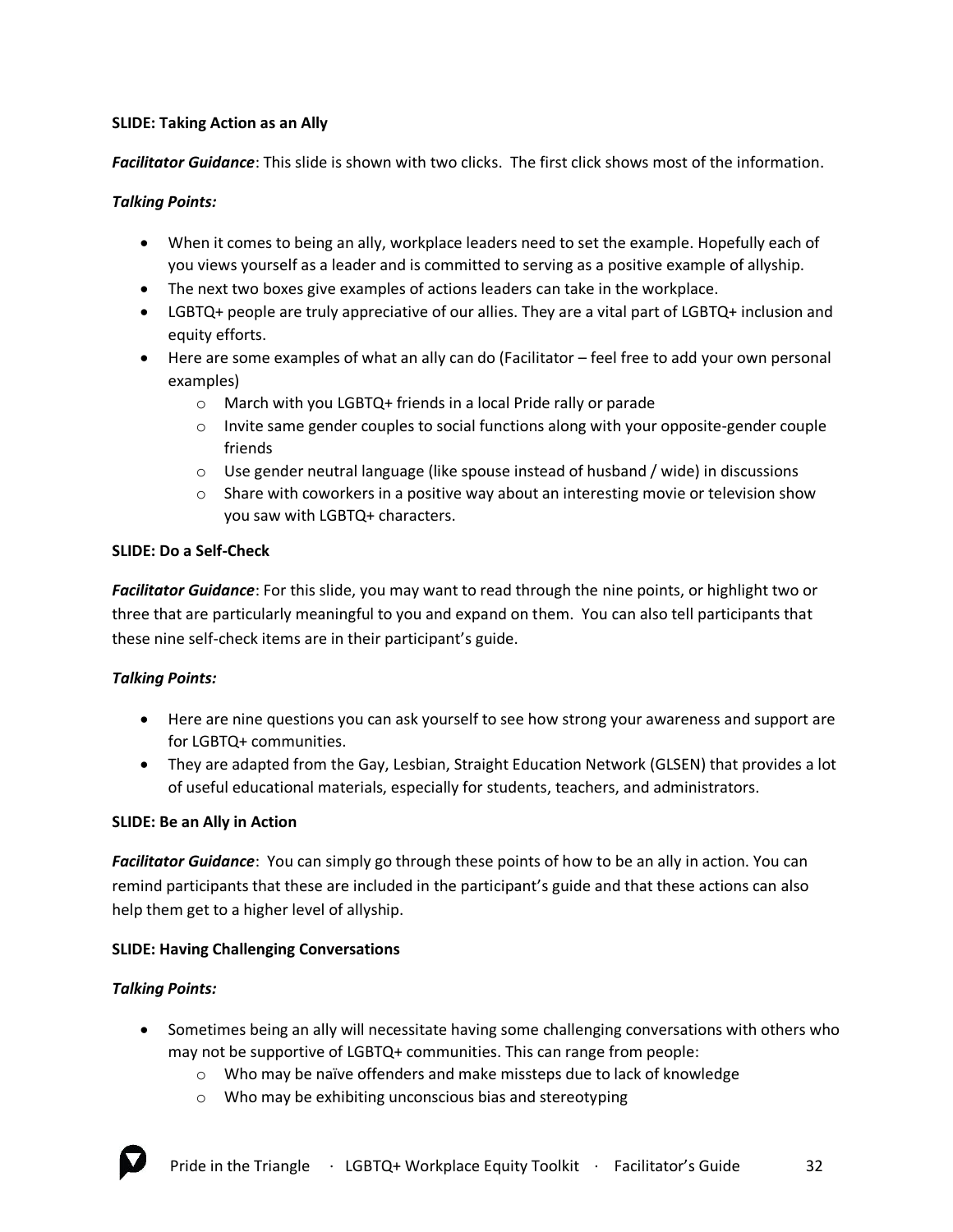- o Who may be outwardly hostile
- You may need to gauge where a person is coming from since you may not even want to engage with someone who is outwardly hostile and not willing to being open minded and learn.
- Here are five pointers for having those tough conversations.

#### **SLIDE: Bystander Intervention**

#### *Talking Points:*

- There are several different ways that you may end up engaging in conversations about LGBTQ+ people
- Many times, LGBTQ+ people or topics will naturally arise in conversations with a friend or work colleague, and you can use that opportunity to bring others along in their journey to supporting LGBTQ+ people.
- In some cases, you may have a direct encounter or witness a situation as a bystander that could cause harm to an LGBTQ+ person. It's important to seriously consider intervening with the goal of positively influencing the outcome.
- Your intervention may include being an ally and providing support to the person receiving the harmful behavior or comment.
- (Optional, when time allows): We will divide into groups of three to simulate some of these conversations and situations for intervention.

# **SLIDE: Challenging Conversations: Let's Practice**

*Facilitator Guidance*: The practice conversations or interventions should be used in longer sessions. In the 4th scenario, you may to inform the group of the name that your company uses for your Black or African America employee resource group if you have one.

# *Activity Instructions:*

- Instruct the group to divide into teams of three or four and assign them one of the four scenarios.
- An alternative to save time would be divide the participants into thirds into the 3 roles and do the activity in the large group.
- Explain to the group:
	- $\circ$  We are now going to practice having these challenging conversations, which in some cases may be interventions. These four conversations are in your participant's guide.
	- $\circ$  In some cases, the person making the statement may be outright hostile, and is some cases they may be a naïve offender or sincerely seeking information or assistance.
	- $\circ$  In the workplace, a colleague may actually initiate the conversation, or they may make a statement during a group discussion, or you may overhear a conversation between other people.
	- $\circ$  For the sake of this exercise, we will assume that the "commenter" spoke directly to you.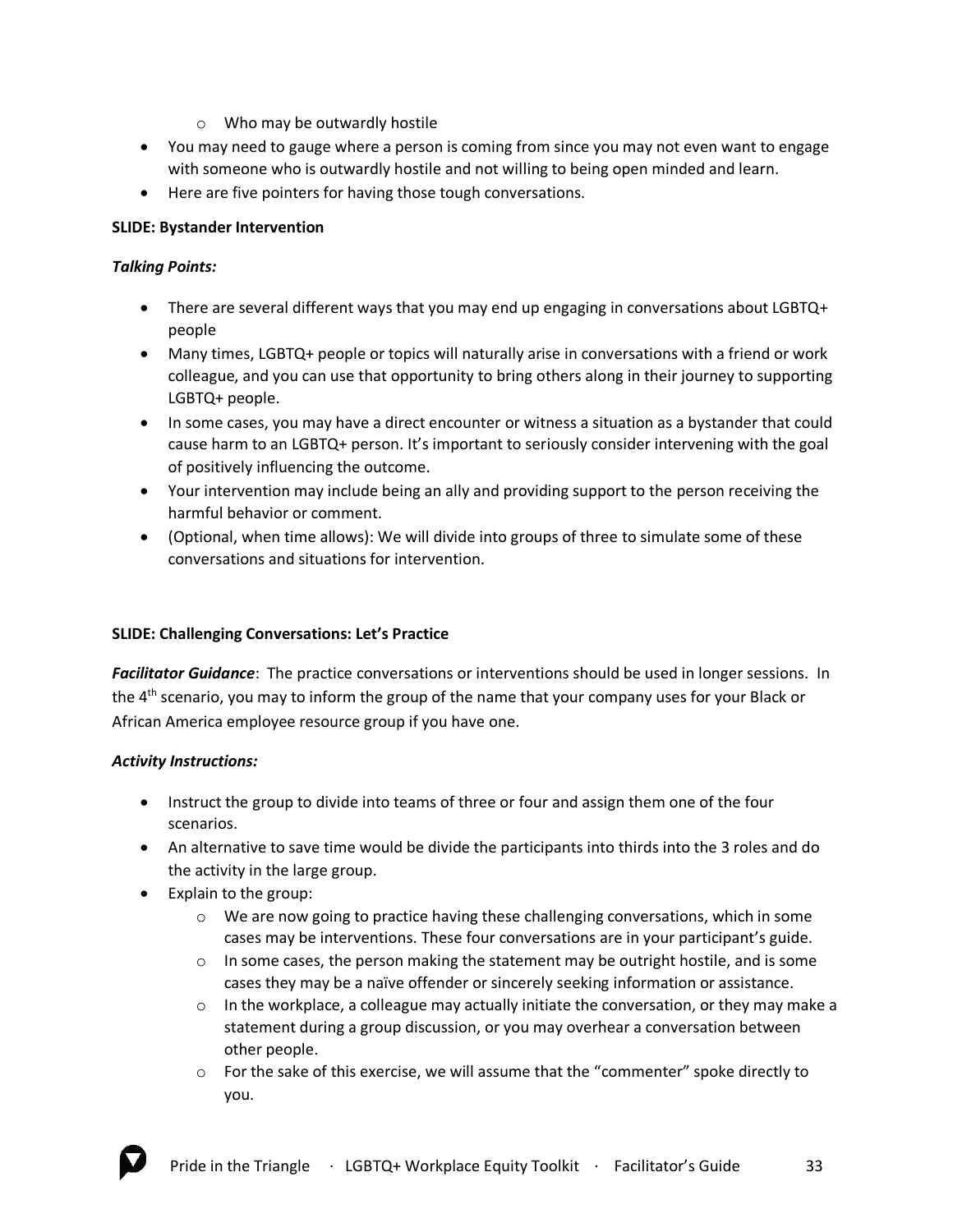- One of you should play the role of the commenter, and make the statement described in your scenario. Feel free to substitute a local appropriate name in place of the name in the scenario.
- A second person should play the responder, and respond to the comment by engaging the person in dialogue.
- A third person should play the observer. After the conversation, they will share what they observed and offer additional ways to engage.
- $\circ$  If there is additional time, groups can move to the next scenario and switch roles.
- $\circ$  On the next page of the guide are some thoughts on comments that can made in the discussion. Please do not look at those until after the group had the discussion.

**Scenario 1:** COMMENTER: "I am so tired of José (or other locally-appropriate name) talking nonstop about his husband. He's hitting us over the head with his being a gay man. I don't go around telling everyone I'm straight. That photo of his husband and him on his desk makes me sick every time I pass by and see it. I really do find it offensive, and I may go to someone in HR and ask that the photo be removed."

**Scenario 2:** COMMENTER: "Did you hear that Aya (or other locally-appropriate name) was just promoted to be the Vice President of Marketing? I bet they promoted her to that position because she is both a lesbian and a woman, and they wanted to score double for equal opportunity quotas. I wonder if she even has the necessary skills to manage that area."

**Scenarios 3:** COMMENTER: "Did you meet the new employee, Terry (or other locally-appropriate name), who works down the hall? I cannot tell if he or she is a man or a woman. I don't know what to say or call him or her."

**Scenarios 4:** COMMENTER: "Did you hear that Rhonda (or other locally-appropriate name) was elected vice president of our company's Black (or African American – use the term used within your company) employee resource group? Do you think they realize she's bisexual? Black people are so homophobic. I cannot imagine a black group electing an out LGBTQ+ person to any kind of leadership position."

# **SLIDE: Be an Ally to Trans People**

*Facilitator Guidance*: Go through the six points on this slide and point out that these items are included in the participant's guide. You may want expand on some of the bullets using the talking points below.

- Transgender and gender-fluid people are often the most misunderstood in LGBTQ+ communities, and they could use our strong and unwavering support and allyship.
- First bullet: People may want to know how you ask for a person's pronouns in a sensitive way. One suggestion is to introduce yourself to them and share your pronouns. That opens the way for the other person to share their pronouns.

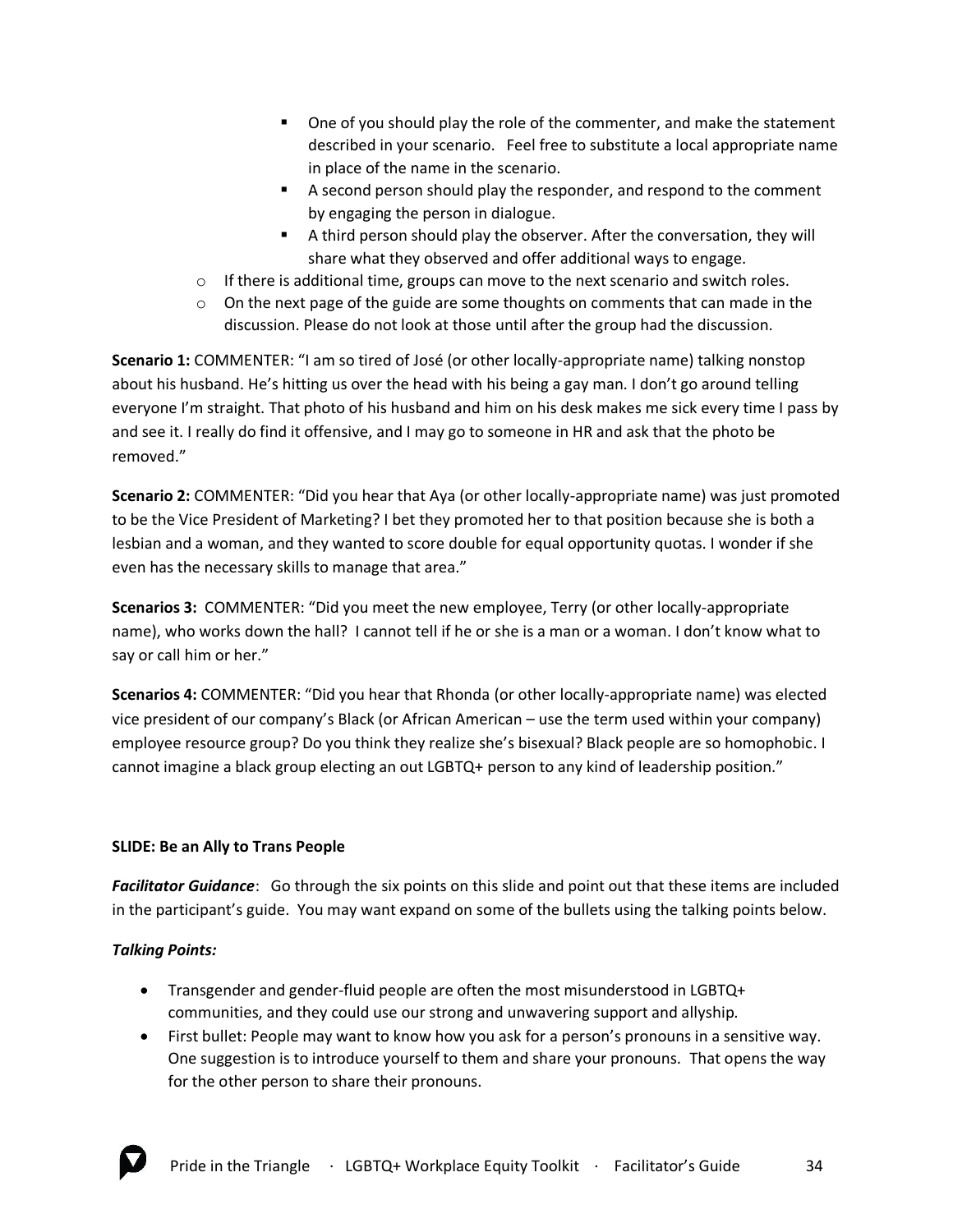- $\circ$  You may even want to demonstrate how this is done or remind people that we used this technique to introduce ourselves at the beginning of the workshop. "Hi, I'm Leslie and my pronouns are they – them – theirs."
- Second bullet: Especially if you have known someone for a long time before their gender transition, you may slip and call them by the wrong name or pronoun. In the next slide we will go into a little more about names and pronouns since this is a key area in communicating with and about transgender people.
- Third bullet: You should treat a trans man or a trans woman with the same respect you would offer all people in the workplace. If the men or women do some sort of single-gender activity during lunch or after work, invite the trans person also, since they are part of that group.
- Fifth bullet: Especially if you seek to be at the advocate level, speak up if someone makes an unkind comment about your trans coworkers or transgender people in general. Call them out on it as unacceptable in the workplace.
- Sixth bullet: Please do not treat trans people any differently as you would any other fellow human being, even if you may be a little unfamiliar with interacting with trans people. Be genuinely kind and personable.
	- o Complement them on a great job they did on a work project
	- $\circ$  Make a positive comment about a photo or interesting artifact on their office desk
	- o Ask if they would like to join you for lunch as you would any coworker

# **SLIDE: Names and Pronouns**

# *Talking Points:*

• Since using the proper name and pronoun of a transgender person is an especially important and discussed about topic, we would like to provide some pointers in this area.

*Facilitator Guidance*: Read through the points and solicit questions. Also recall the earlier slide on gender and pronouns from the terminology section to the training.

#### **SLIDE: What if Someone Comes Out to You?**

*Facilitator Guidance*: Depending upon time left, you can simply summarize this slide and remind participants that these pointers are in their participant's guide. Or you can highlight a few of the bullets that are meaningful to you.

# *Talking Point:*

• Especially if people know you are a strong ally or advocate, they may choose to "come out" to you. Hopefully you will feel honored that they trust you enough to share this with you.

#### **SLIDE: What Not To Say**

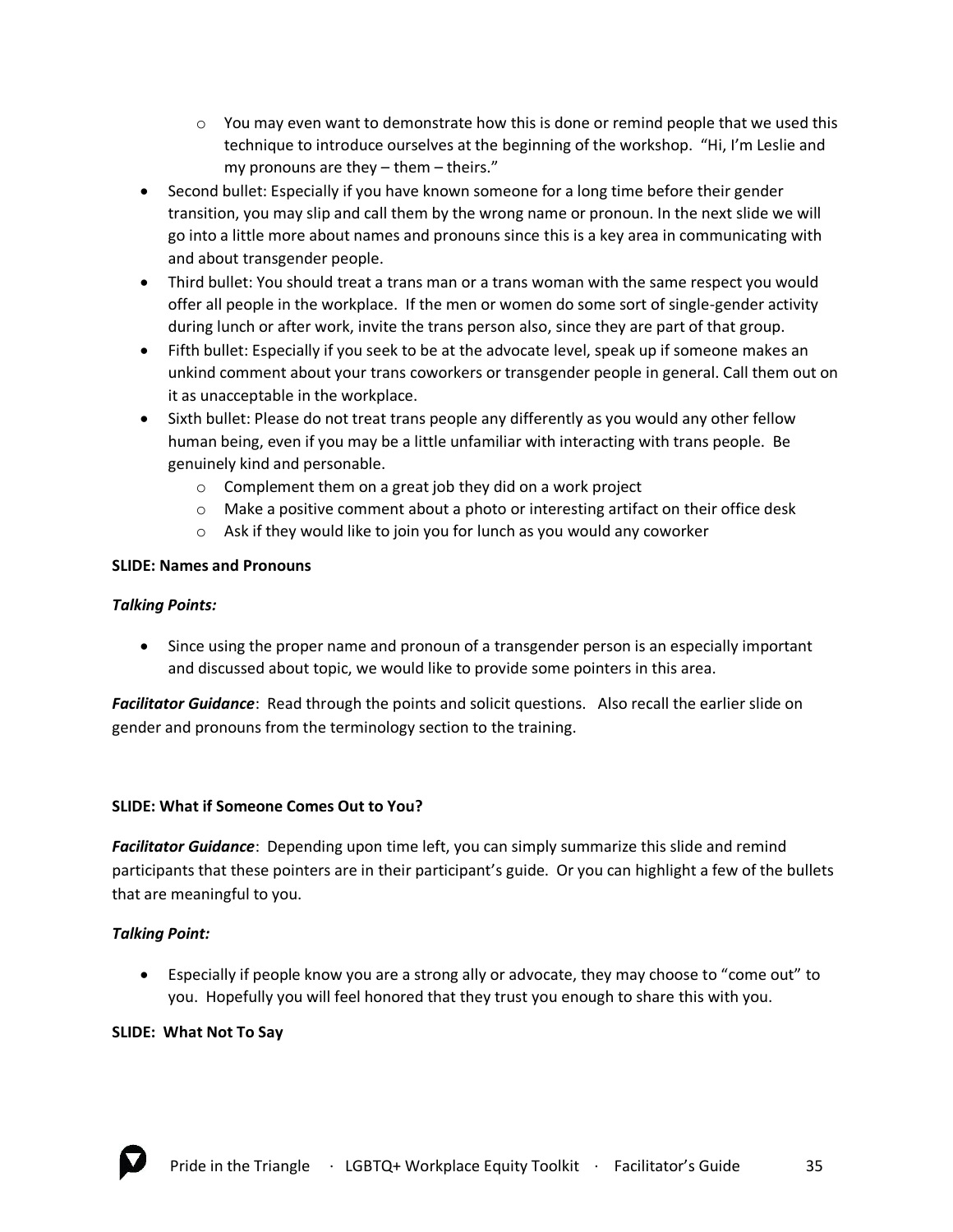*Facilitator Guidance*: What not to say when someone comes out to you. Again, you can go through the slide points point or quickly summarize and point out these are in the participant's guide handout materials.

# *Talking Points:*

• This slide has some suggestions on what not to say when someone comes out to you. You may want to focus on the first point of avoiding making the discussion about you instead of about them.

# **SLIDE: Responding to anti-LGBTQ+ Behavior**

*Facilitator Guidance*: You can go through the slide points point or quickly summarize and point out these are in the participant's guide handout materials.

# *Talking Points:*

- This slide provides tips for how to proactively address anti-LGBTQ+ behavior. As an ally, there may be times where you may need to step up and take action when you are a witness to anti-LGBTQ+ behavior
- Optional depending upon your corporate policy: And those in a management role may even have an organizational obligation to take action.

#### **SLIDE: Summary and Next Section: Case Studies**

#### *Facilitator Guidance:*

- Ask participants to summarize the key points from this section.
- Inform them that, in the next section, we will practice applying what we have learned in this training through reality-based case studies.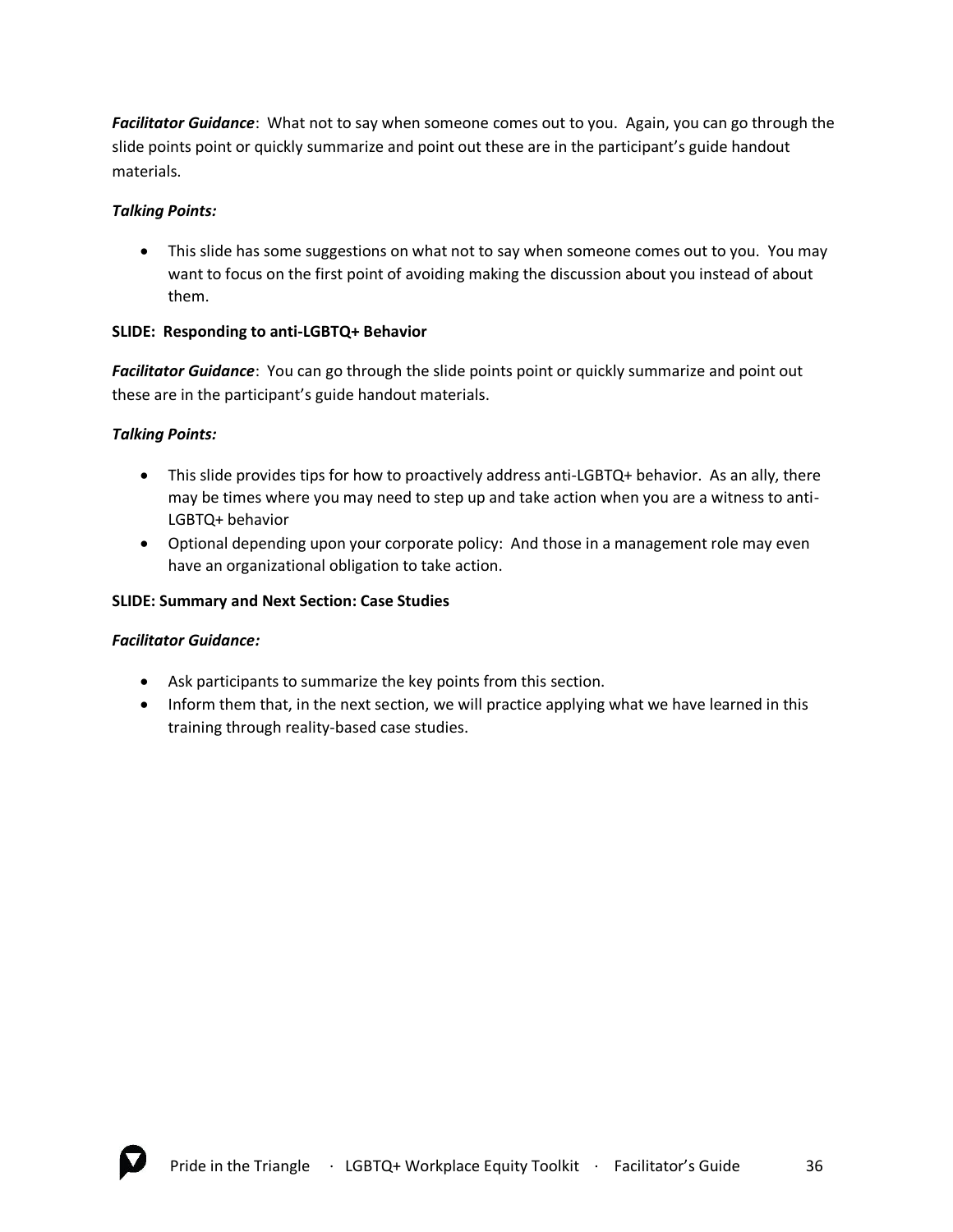| <b>Case Studies</b>        |                                                                                                                                                                                                                                                                                                                                                                                                                                                                                                                                                                                                                                                 |  |
|----------------------------|-------------------------------------------------------------------------------------------------------------------------------------------------------------------------------------------------------------------------------------------------------------------------------------------------------------------------------------------------------------------------------------------------------------------------------------------------------------------------------------------------------------------------------------------------------------------------------------------------------------------------------------------------|--|
| <b>Time</b>                | 40-60 minutes, depending on the number of cases                                                                                                                                                                                                                                                                                                                                                                                                                                                                                                                                                                                                 |  |
| <b>Purpose</b>             | The purpose of this section is for participants to apply their knowledge to reality-<br>based case studies involving LGBTQ+ people and, based on their role in their<br>company, develop effective responses to create a more inclusive and equitable<br>workplace.                                                                                                                                                                                                                                                                                                                                                                             |  |
| <b>Advance preparation</b> | Select and/or adapt the number and type of case studies that are most<br>relevant to your company. You may want to consult with human<br>resources to ask for specific concerns that have been raised by or about<br>LGBTQ+ employees and consumers and then create case studies that are<br>based on these concerns. Be sure to remove all identifying information.<br>If your company is international, you will want to ensure all case studies<br>are globally relevant. The Cultural Context slide can be changed from<br>"setting" to "country."<br>Familiarize yourself in advance with Appendix B: Case Studies - Possible<br>Responses |  |
| <b>Materials</b>           | Slides<br>Facilitator's guide<br>Case Studies - Possible Responses (Appendix B)                                                                                                                                                                                                                                                                                                                                                                                                                                                                                                                                                                 |  |
| <b>Facilitator</b>         |                                                                                                                                                                                                                                                                                                                                                                                                                                                                                                                                                                                                                                                 |  |

#### **SLIDE: Case Studies**

#### **SLIDE: Purpose**

• Explain the purpose of this section to participants.

#### **SLIDE: Case Studies: Instructions**

#### *Activity Instructions***:**

- Divide participants into small groups of five to eight people. Try to ensure as much diversity in each group as possible. Assign each group a case study that you selected and/or adapted in advance.
- You will assign each group a different case study. If you have a very large number of participants, you can have two groups use the same case study.
- If you are an international company, you will want to ensure all case studies are globally relevant. The Cultural Context slide can be changed from "setting" to "country."

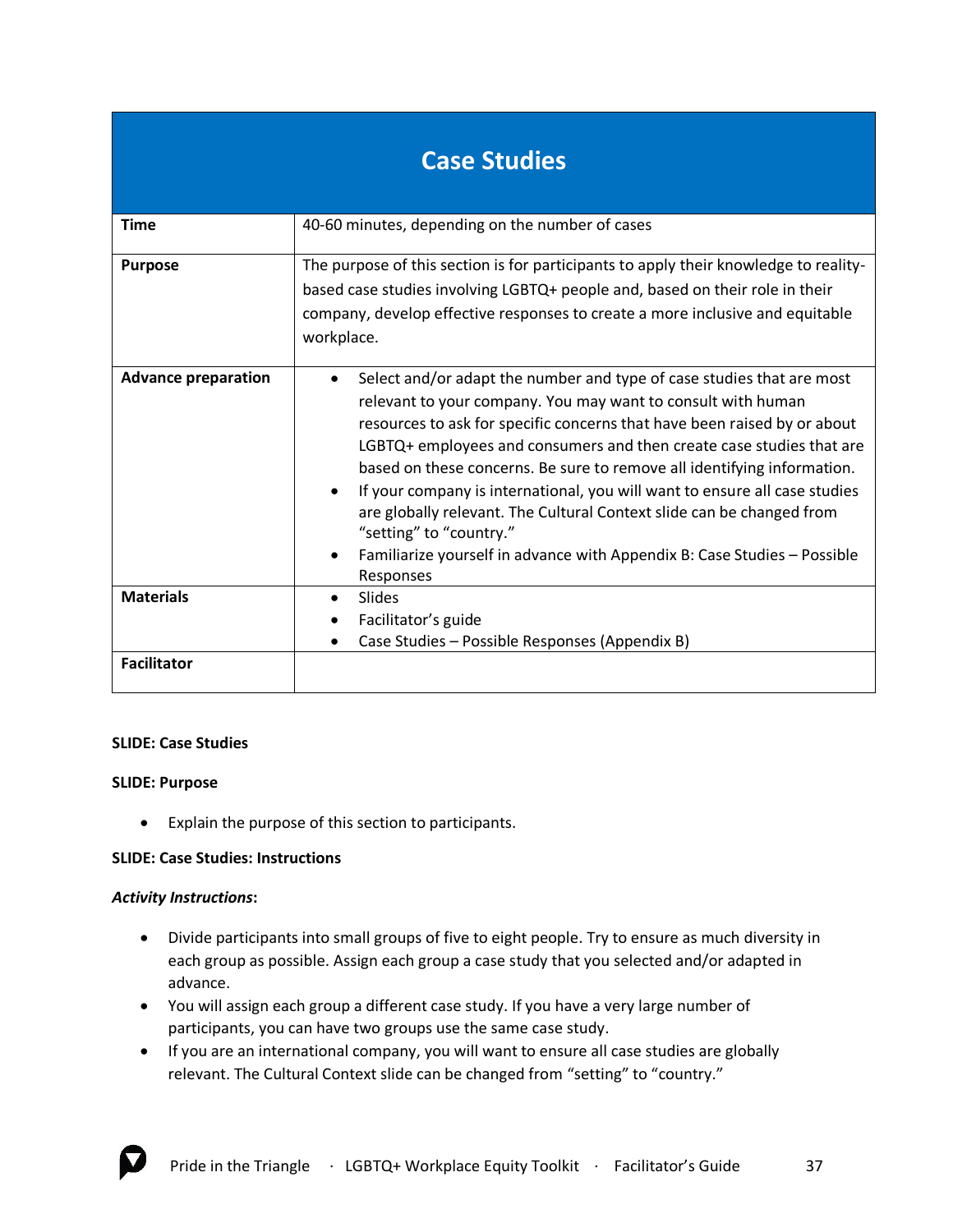- Provide participants the following instructions and give them 20 minutes to complete the activity:
	- o Read the selected case study
	- o Discuss and answer the questions:
		- What are the particular concerns for LGBTQ+ employees?
		- What initial steps should company leaders take to address these concerns?
		- What can you do in your current company role to support LGBTQ+ employees and create a more inclusive and equitable workplace?
	- o Prepare your report of your group's top three responses to each question and select a reporter

*Facilitator Guidance*: Refer to Appendix B: Case Studies – Possible Responses and familiarize yourself in advance.

**SLIDES: Case Study** (the time needed will vary depending on which and how many case studies you selected and/or adapted)

#### *Activity Instructions*:

- Show each case study slide when that group is making their report.
- For report outs to the large group, ask each small group reporter to read their case study out loud and provide their top three responses to each question. Each report out should take no more than three minutes.
- After all of the groups have presented, summarize the main themes and actions company leaders and training participants can take to support LGBTQ+ employees and create a more inclusive and equitable workplace.
- Ask participants to keep these actions in mind as they consider what commitments they will make to advance LGBTQ+ equity in the workplace

#### **SLIDE: Summary and Transition: Next Steps and Conclusion**

- Ask participants to summarize the section contents and their key takeaway points.
- Transition to the next training section.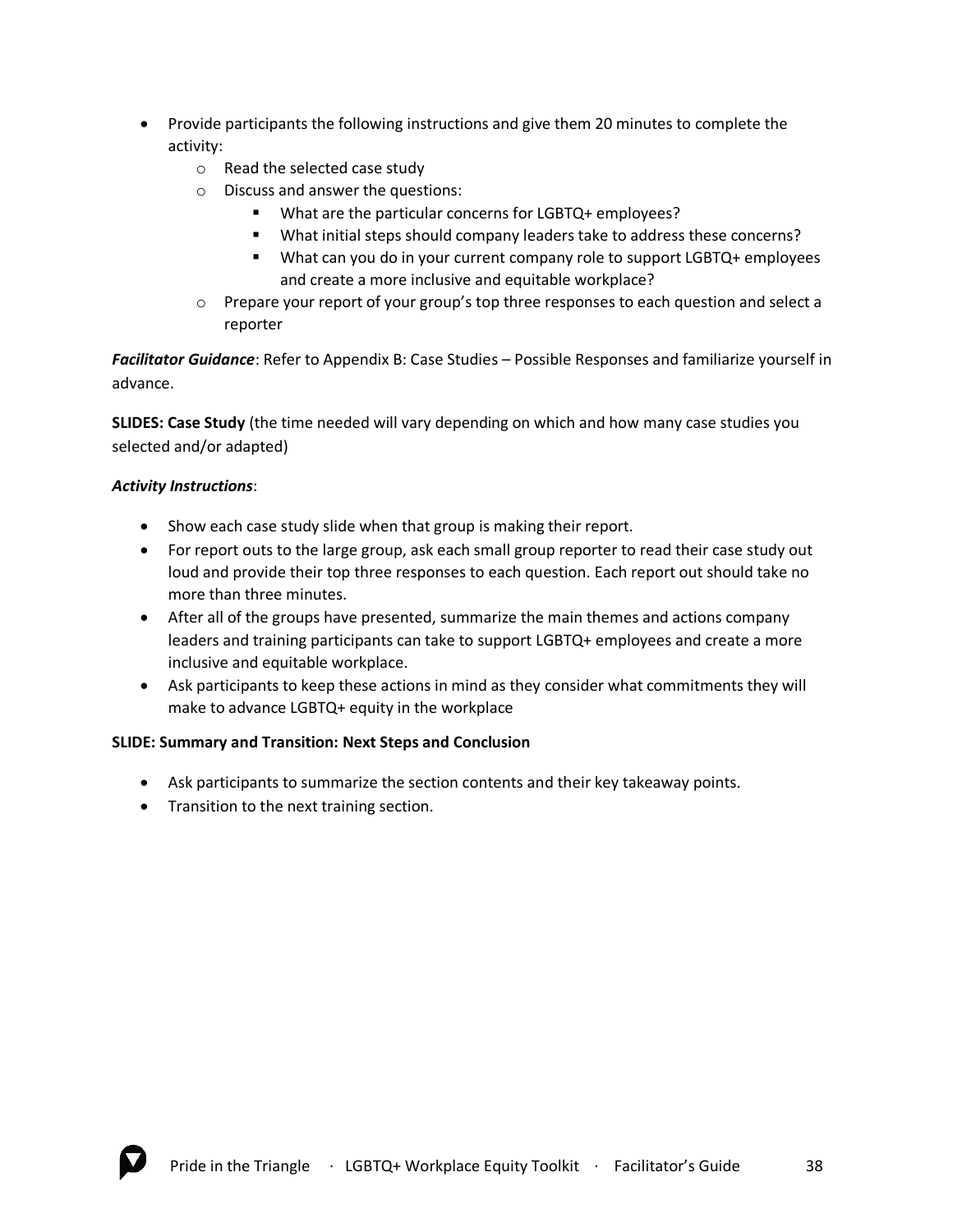# **Next Steps and Conclusion**

| <b>Time</b>                | 30 minutes                                                                                                                                                                                                           |
|----------------------------|----------------------------------------------------------------------------------------------------------------------------------------------------------------------------------------------------------------------|
| <b>Purpose</b>             | The purpose of this section is for participants to formulate their commitments<br>and action steps to create a more inclusive and equitable workplace for LGBTQ+<br>colleagues and provide closure for the training. |
| <b>Advance preparation</b> | None                                                                                                                                                                                                                 |
| <b>Materials</b>           | PowerPoint slide set<br>Facilitator's guide<br>$\bullet$<br>Commitment and Action Steps worksheet (Appendix C)                                                                                                       |
| <b>Facilitator</b>         |                                                                                                                                                                                                                      |

#### **COVER SLIDE: Commitments, Action Steps, and Closure**

#### **SLIDE: Purpose**

Explain the purpose of this section.

#### **SLIDE: Commitment: Workplace Inclusion and Equity**

#### *Facilitator Guidance***:**

- On their worksheets, ask participants to commit by a date to take action in their current role to advance LGBTQ+ inclusion and equity in their workplace.
	- o Examples may include:
		- Creating a more inclusive work environment for LGBTQ+ employees
		- Creating equitable recruitment and hiring processes for LGBTQ+ candidates
		- Creating workplace equity for LGBTQ+ employees

#### **SLIDE: Action Steps**

- On their worksheets, ask participants to identity 3-5 action steps they will take to follow through on their commitment to advance LGBTQ+ inclusion and equity in their workplace.
	- o Examples may include:
		- Creating a more inclusive work environment for LGBTQ+ employees
			- ‐ Consistently including your pronouns when introducing yourself at work
			- ‐ Inviting LGBTQ+ coworkers to lunch and asking them how you can support them as an ally

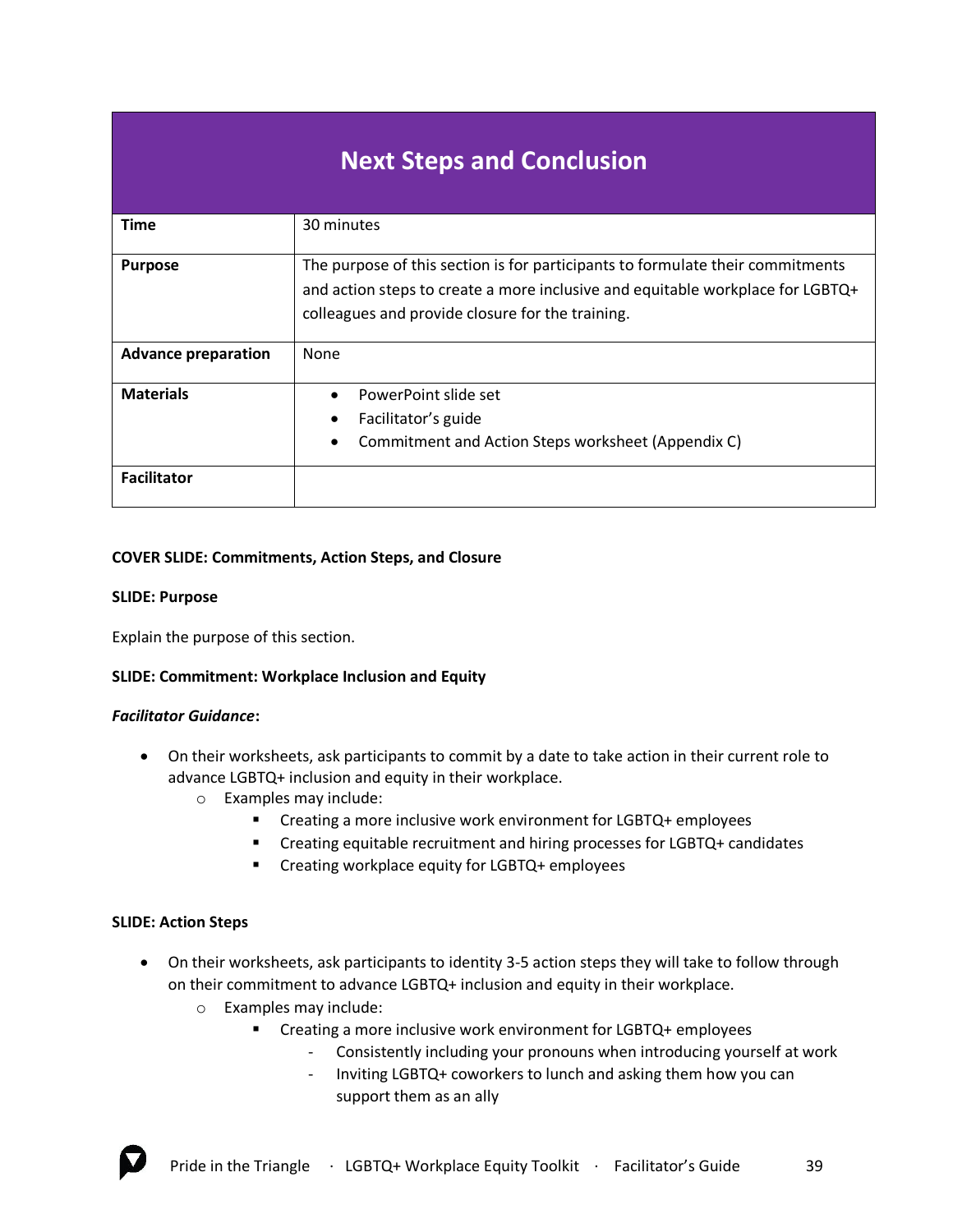- ‐ Organizing or supporting LGBTQ+ awareness-raising activities
- ‐ Interrupting LGBTQ+ microaggressions and making bystander interventions
- ‐ Forming or supporting an LGBTQ+ employee resource group (ERG)
- Creating equitable recruitment and hiring processes for LGBTQ+ candidates
	- ‐ Reviewing recruitment and hiring processes and forms for LGBTQ+ inclusion and equity
	- ‐ Ensuring interviewing committees are trained on LGBTQ+ inclusion
- Creating workplace equity for LGBTQ+ employees
	- ‐ Reviewing and revising organizational policies for LGBTQ+ inclusion and equity
	- ‐ Instituting a pronoun use policy in email signatures, the employee directory, on name badges, etc.
	- ‐ Developing and publicly sharing an organizational statement on LGBTQ+ inclusion and equity

#### **SLIDE: Meeting with Accountability Partners**

- Ask accountability partners to set a follow-up meeting date and plan for how they will support each other in following through with their commitments.
- Invite participant to take a photo with their accountability partner, commitments, and action steps as a reminder. Inform them that you will email them on a certain date in 6-8 weeks to remind them to follow through on their commitments and action steps.

#### **SLIDE: Summary**

- Ask participants to summarize the section contents and their key takeaway points.
- Facilitate a discussion on key takeaway points from the training overall.

# **SLIDE: Evaluation**

• Ask participants to complete the training evaluation. (A sample evaluation is included in the Toolkit).

# **SLIDE: Closure**

- Solicit and answer any final questions.
- Provide information about any follow-up activities.
- Thank participants for their engagement and provide facilitators' contact information
- Closing circle: Ask participants to form a circle and each share their personal commitment and one appreciation of their accountability partner with the group.
- (Optional): Ask participants to share, summarized in one word, their thoughts or feelings at the end of the training.

*Facilitator Guidance:* Please keep final two slides in the slide deck without modification (Meet Your Toolkit Authors & Toolkit License and Citation)

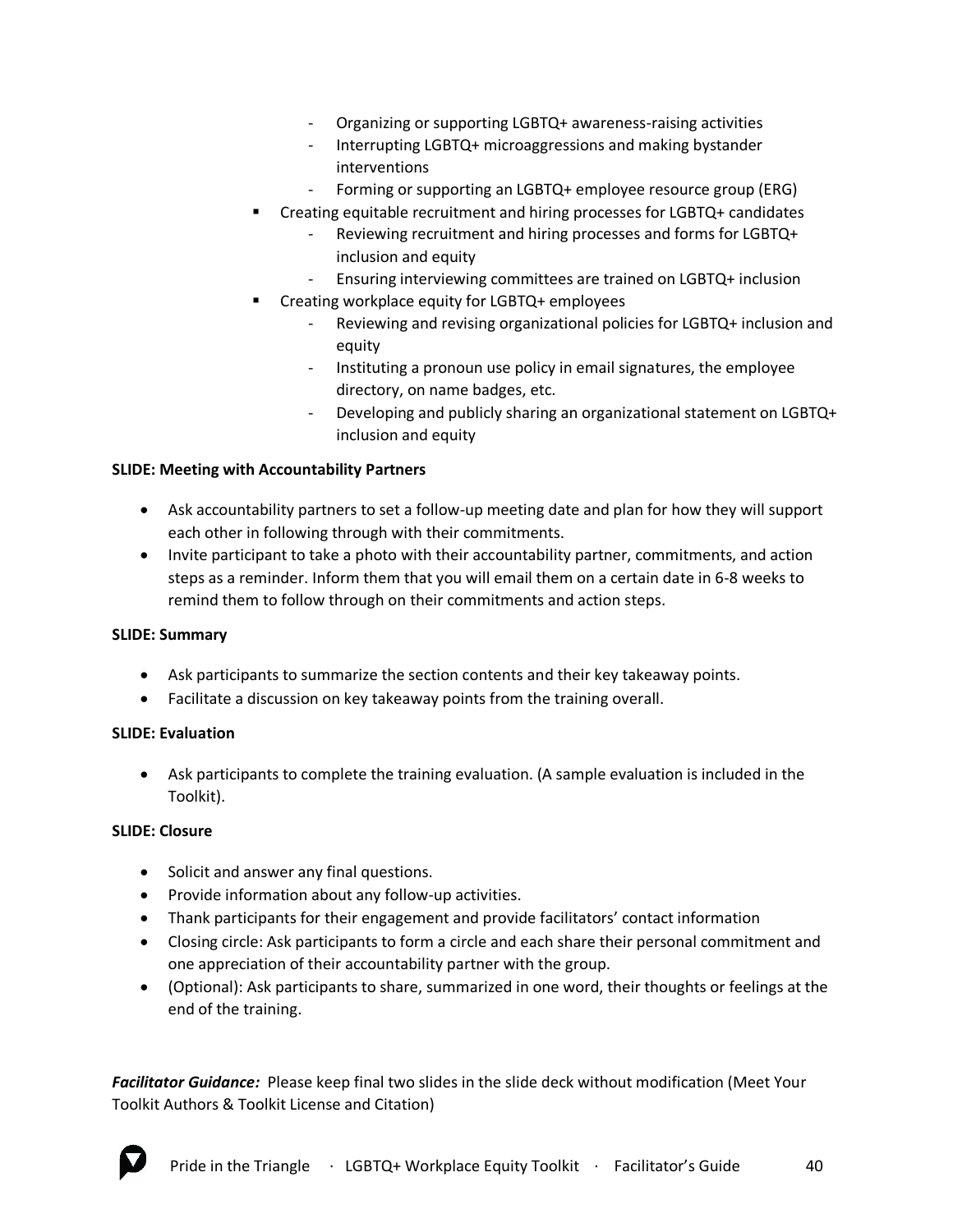

| Ally                     | A person with relative privilege and power who builds trusting<br>relationships and acts in solidarity and with accountability with<br>people and/or groups with marginalized identities without<br>detracting from their power and voices.                                  |
|--------------------------|------------------------------------------------------------------------------------------------------------------------------------------------------------------------------------------------------------------------------------------------------------------------------|
| Androgynous              | A person with a neutral or ambiguous social role who presents with<br>masculine and feminine characteristics                                                                                                                                                                 |
| Asexual                  | A person who is not sexually attracted to anyone or does not have<br>a sexual orientation                                                                                                                                                                                    |
| <b>Bicurious</b>         | Curiosity about having sexual relations with a same gender person                                                                                                                                                                                                            |
| <b>Biological Sex</b>    | A medical term designating a certain combination of gonads,<br>chromosomes, external gender organs, secondary sex<br>characteristics and hormonal balances. This term is often<br>subdivided into male and female without recognizing the existence<br>of intersexed bodies. |
| Biphobia                 | The fear of, discrimination against or hatred of bisexuals. Biphobia<br>can exist within the LGBTQ+ community, as well as in the general<br>society.                                                                                                                         |
| <b>Bisexual</b>          | A person who is emotionally, physically and/or sexually attracted<br>to people of their own and other genders.                                                                                                                                                               |
| Blending (also: Passing) | A person's ability to be regarded at a glance to be a cisgender man<br>or a cisgender woman or an LGB person's ability to be regarded as<br>heterosexual.                                                                                                                    |
| <b>Butch</b>             | A person who identifies themselves as masculine, whether it be<br>physically, mentally and/or emotionally. "Butch" is sometimes used<br>as a derogatory term for lesbians, but it can also be claimed as an<br>affirmative identity label.                                   |
| Cisgender                | A person whose gender identity is in alignment with their sex<br>assigned at birth; a person who is not transgender.                                                                                                                                                         |

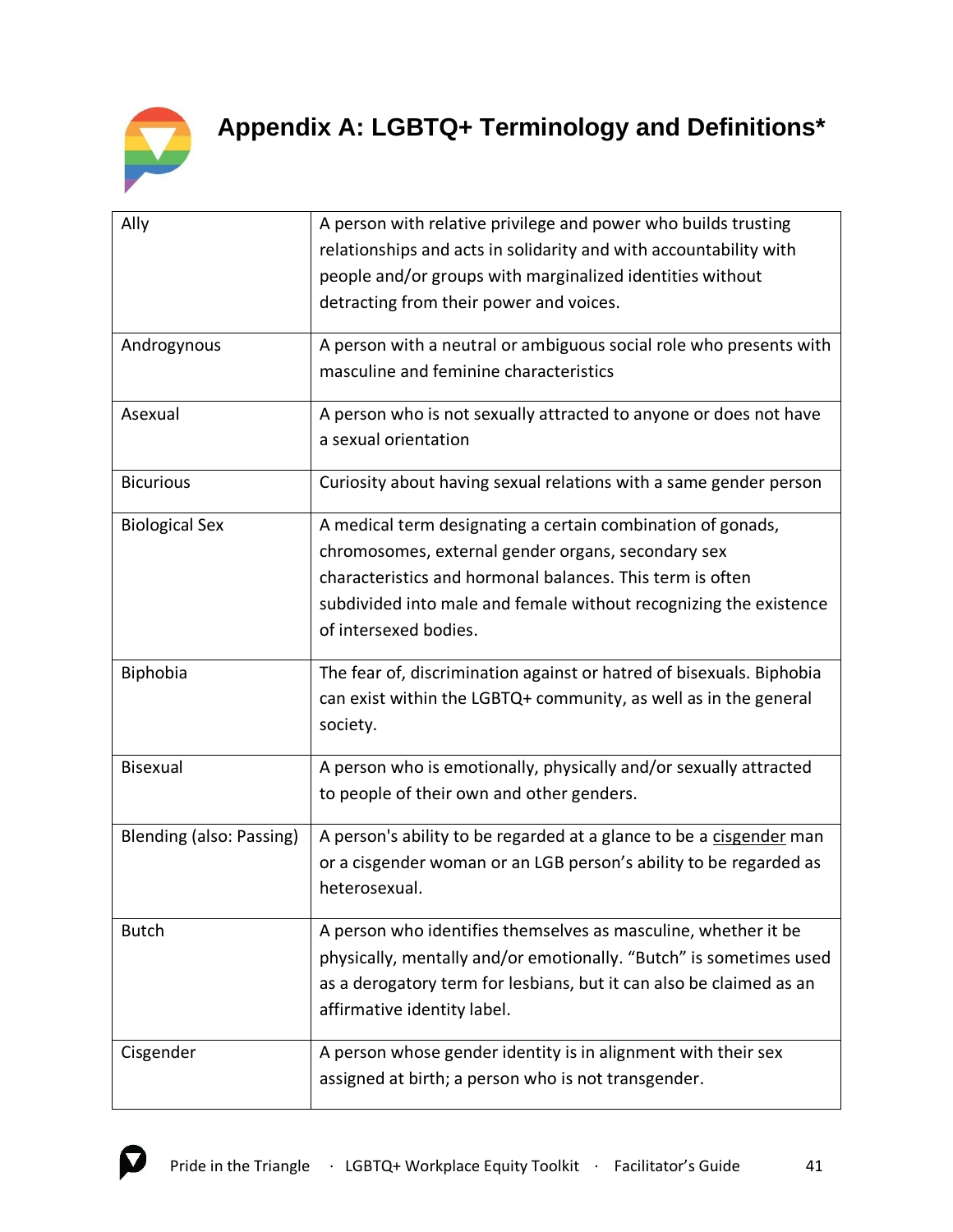| Cisgenderism/Cissexism | The assumption that all people are or should be cisgender in a way     |
|------------------------|------------------------------------------------------------------------|
|                        | that invalidates people's own understandings of their genders and      |
|                        | bodies, including misgendering, pathologizing, and binarizing          |
|                        | people.                                                                |
| Cisnormativity         | The assumption that people normally or naturally remain in the         |
|                        | gender they were assigned at birth.                                    |
| Coming out             | A personal, individual process by which a person accepts and           |
|                        | validates their sexual orientation and gender identity. They may       |
|                        | choose to share their identities or remain private.                    |
| Covering               | When members of the non-dominant culture hide, downplay, or            |
|                        | change their identities or aspects of their identities in an attempt   |
|                        | to appear to fit in better with the dominant culture.                  |
| Drag/Drag queen        | The theatrical performance of one or multiple genders as a             |
|                        | member of another gender.                                              |
| Dyke                   | A term referring to a masculine lesbian. While this term is claimed    |
|                        | in an affirmative manner by some (not necessarily masculine)           |
|                        | lesbians to refer to themselves, it is largely regarded as derogatory. |
| Fag hag                | A term used to describe women who prefer the social company of         |
|                        | gay men. While this term is claimed in an affirmative manner by        |
|                        | some, it is largely regarded as derogatory.                            |
| Family of choice       | Persons an individual sees as significant in his or her life. It may   |
|                        | include none, all, or some members of his or her family of origin.     |
|                        | In addition, it may include individuals such as significant others or  |
|                        | partners, friends, coworkers, etc.                                     |
| Femme                  | A feminine-identified person of any gender or sex                      |
| Gay                    | 1. A term used in some settings to represent males who are             |
|                        | attracted to males in a romantic, erotic, and/or emotional sense.      |
|                        | Not all men who engage in same-gendered sexual relations identify      |
|                        | as gay. 2. A term used to refer to the LGBTQ+ community as a           |
|                        | whole or as an individual identity label for anyone who does not       |
|                        | identify as heterosexual. This can be perceived to be sexist by        |
|                        | women and exclusive of non-binary people.                              |

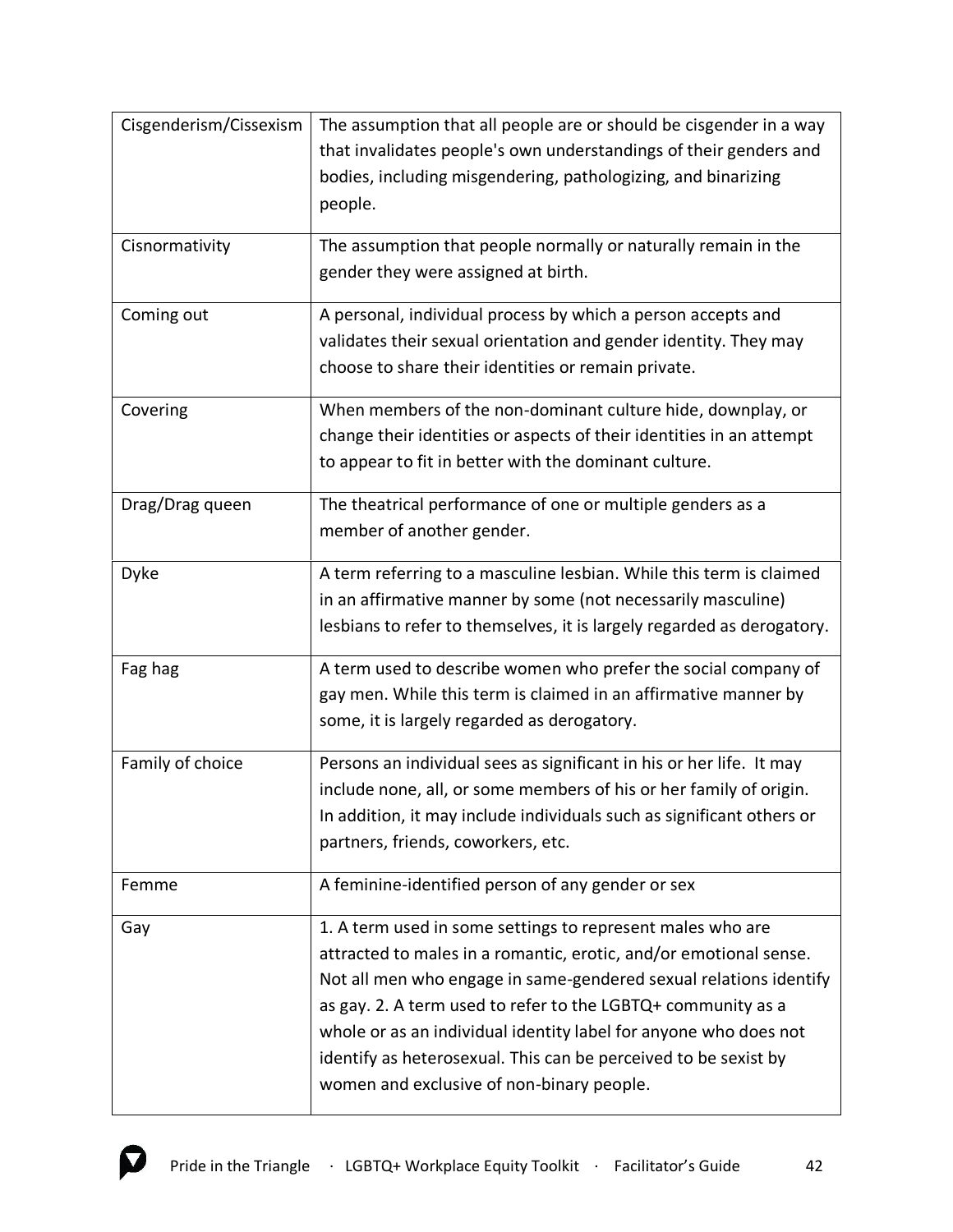| Gender expression          | How a person demonstrates their gender through the way they act,<br>dress, behave and interact                                                                                                                         |
|----------------------------|------------------------------------------------------------------------------------------------------------------------------------------------------------------------------------------------------------------------|
| Gender identity            | The gender that a person feels they are in their core. This is unique<br>to each person may or may not correspond with their sex assigned<br>at birth or social conventions.                                           |
| Genderqueer                | A person who does not subscribe to conventional gender<br>distinctions                                                                                                                                                 |
| Heteronormative            | Individual and institutional assumptions that everyone is<br>heterosexual and that heterosexuality is superior to homosexuality<br>and bisexuality                                                                     |
| Heterosexual               | A term used to describe someone who has primary emotional and<br>sexual attraction to people of another gender. Also: "straight"                                                                                       |
| Heterosexism               | Preference for heterosexuals and prejudice or discrimination<br>against LGB people based on the assumption that heterosexuality<br>is the normal sexual orientation.                                                   |
| Homophobia                 | The irrational fear or dislike of homosexuals or bisexual individuals                                                                                                                                                  |
| Homosexual*                | A term to describe someone who has primary emotional and<br>sexual attraction to people of the same gender. This term is overly<br>clinical, largely outdated, and sometimes considered offensive.<br>Also: queer, LGB |
| Internalized<br>homophobia | LGB people's internalized self-hatred and acceptance of<br>heterosexism and the negative messages that the dominant group<br>perpetuates against LGB individuals                                                       |
| Intersex                   | A person having the characteristics of male and female biological<br>organs or genitalia; may include chromosomal and hormonal<br>conditions. Also: hermaphrodite (outdated term)                                      |
| Lesbian                    | A term used to describe female-identified people attracted<br>romantically, erotically and/or emotionally to other female-<br>identified people                                                                        |

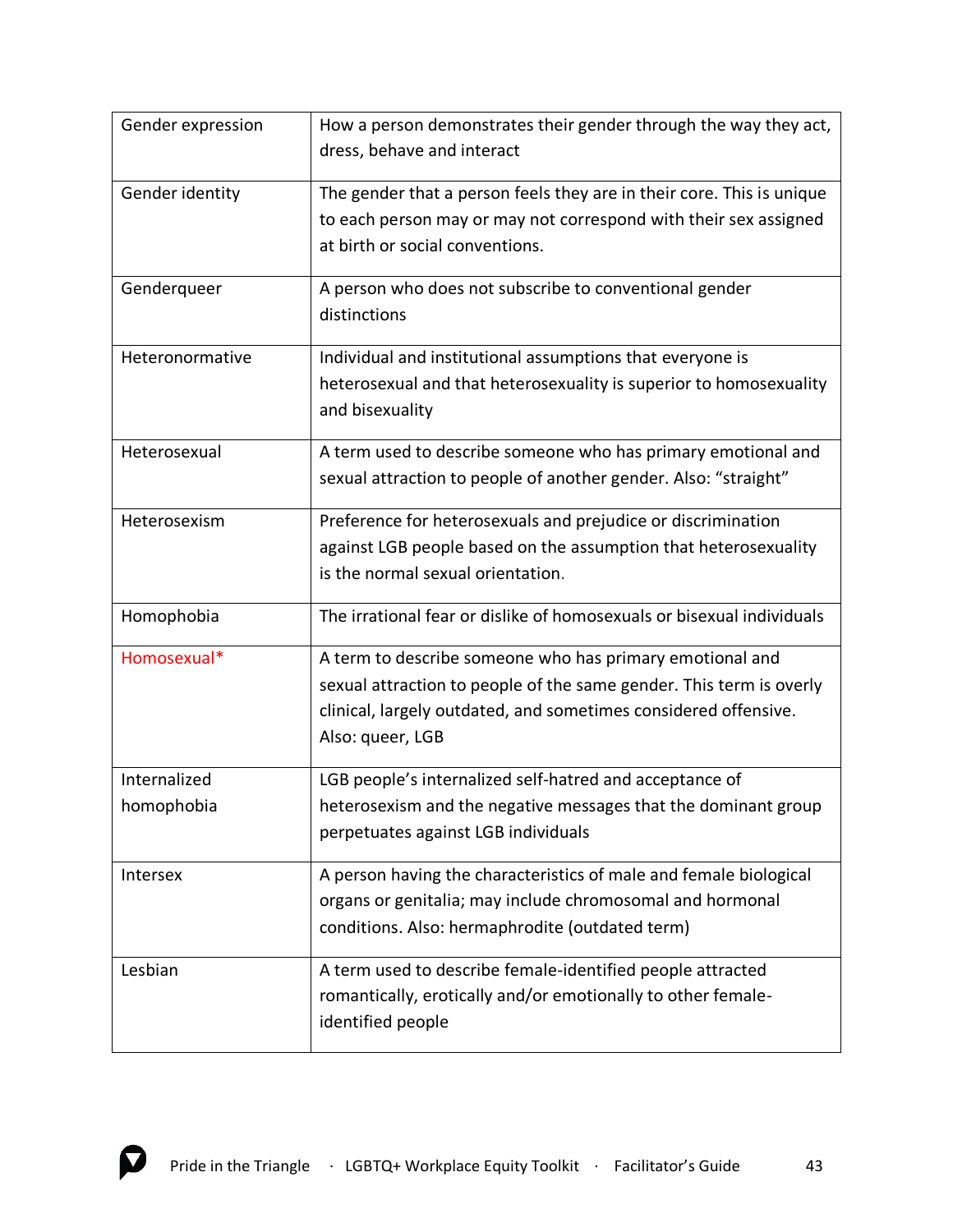| LGBTQ+             | Lesbian, gay, bisexual, transgender, queer and "+" meaning<br>additional, related terms                                                                                                                                  |
|--------------------|--------------------------------------------------------------------------------------------------------------------------------------------------------------------------------------------------------------------------|
| Misgender          | Referring to someone, especially a transgender person, using a<br>word, especially a pronoun or form of address, that does not<br>correctly reflect the gender with which they identify.                                 |
| <b>MSM</b>         | Men who have sex with men and may or may not identify as gay                                                                                                                                                             |
| Non-binary         | Umbrella term for descriptions of genders that fall between or<br>beyond the gender binary - for example: gender neutral,<br>genderfluid, agender, pangender, androgynous, and genderqueer.                              |
| Out/of the closet  | Refers to varying degrees of being open about one's LGBTQ+<br>identities                                                                                                                                                 |
| Pansexual          | Not limited in sexual choice with regard to biological sex, gender or<br>gender identity                                                                                                                                 |
| Passing            | A person's ability to be regarded at a glance to be a cisgender man<br>or a cisgender woman or an LGB person's ability to be regarded as<br>heterosexual                                                                 |
| Poly/amorous       | The philosophy or state of being in love or romantically involved<br>with more than one person at the same time                                                                                                          |
| Queer              | Historically a negative term to describe lesbian and gay people,<br>"queer" has been reclaimed by some people as a positive term<br>describing all those who do not conform to rigid notions of gender<br>and sexuality. |
| Questioning        | People who are in the process of exploring their sexual orientation<br>and/or gender identity.                                                                                                                           |
| Sexual orientation | A term used to describe someone's primary emotional and sexual<br>attraction to people of one's gender or other genders and one's<br>conscious or subconscious decision to define this attraction.                       |
| Straight           | Heterosexual                                                                                                                                                                                                             |
| Stud               | An African American and/or Latina masculine lesbian. Also: "butch"<br>or "aggressive"                                                                                                                                    |

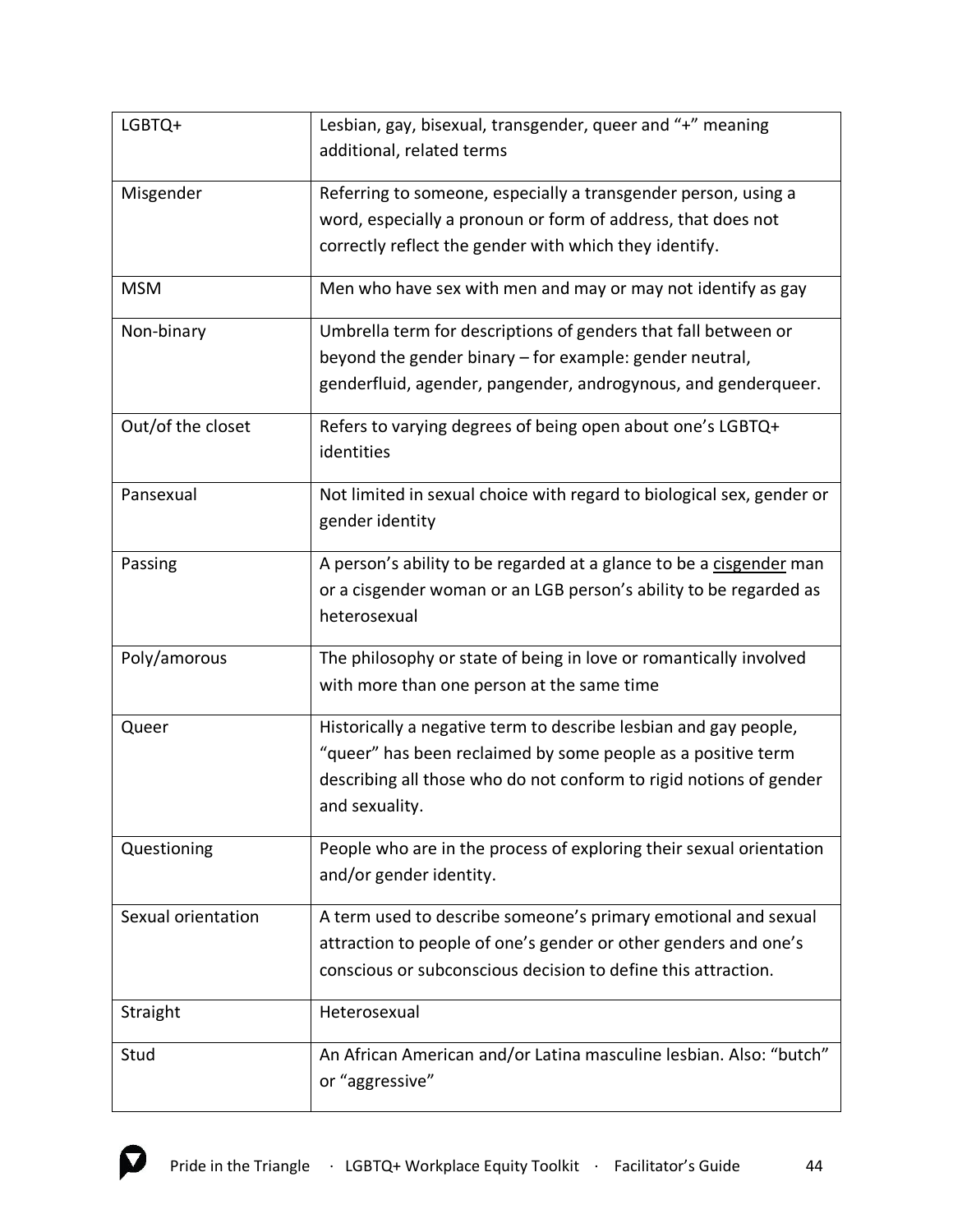| Trans/gender                              | A term used to describe someone whose gender identity is not          |
|-------------------------------------------|-----------------------------------------------------------------------|
|                                           | congruent with his or her biological sex, regardless of the status of |
|                                           | surgical and hormonal gender reassignment processes. Refers to a      |
|                                           | continuum of gender expressions, identities and roles that expand     |
|                                           | the dominant cultural understanding of what it means to be female     |
|                                           | or male. May be heterosexual, bisexual or homosexual.                 |
| Transphobia                               | The irrational fear of those who are gender variant and/or the        |
|                                           | inability to deal with gender ambiguity.                              |
| Transvestite*                             | An outdated term to describe someone who dresses in clothing          |
|                                           | generally identified with people of other genders. Preferred terms    |
|                                           | are drag queen/king or in drag.                                       |
| <b>WSW</b>                                | Women who have sex with women and may or may not identify as          |
|                                           | lesbian                                                               |
| *Outdated and potentially offensive terms |                                                                       |

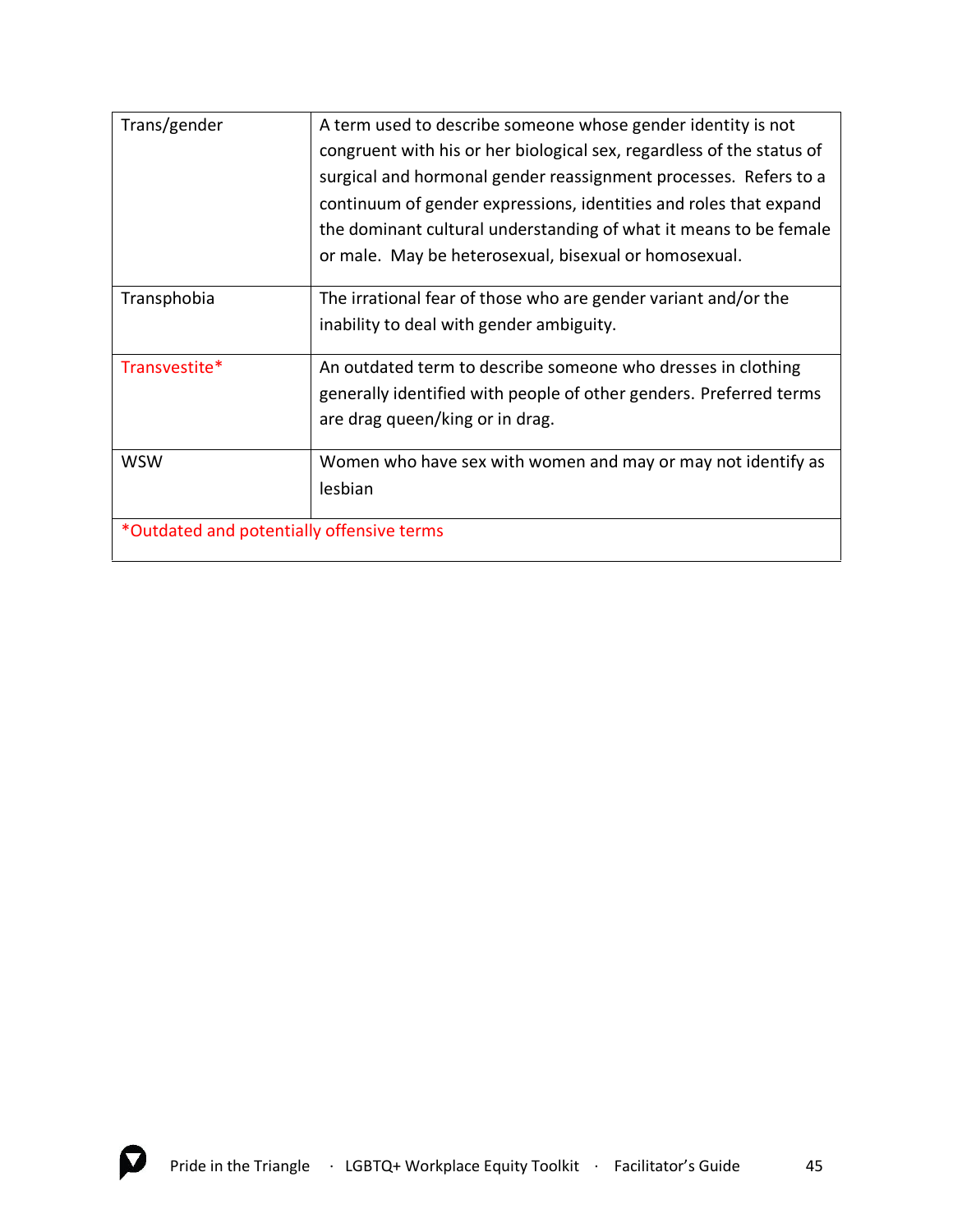

# **Appendix B: Case Studies – Possible Responses**

**Case Study 1**: Over the past year, numerous LGBTQ+ employees have registered anonymous complaints about feeling excluded as well as experiencing microaggressions and perceived discrimination by their coworkers, including supervisors.

- What are the particular concerns for LGBTQ+ employees?
	- $\circ$  These complaints may indicate possible discrimination on the basis of sexual orientation and gender identity and expression, which could lead to legal action, which is difficult, expensive, and stressful for everyone.
	- $\circ$  These actions may indicate that the work environment is inhospitable to LGBTQ+ employees, which negatively impacts their job satisfaction and work productivity and performance.
	- $\circ$  Microaggressions against one minority group can send a message to people with other marginalized identities that they are not welcome in the current work environment that may be favoring a particular dominant culture.
	- $\circ$  Microaggressions against LGBTQ+ people can also negatively impact allies who may be concerned about their LGBTQ+ coworkers, family members, and friends, even in other workplaces and settings.
- What initial steps should company leaders take to address these concerns?
	- $\circ$  Leaders should review the company's nondiscrimination policies and procedures and make revisions, as needed.
	- $\circ$  Leaders should conduct an employee feedback survey, which could be integrated into a broader employee engagement survey, to ask more specific questions about a welcoming and inclusive environment for LGBTQ+ employees.
	- $\circ$  Executive leadership can set an example of inclusion by using their pronouns, internally communicating zero tolerance for discrimination against LGBTQ+ employees, and publicly communicating their commitment to LGBTQ+ employees and communities.
	- $\circ$  Leaders can provide mandatory training on LGBTQ+ workplace equity for managers and employees, with additional content for managers on serving as a role model of inclusion excellence and managing all employees in an equitable and inclusive manner.
	- o Leaders can initiate the formation of an LGBTQ+ employee resource group (ERG) or consult with the existing LGBTQ+ ERG to solicit their input on creating a more inclusive and equitable work environment for LGBTQ+ employees.
	- $\circ$  Leaders can set benchmarks with metrics to measure the current state and improvements in LGBTQ+ inclusion and equity.
- What can you do in your current company role to support LGBTQ+ employees and create a more inclusive and equitable workplace?
	- $\circ$  Introduce yourself consistently using your pronouns, including in meetings, on your email signature, by wearing a button, and through other visible demonstrations of support.
	- o Post an LGBTQ+ affirming sign or sticker in your workspace.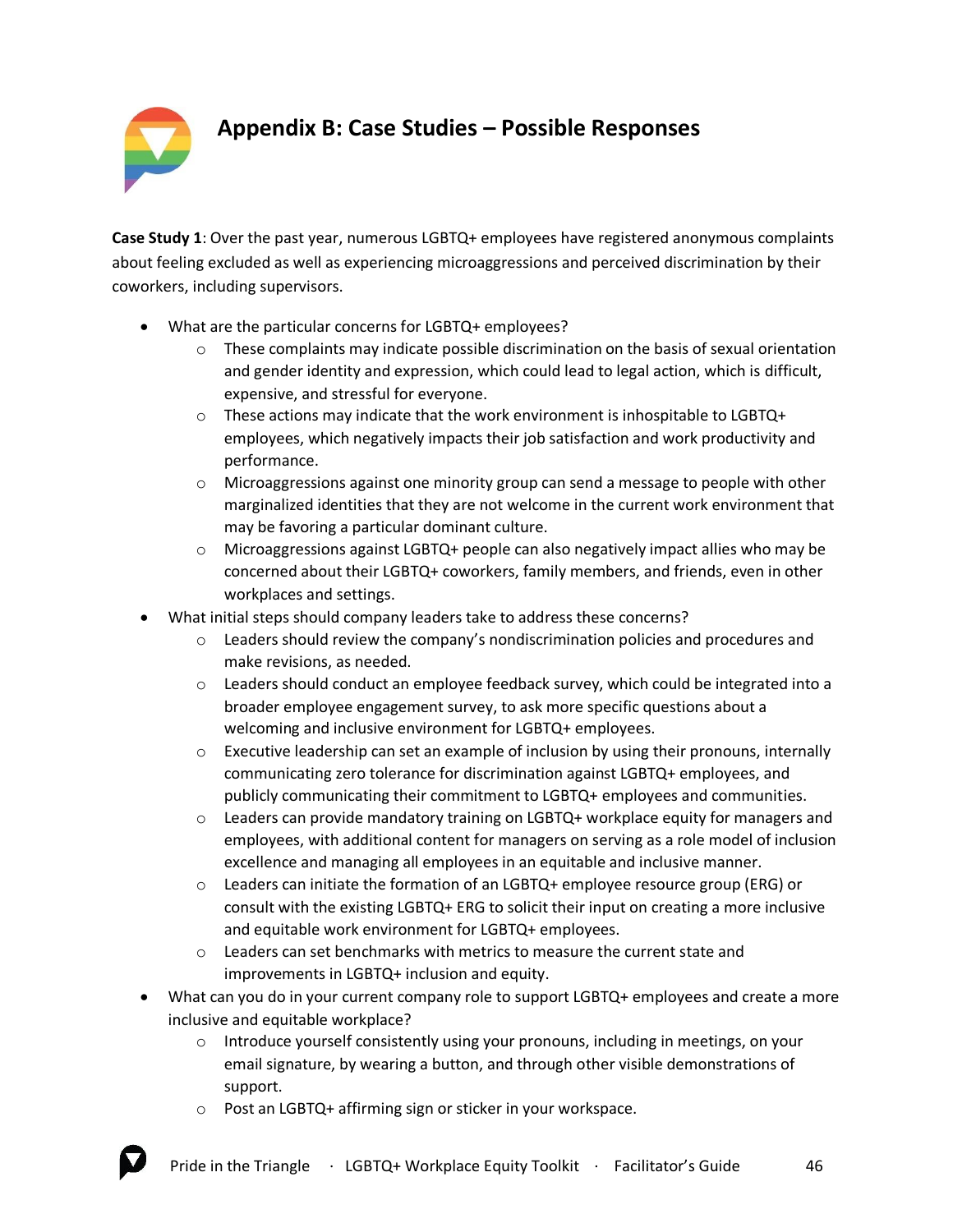- o Join and/or support your company's LGBTQ+ ERG.
- o Volunteer your assistance with LGBTQ+ workplace equity training and other initiatives.
- o Engage in bystander intervention when you witness someone making negative comments about or actions towards LGBTQ+ people.

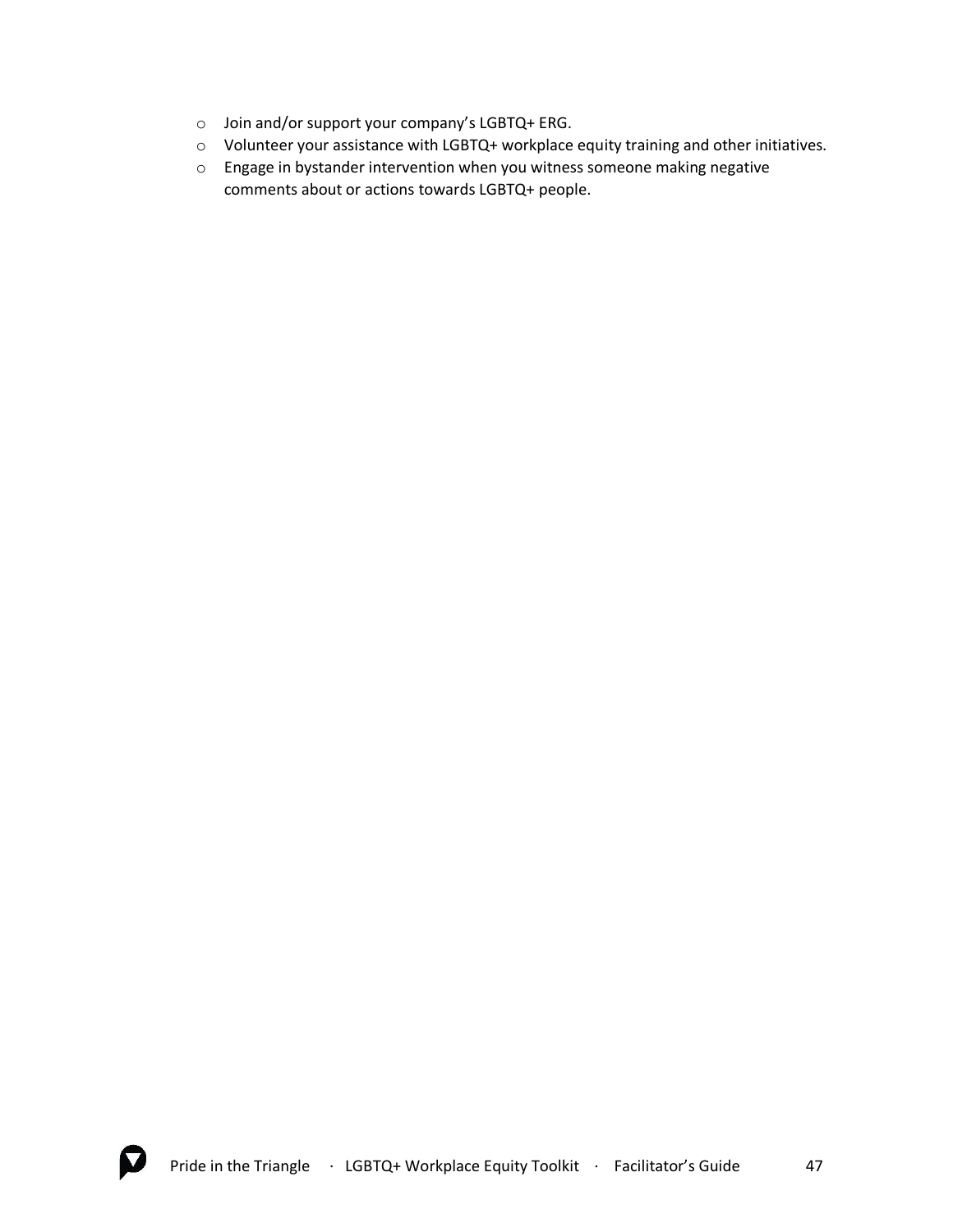**Case Study 2**: Several LGBTQ+ employees have raised concerns with Human Resources that the company's benefits package discriminates against LGBTQ+ employees because it does not equitably cover same-gender partners and family members not related by marriage or biology, such as their partner's children by a previous relationship.

- What are the particular concerns for LGBTQ+ employees?
	- o Employee benefits usually comprise 30-35% of employers' total compensation packages. When some employees are offered benefits that others are not, this indicates an inequity among employees, which negatively impacts current employees and can also hurt recruiting efforts and new talent acquisition and retention.
	- $\circ$  LGBTQ+ people may not be able to offer health and life insurance and other financial security for their family members that their heterosexual coworkers are able to offer.
	- o Non-inclusive policies marginalize LGBTQ+ relationships.
	- $\circ$  Inequitable policies and compensation packages can create an emotional strain for LGBTQ+ employees and feelings of being devalued by their employer.
- What initial steps should company leaders take to address these concerns?
	- o Leaders should review the company's nondiscrimination policies, make revisions as needed to ensure equity, and clearly communicate the policies to all employees.
	- $\circ$  Leaders should ask questions about employees' satisfaction with the total benefits package in the annual employee engagement survey.
	- $\circ$  Leaders should discuss these concerns with the company's benefits service provider and ask them to make improvements in their packages to ensure equity for LGBTQ+ employees.
- What can you do in your current company role to support LGBTQ+ employees and create a more inclusive and equitable workplace?
	- $\circ$  Advocate for an inclusive benefits package with your HR team and executive team.
	- $\circ$  Share your concerns and make the business case for equitable benefits with your HR team.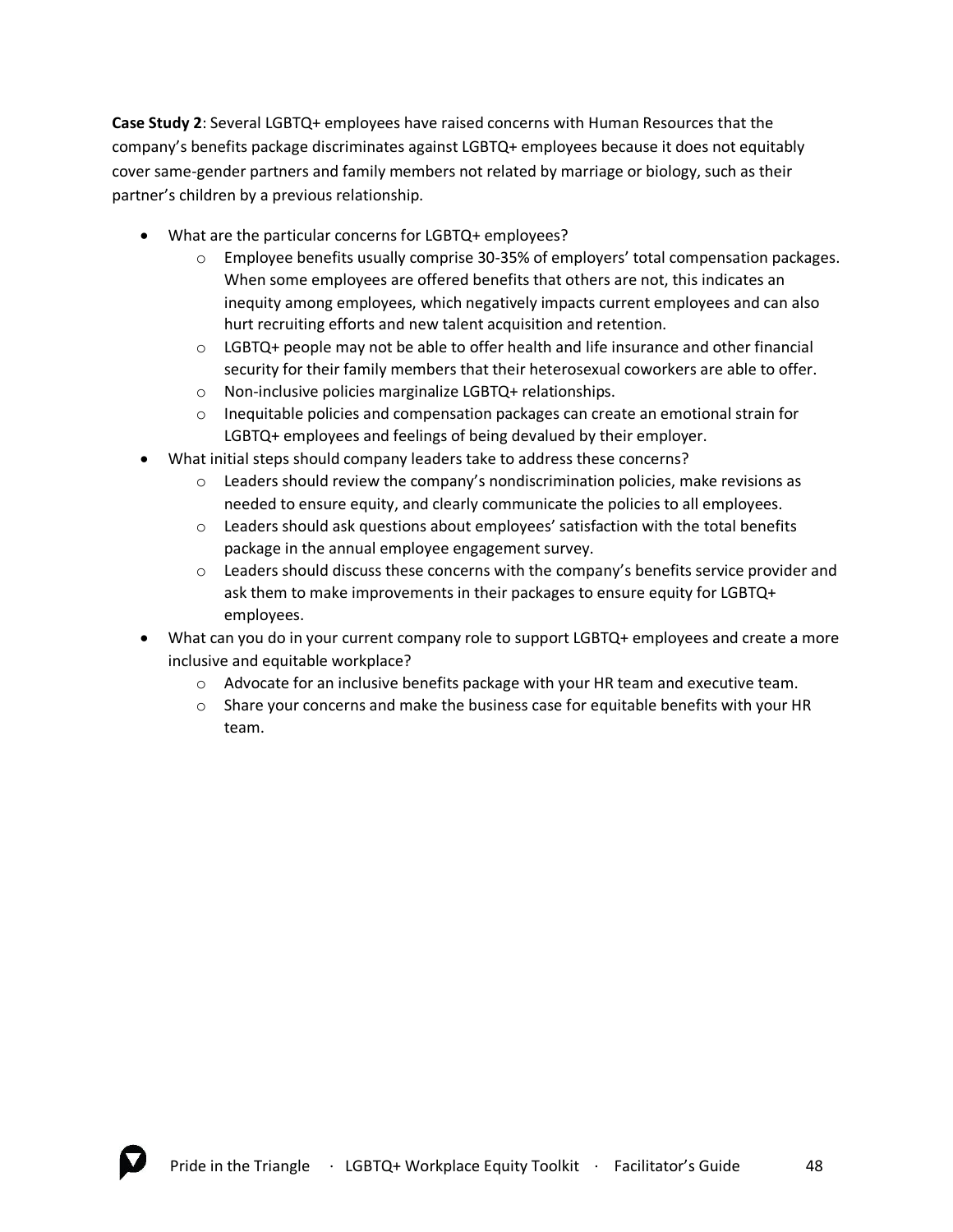**Case 3**: Recently, several of your company's partners and vendors have been featured in the news for their opposition to LGBTQ+ people's rights. Some LGBTQ+ employees and customers have asked company leaders to stop doing business with them.

- What are the particular concerns for LGBTQ+ employees?
	- $\circ$  When a company does business with other companies that have made contributions to anti-LGBTQ+ campaigns and organizations, this may create conflict and a feeling of marginalization for LGBTQ+ employees that their employer is not concerned about their well being and rights.
	- $\circ$  A partner or vendor's anti-LGBTQ+ practices may be in violation of the company's antidiscrimination policy.
- What initial steps should company leaders take to address these concerns?
	- $\circ$  Leaders should research their company's procurement policies to ensure they include language about only doing business with companies that respect LGBTQ+ rights. If they do, they need to ensure their company's practices are in alignment with their policies. If they don't, they need to revise their policies to include such language and ensure their practices are in compliance with them.
	- $\circ$  Leaders should review their list of partners and vendors to ensure they are in alignment with the company's nondiscrimination policies.
	- o Leaders can support the [National LGBT Chamber of Commerce](https://www.nglcc.org/) and their local LGBTQ+ Chamber to proactively connect and do business with LGBTQ+-owned businesses.
- What can you do in your current company role to support LGBTQ+ employees and create a more inclusive and equitable workplace?
	- $\circ$  Raise awareness about your company's practices that may not be in alignment with their policies.
	- o Advocate for changes to policies and procedures so they are more inclusive, as needed.
	- $\circ$  Whenever possible, patronize LGBTQ+-owned businesses for the events you organize.
	- $\circ$  Share information about the National LGBT Chamber of Commerce and local LGBTQ+ Chamber information with your leadership.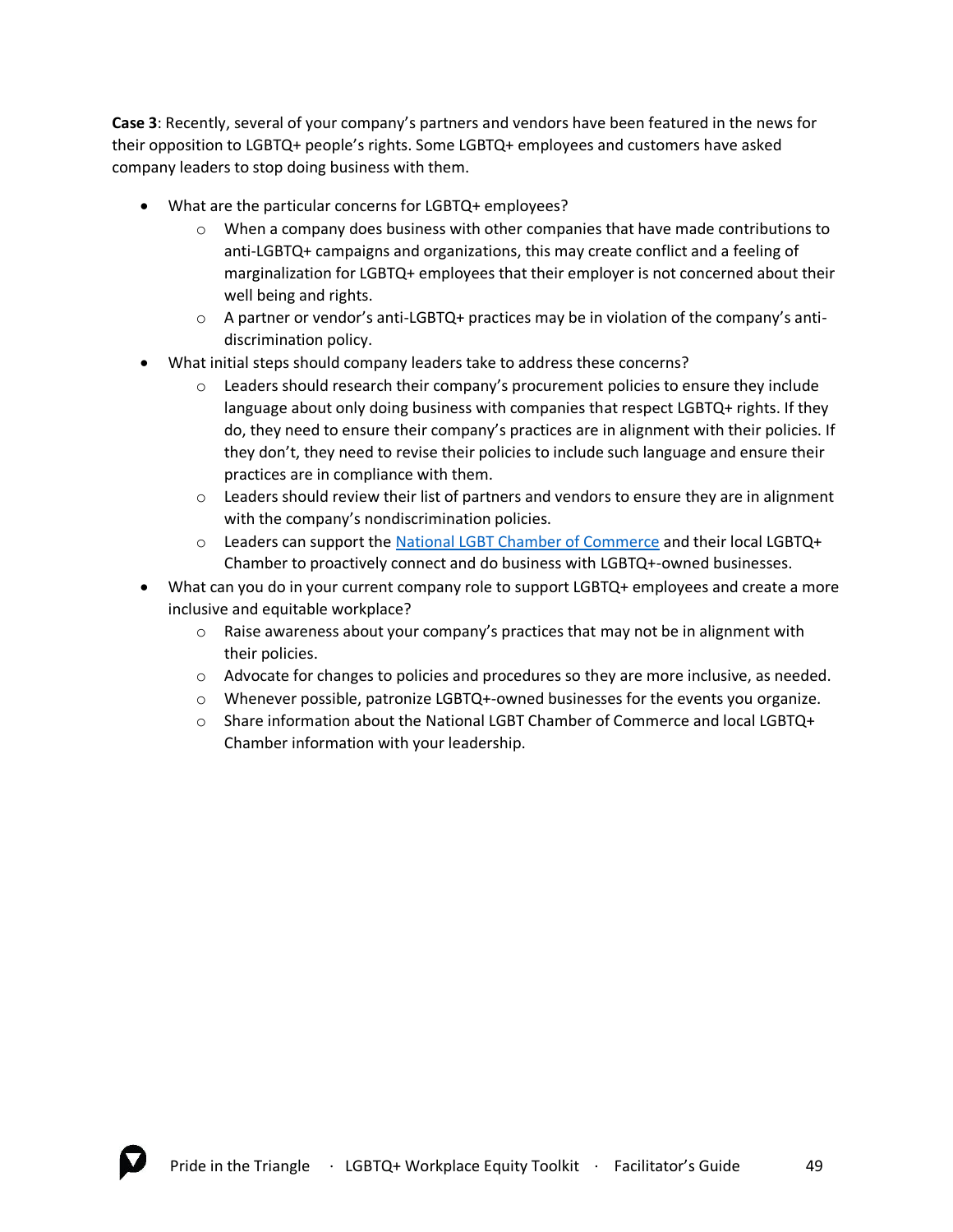**Case 4**: A leader at one of your company's largest clients recently complained to your company's CEO about the team assigned to them because it included LGBTQ+ people who made them "feel uncomfortable."

- What are the particular concerns for LGBTQ+ employees?
	- o The client's act of targeting LGBTQ+ professionals is demoralizing for LGBTQ+ employees, which can negatively impact their motivation and performance. This can also cause an employee to question and feel concerned about whether their employer will take a stand in their support.
	- $\circ$  A client's discrimination against them based on their sexual orientation and gender identity and expression can limit LGBTQ+ employees' career visibility and performance and have a negative impact on their job performance and growth potential.
	- $\circ$  A client's discrimination based on sexual orientation and gender identity and expression can trigger an employee's insecurity about their own validity and self worth that is rooted on broader societal oppression. This can be harmful to employees' health and well being as well as their job satisfaction and performance.
- What initial steps should company leaders take to address these concerns?
	- o Leaders should always stand behind their employees and their company's nondiscrimination policy and be ready to walk away from a client when needed.
	- $\circ$  Leaders could research the client's nondiscrimination policy to see if their actions violate their own policy.
	- $\circ$  Leaders could educate the client about the business case for LGBTQ+ workplace equity and encourage them to undergo in LGBTQ+ workplace equity training.
- What can you do in your current company role to support LGBTQ+ employees and create a more inclusive and equitable workplace?
	- $\circ$  Serve as an ally for the LGBTQ+ employees who were targeted by this complaint by providing individual support and advocating on an organizational level.
	- $\circ$  Hold leaders accountable to support LGBTQ+ employees and not concede to clients' unreasonable and discriminatory complaints.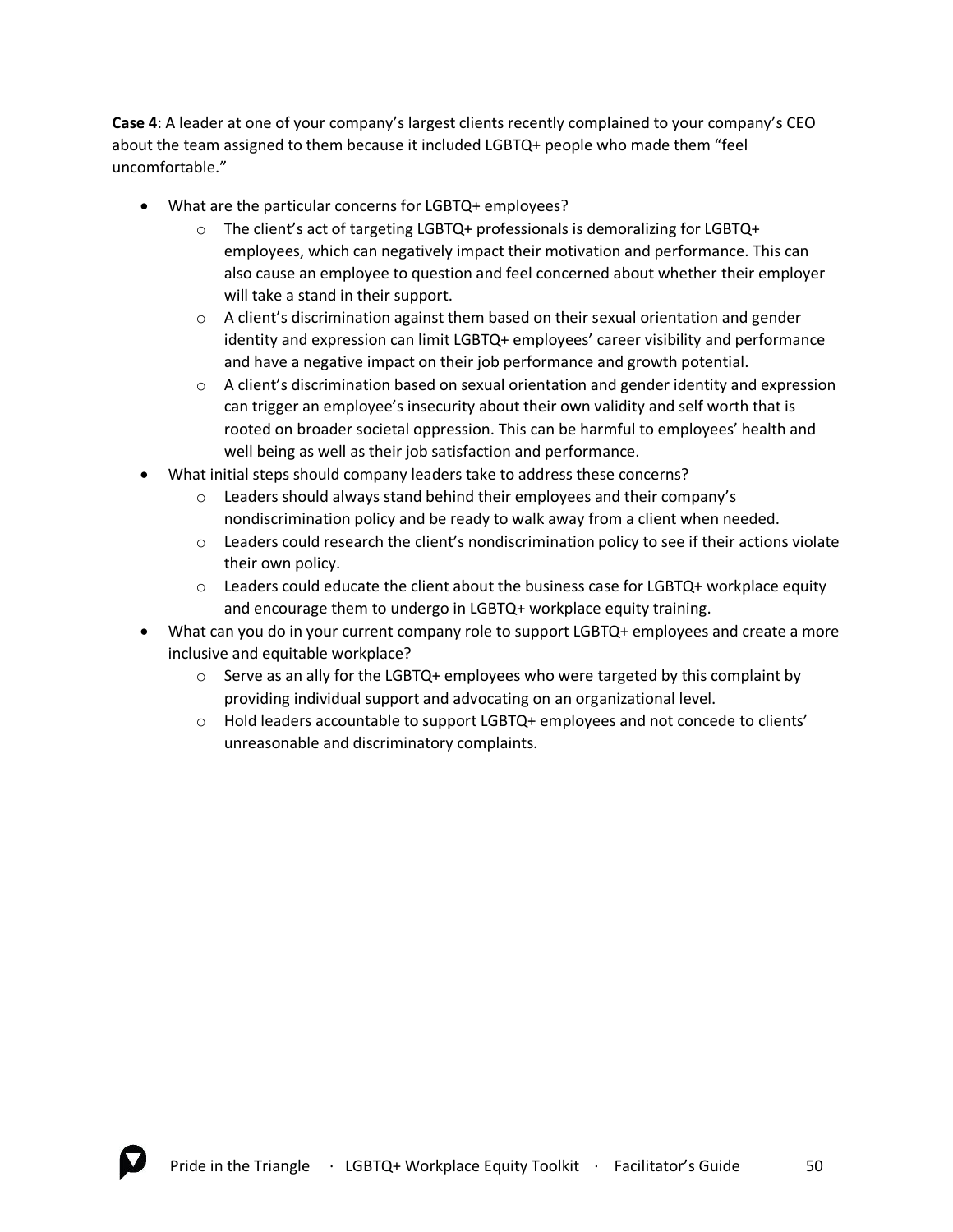**Case 5**: Your company's website and marketing materials include information about your progressive polices on sexual orientation and gender identity and expression and images of same-gender couples. Recently, several anti-LGBTQ+ organizations with considerable influence have complained to your CEO and threatened to mount a boycott against your company unless you retract them.

(*Note*: The photos of LGBTQ+ couples in this slide may cause some people who are not accustomed to feel uncomfortable. It's important for facilitators to remain aware of any spoken or unspoken discomfort and address it directly by talking about how part of the purpose of this training is to sensitize people and increase their familiarity and comfort with LGBTQ+ people and issues).

- What are the particular concerns for LGBTQ+ employees?
	- $\circ$  These organizations' actions targeting LGBTQ+ people can be demoralizing for LGBTQ+ employees, which can negatively impact their motivation, performance, and growth potential.
	- $\circ$  Negative actions such as these can cause employees to question and feel concerned about whether their employer will take a stand in their support.
	- $\circ$  These organizations' discrimination based on sexual orientation and gender identity and expression can trigger employees' insecurity about their validity and self worth that is rooted on broader societal oppression. This can be harmful to employees' health and well being as well as their job satisfaction and performance.
- What initial steps should company leaders take to address these concerns?
	- $\circ$  Leaders should always stand behind their employees and their company's nondiscrimination policies and be ready to defend them to the public as needed.
	- $\circ$  Leaders could engage these organizational leaders, educate them about the reasons for their company's commitment to LGBTQ+ equity, and encourage them to engage in LGBTQ+ equity training.
	- $\circ$  Leaders could research the organizations' nondiscrimination policy to see if their actions violate their own policies.
- What can you do in your current company role to support LGBTQ+ employees and create a more inclusive and equitable workplace?
	- $\circ$  If needed, you can make the business case and remind your company leaders about the substantial influence and purchasing power of LGBTQ+ communities and the importance of your company demonstrating their support and inclusion of LGBTQ+ communities.
	- $\circ$  You could consider engaging with these organizations' leaders as a private citizen to educate them about the importance of respecting LGBTQ+ rights and encourage them to engage in LGBTQ+ equity training. (It is advisable to check with your company leaders beforehand to ensure you are not in violation of any company policies or interests).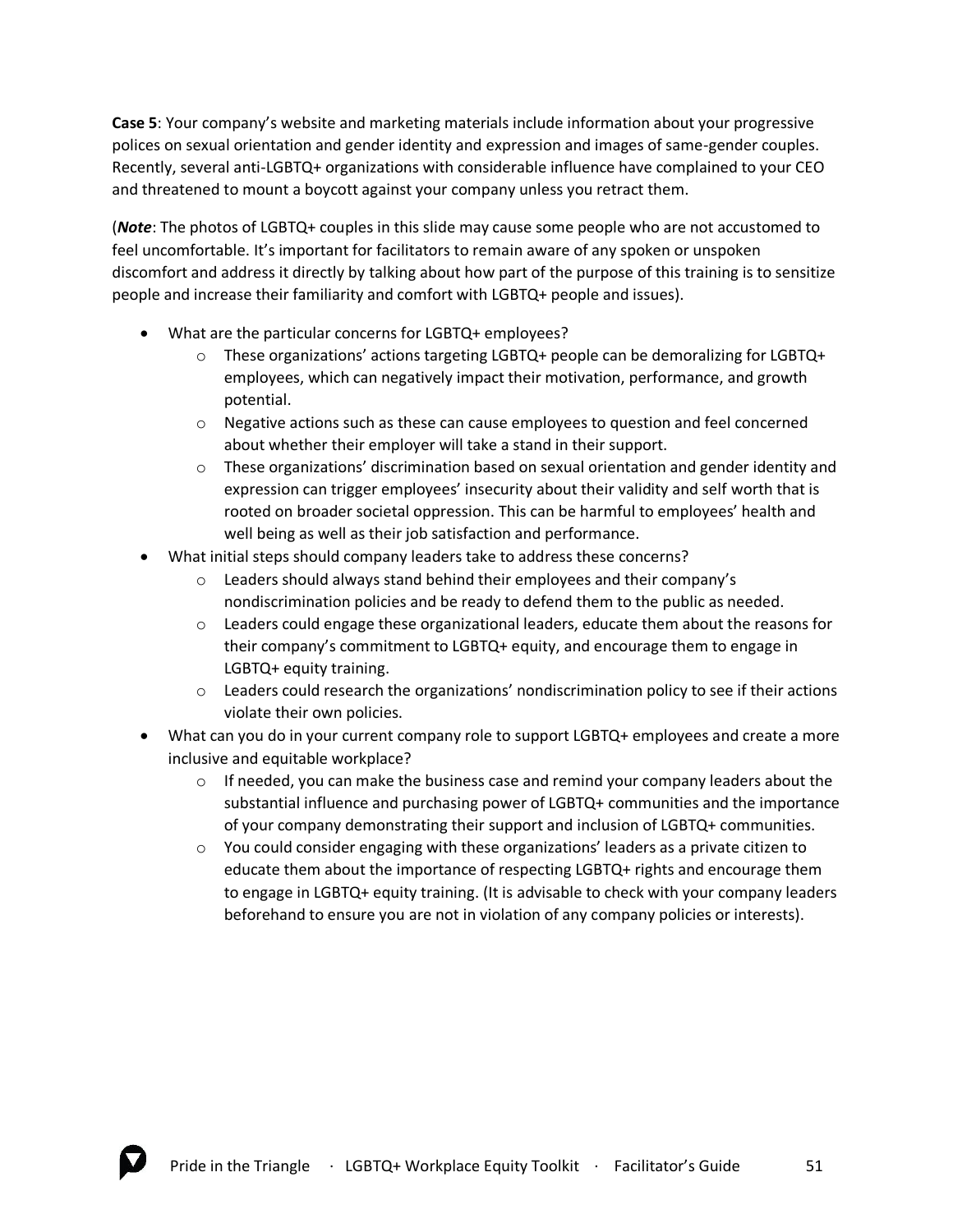**Case 6**: Your company recently formed Pride (LGBTQ+) employee resource groups (ERGs) in several socially-conservative settings. One of the Pride ERG chairs, a lesbian, was outed to her family and community by a local reporter when they aired her interview about the Pride ERG. She is now being harassed and threatened by some of her neighbors and on social media.

- What are the particular concerns for LGBTQ+ employees?
	- $\circ$  The Pride ERG chair has legitimate concerns about her physical and emotional safety.
	- $\circ$  She may have questions about whether and how the company will take steps to offer her protection and emotional support.
	- $\circ$  She may need legal support to protect her from harassment and potential acts of violence.
	- $\circ$  She may experience emotional suffering, which can affect her health and well being and work performance.
	- $\circ$  She may be concerned about how this will affect her leadership and role in the company and the ERG.
	- o Other LGBTQ+ employees and Pride ERG members may have concerns about similar threatening actions against them.
- What initial steps should company leaders take to address these concerns?
	- $\circ$  Leaders should provide the employee support to ensure her safety and well being.
	- $\circ$  Leaders should offer the employee legal resources and emotional support, as possible and needed.
	- $\circ$  Leaders should provide additional support and resources to the entire ERG and all LGBTQ+ employees, as they also may be concerned about their own safety and security.
	- o Leaders should make a public statement of support for LGBTQ+ rights and ERGs.
- What can you do in your current company role to support LGBTQ+ employees and create a more inclusive and equitable workplace?
	- o Provide personal support and encouragement to the employee.
	- $\circ$  Local coworkers can work closely with the affected colleague, ensuring her involvement and agreement, to offer education and advocacy on her behalf to the neighbors and on social media.
	- $\circ$  Advocate with company leaders about the importance of demonstrating complete support to the employee in alignment with their company policies and commitments.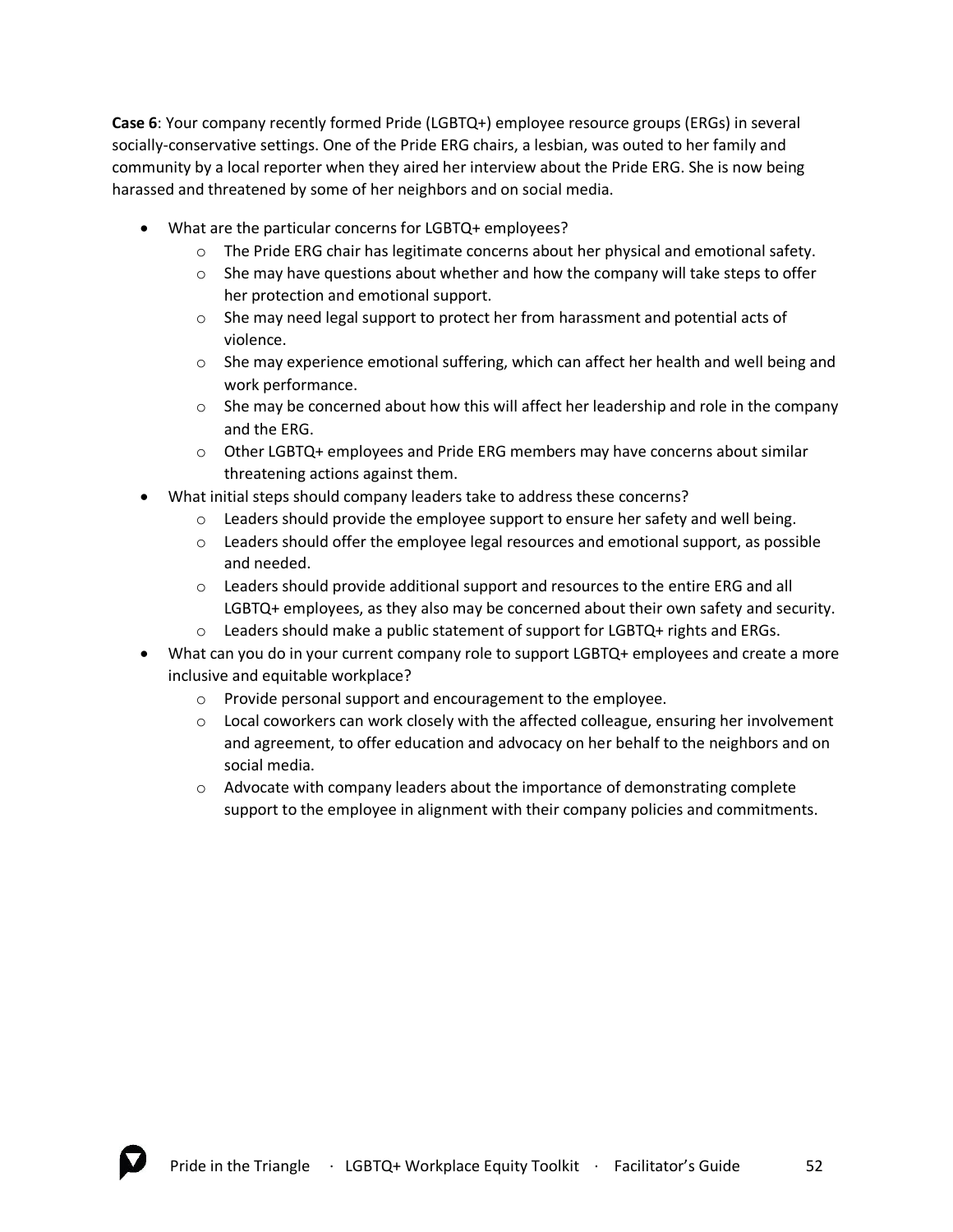**Case 7**: Several different employees have complained to your company's Human Resources department about losing out on top qualified candidates who were repeatedly addressed by the incorrect gender during the screening and interviewing process.

- What are the particular concerns for LGBTQ+ employees?
	- Misgendering is referring to someone, especially a transgender person, using a word, especially a pronoun or form of address, that does not correctly reflect the gender with which they identify. Misgendering can trigger trauma and pain rooted in familial and societal oppression of trans people and can cause people to feel devalued and unseen.
	- $\circ$  Misgendering of candidates could exacerbate other existing tensions among diverse employees, including intergenerational conflicts.
	- $\circ$  Misgendering may impact candidates and employees in intersectional ways, such as a Black employee who has very short hair being misgendered and raising questions about racism and transphobia.
- What initial steps should company leaders take to address these concerns?
	- $\circ$  Leaders should provide training to all employees on their recruitment, screening, and hiring processes.
	- $\circ$  Leaders should review the company's nondiscrimination policies, make revisions as needed, and clearly communicate the policies with all employees.
	- $\circ$  Leaders could reach out to the candidates and offer an official apology on behalf of the company and assurance of steps the company is taking to rectify the problem.
- What can you do in your current company role to support LGBTQ+ employees and create a more inclusive and equitable workplace?
	- $\circ$  Provide personal support to LGBTQ+ employees who were part of the recruiting, screening, and hiring process where the misgendering occurred.
	- o Raise awareness with LGBTQ+ ERG, HR, and leadership.
	- o Engage in bystander intervention when misgendering is occurring.
	- o Offer to assist with recruiting and training of recruiters.